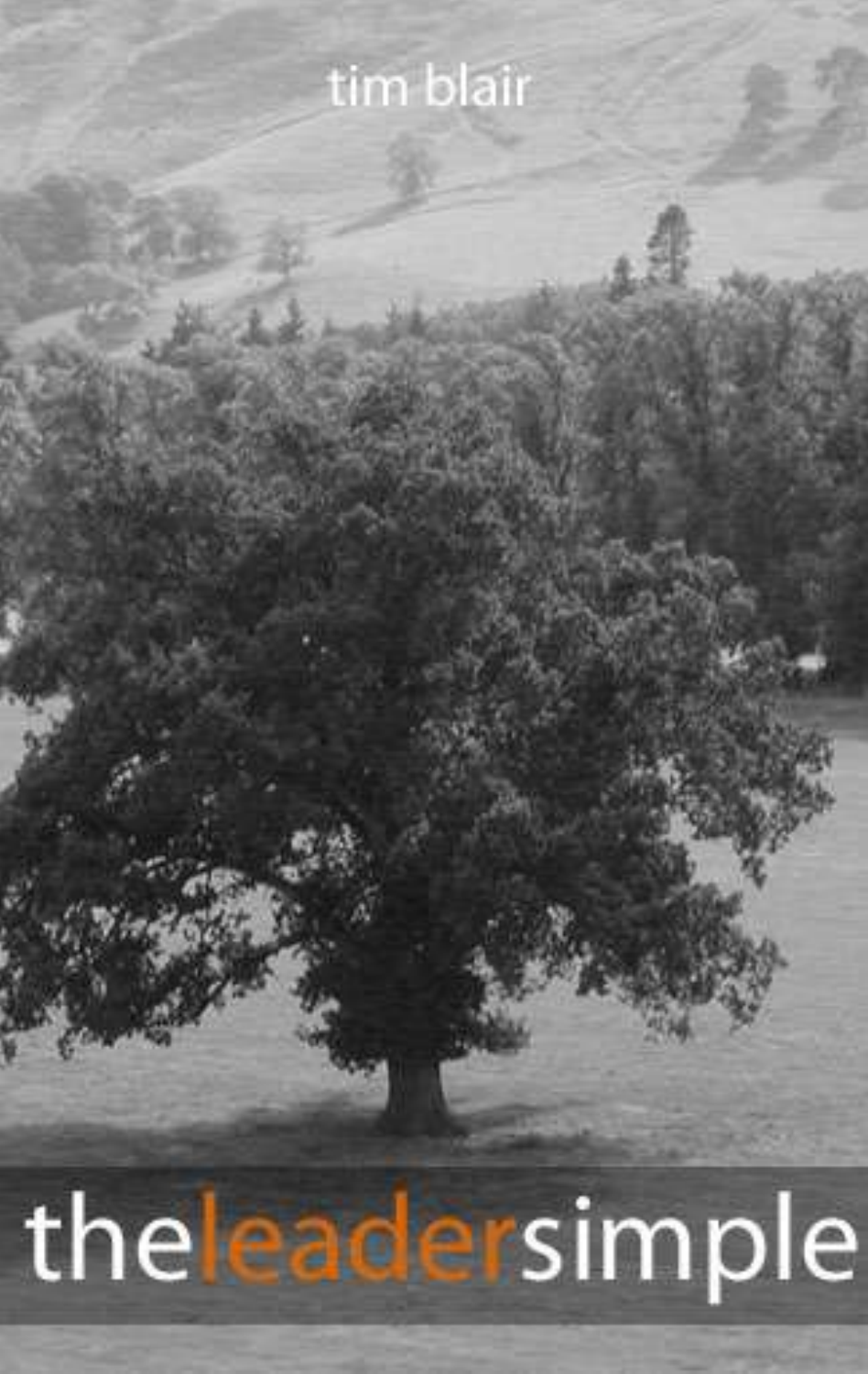# theleadersimple

the way, truth, and life of leadership

Tim Blair [www.thelifesimple.com](http://www.thelifesimple.com/)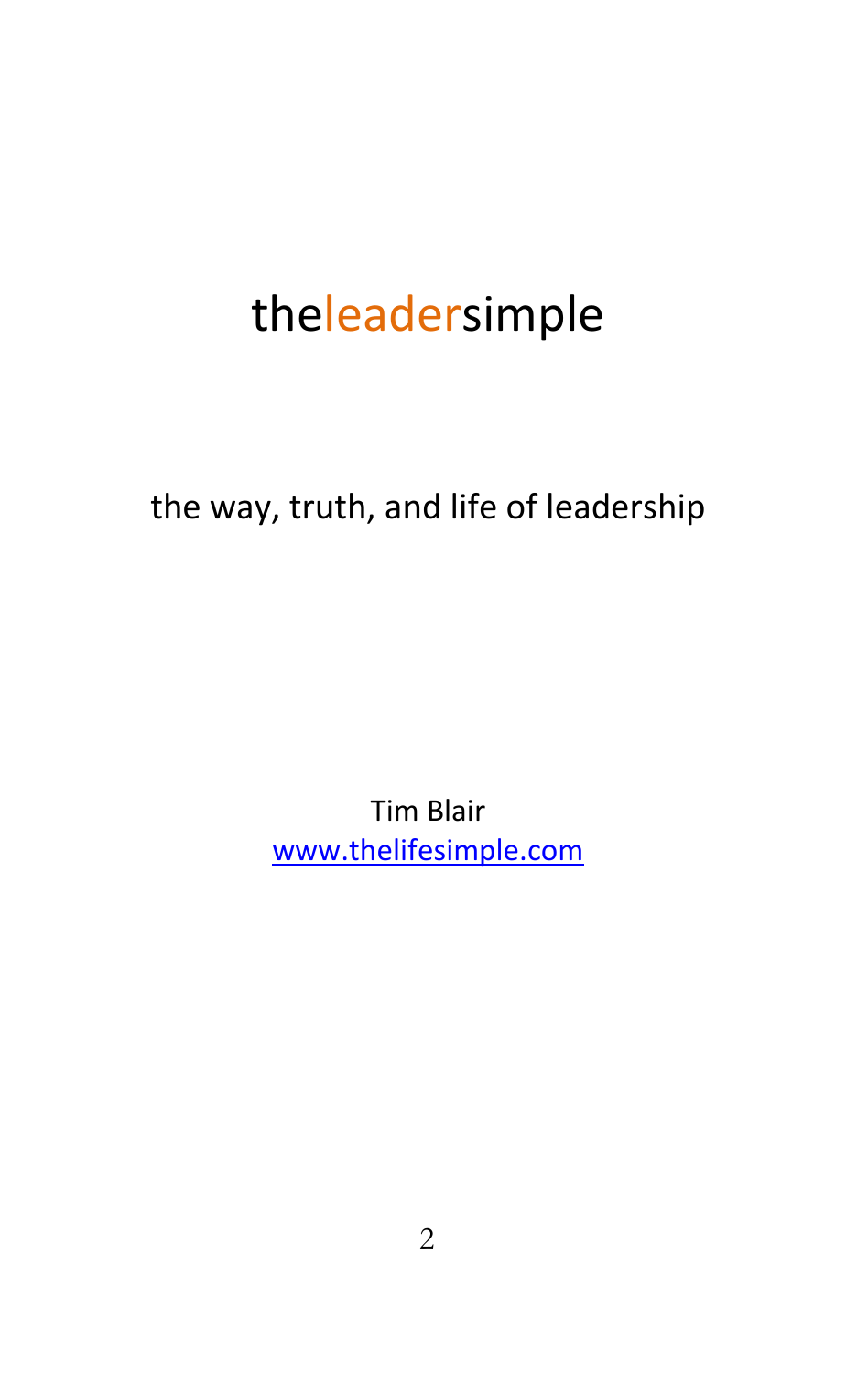To Howard, thanks for making it simple for me.

Copyright © 2009 Tim Blair All Rights Reserved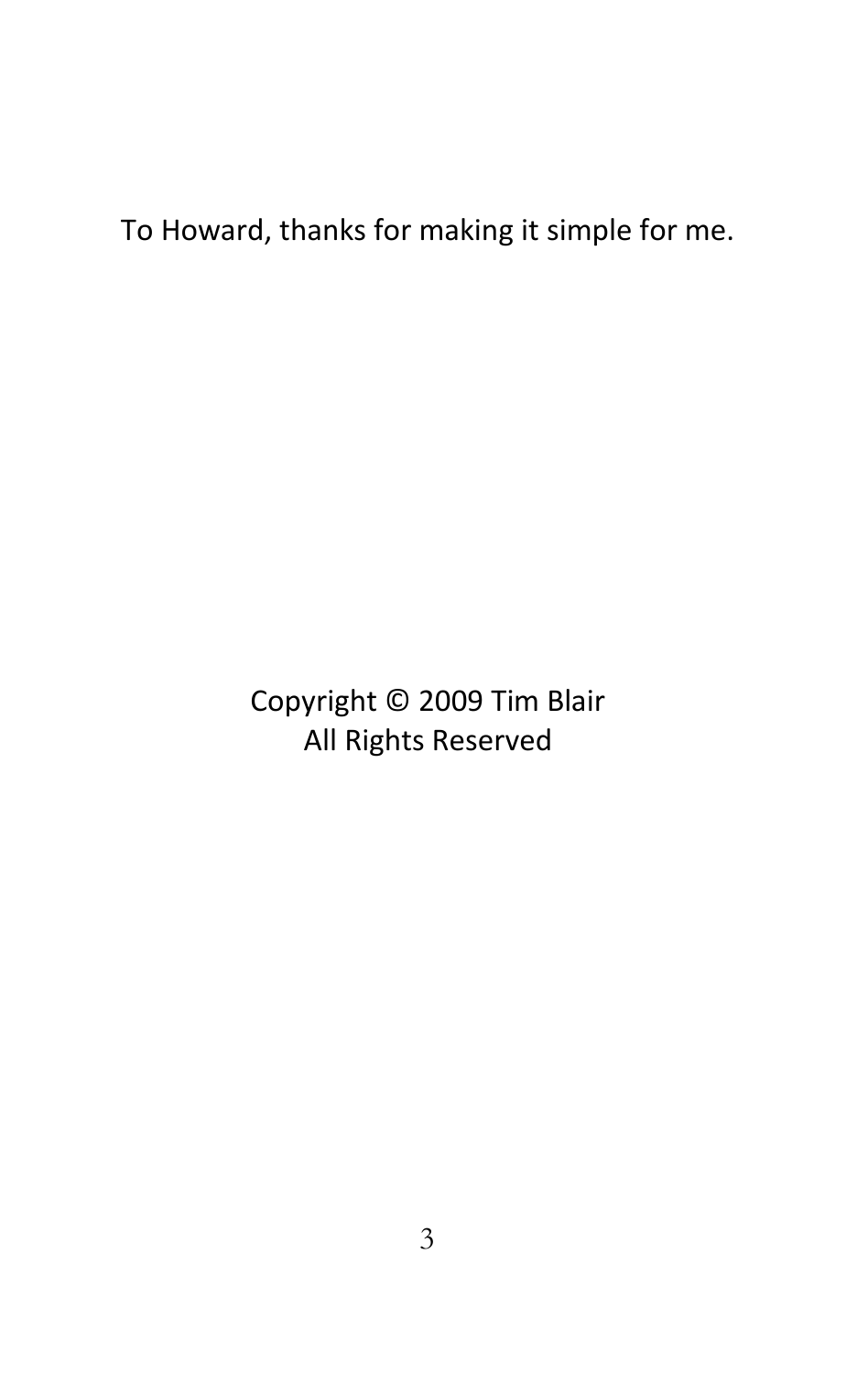| Reviewing What We've Learned about the Way 20    |  |
|--------------------------------------------------|--|
|                                                  |  |
|                                                  |  |
|                                                  |  |
|                                                  |  |
|                                                  |  |
| Reviewing What We've Learned about the Truth  35 |  |
|                                                  |  |
|                                                  |  |
|                                                  |  |
|                                                  |  |
|                                                  |  |
| Reviewing What We've Learned about the Life 55   |  |
|                                                  |  |
|                                                  |  |
|                                                  |  |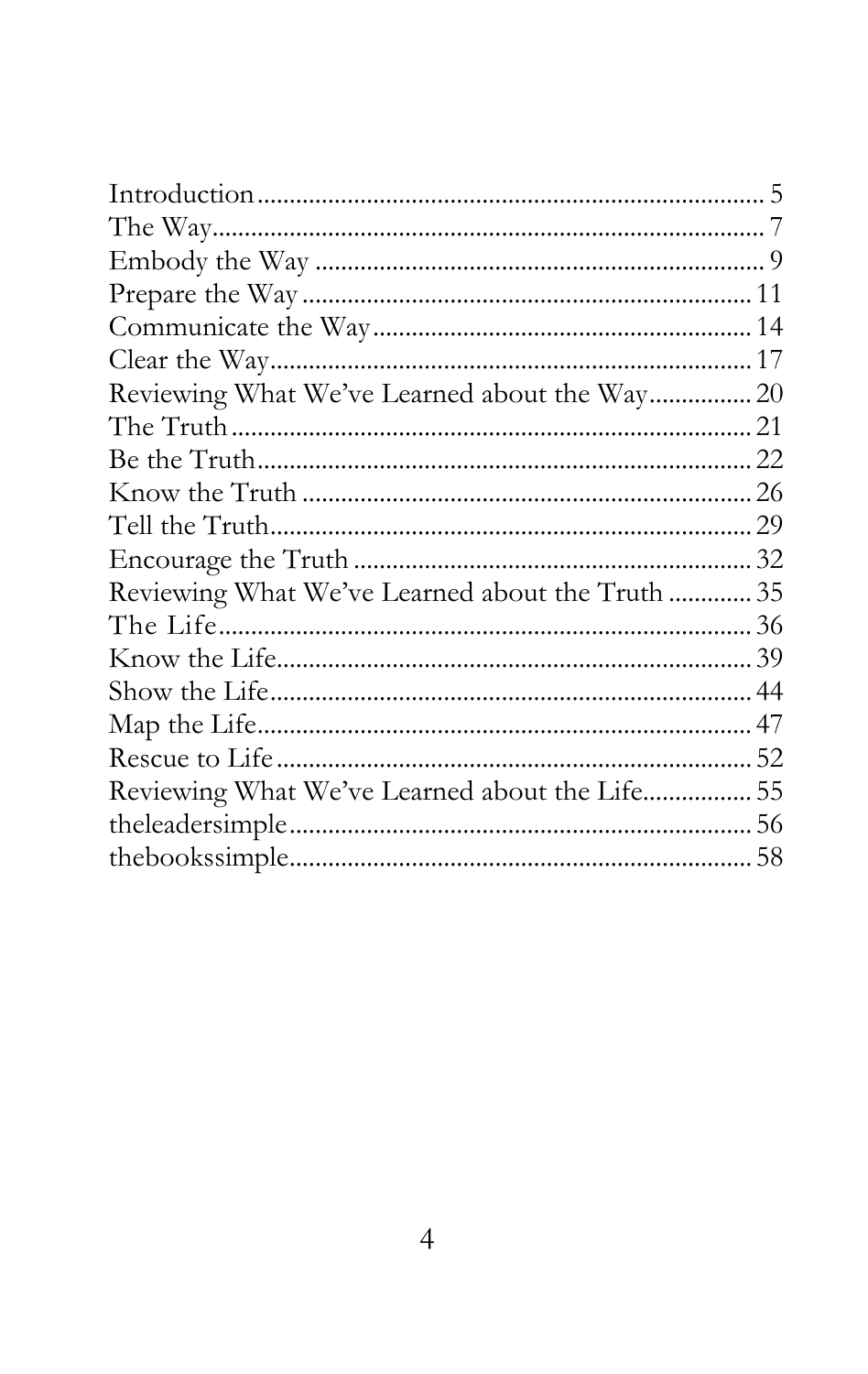#### <span id="page-4-0"></span>**INTRODUCTION**

This book is based on one statement from an ancient writing in which Jesus of Nazareth gives us a glimpse into what He sees as the "bones" of leadership. There's no silver bullet; business leadership, civic leadership, church leadership, parenting, marriage, and so on, are really just



a lot of hard work and common sense. However, success in these areas is hard work based on the right foundations. I believe the Bible gives these to us in the book of John in the New Testament, where Jesus responds to a question with this answer: "I am the Way, the Truth, and the Life . . ."

This is not really a religious book. I'm a big fan of the Bible and the teachings in it and am a believer, but I also read ancient Asian writings as well as not-so-ancient European and American writings from centuries back to gain insight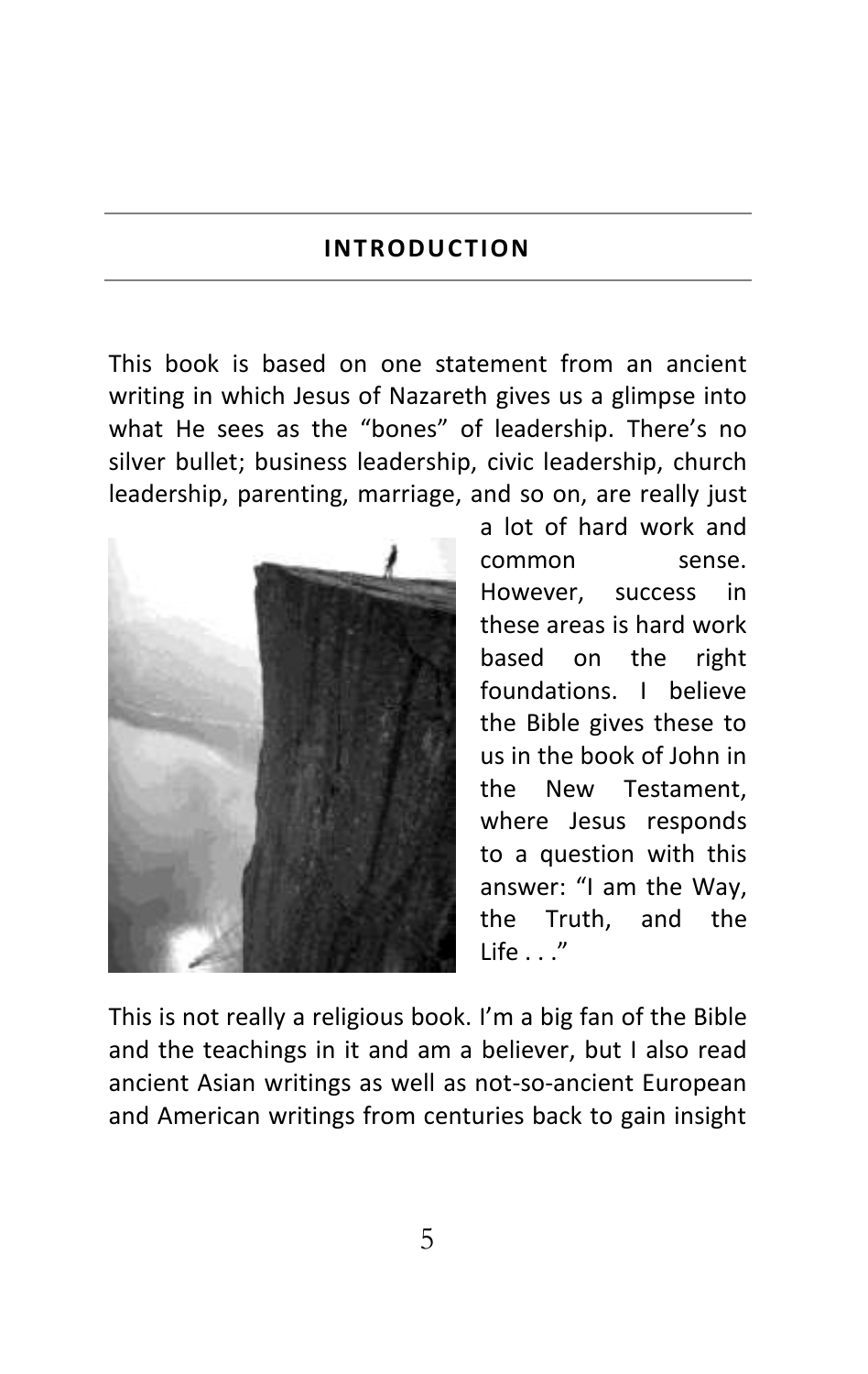into life today through history. I'd like you to drop your guard for the short time it will take you to read this book, and let's see what this simple statement looks like in your skin. I'll try to put flesh on the bones so that we can show the way, tell the truth, and give life to those who follow us—no matter what position of leadership we carry with us.

A little about me: I've been in leadership positions for the past 3 decades. From real estate/property management to national retail, non-profits and start-ups, I've held the titles, general manager, VP, CFO, COO and president. I hope I can share with you what I've learned over the last 30 years, but more importantly what you can learn about being theleadersimple.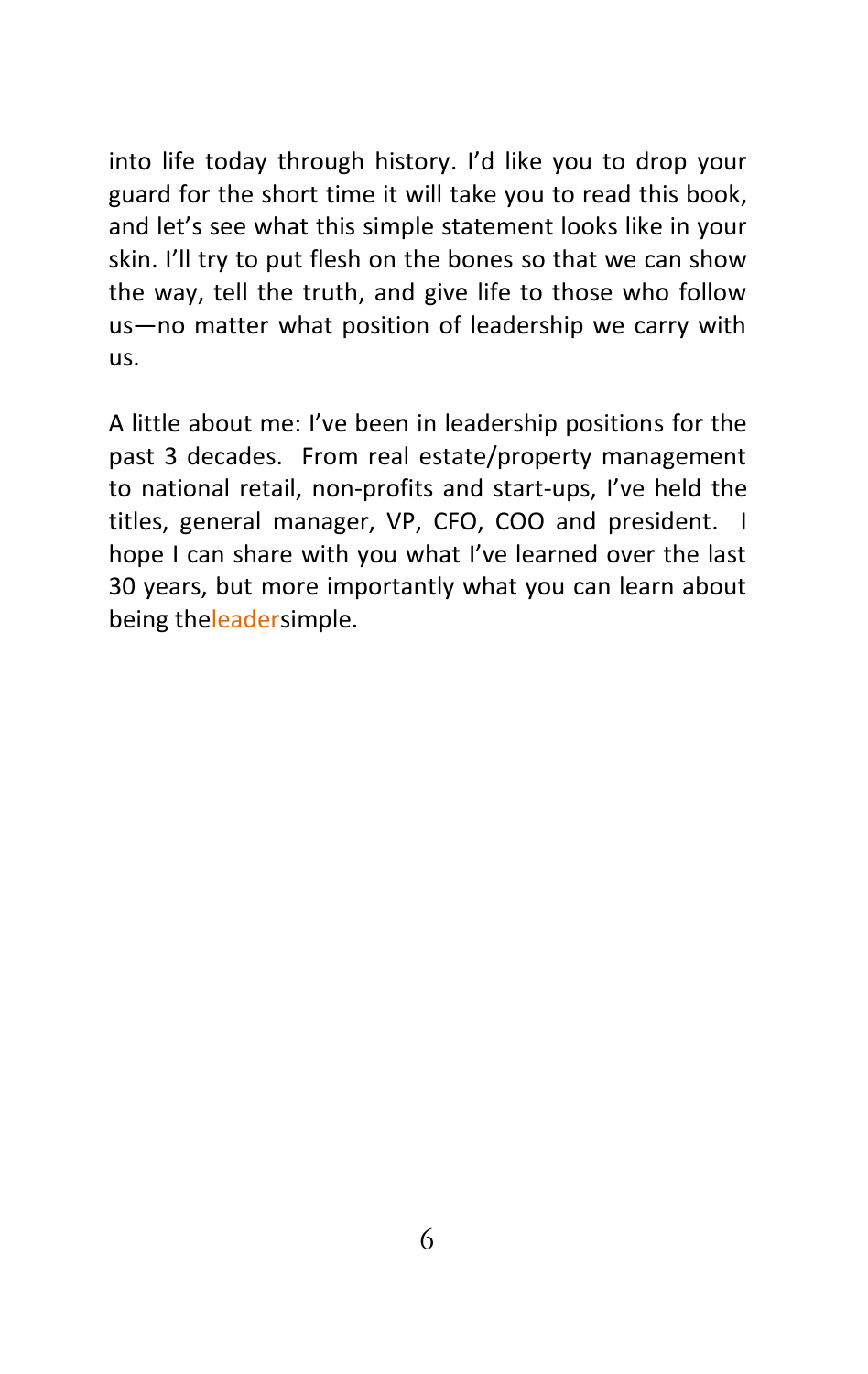#### **THEWAYSIM PLE**

<span id="page-6-0"></span>Have you ever had one of those moments where you just felt lost? If you haven't, you're extremely rare. Most of us, at some point, sit on the edge of our beds and wonder



why the heck we ever got out of bed. A few years back, I had one of those moments at work. A good friend walked into my office and could tell something was wrong, so he asked the obvious question: "What's wrong?" I mumbled a few incoherent things and then asked him to close the door. As he sat down, I said, "Have you seen that picture of

George Washington crossing the Delaware River?" He told me he had, so I went on: "That's what I need, someone standing up in the boat, pointing the way."

Now, I was recalling the painting from memory. Later, when I actually got a copy to hang on my office wall, I was surprised to see that General Washington was not actually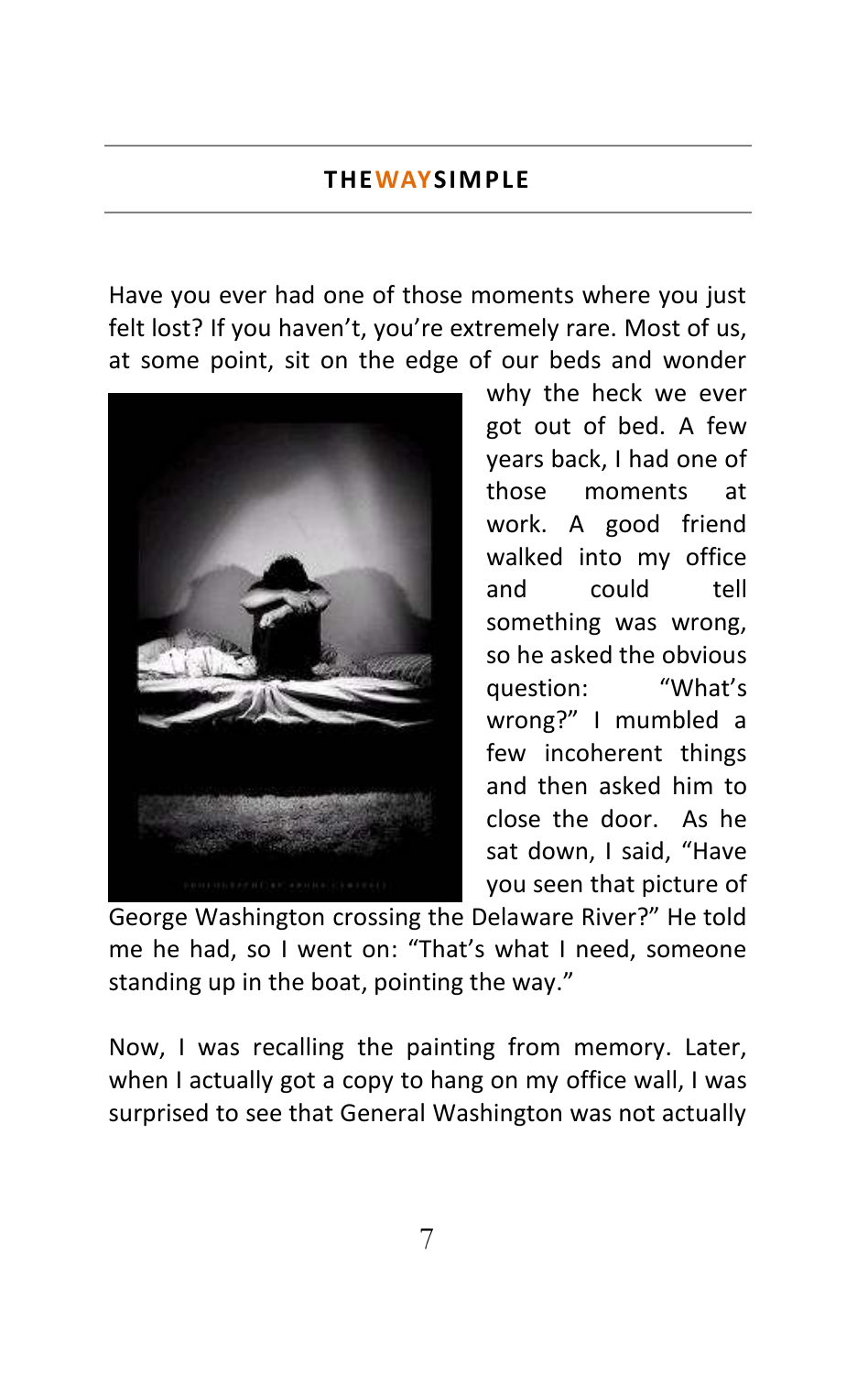pointing the way; he was just standing in the boat, looking in the direction they were headed. However, if you've ever studied this painting you see that a



few officers are looking in the direction of the opposite shore and the rest of the crew are busying themselves with rowing, or pushing ice out of the way, or just trying to keep warm. It was enough that Washington knew where they were all going. No one else needed to be worried with that task.

In this first section we will cover the beauty of thewaysimple.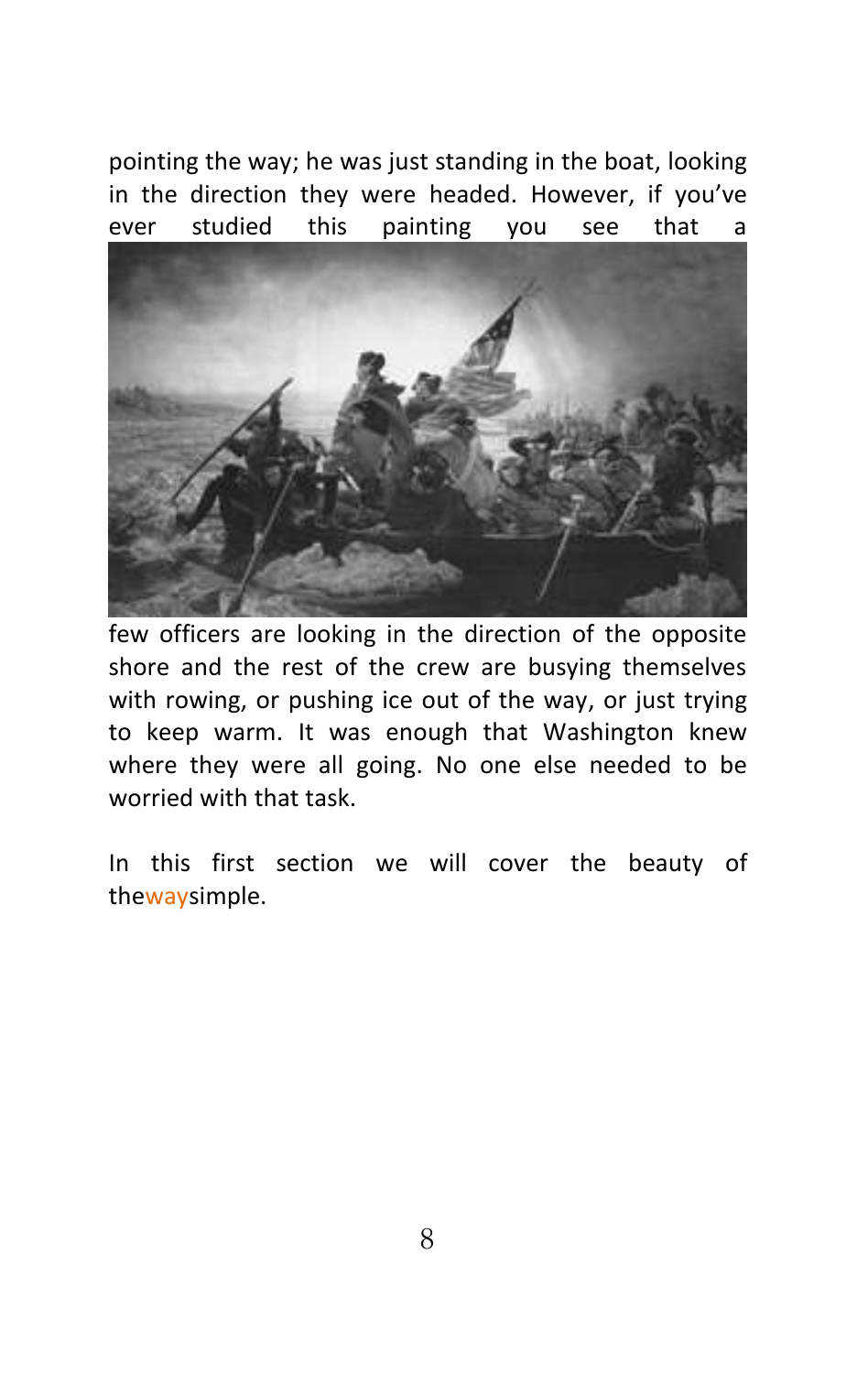#### **EMBODY THE WAY**

<span id="page-8-0"></span>"Where there is no vision, the people perish." This saying from ancient Jewish writings is a stark reminder of how important it is to show the "way."

Thomas (you might know him as Doubting Thomas) starts Jesus down this whole line of discussion when Thomas responds to the announcement that Jesus is going away, and His followers can meet Him there at some later date because they know the way. Thomas says back, "We don't know where you are going, so how can we know the way?" Isn't this just like us? Details—we need details.

Jesus doesn't give a physical answer, but a spiritual answer: "I am the Way . . ." This takes me back to General Washington; as the future first president stands in the boat, he's the embodiment of "the way." No one has even the slightest question about where they're going. One glimpse of him standing there and you know where you're going.

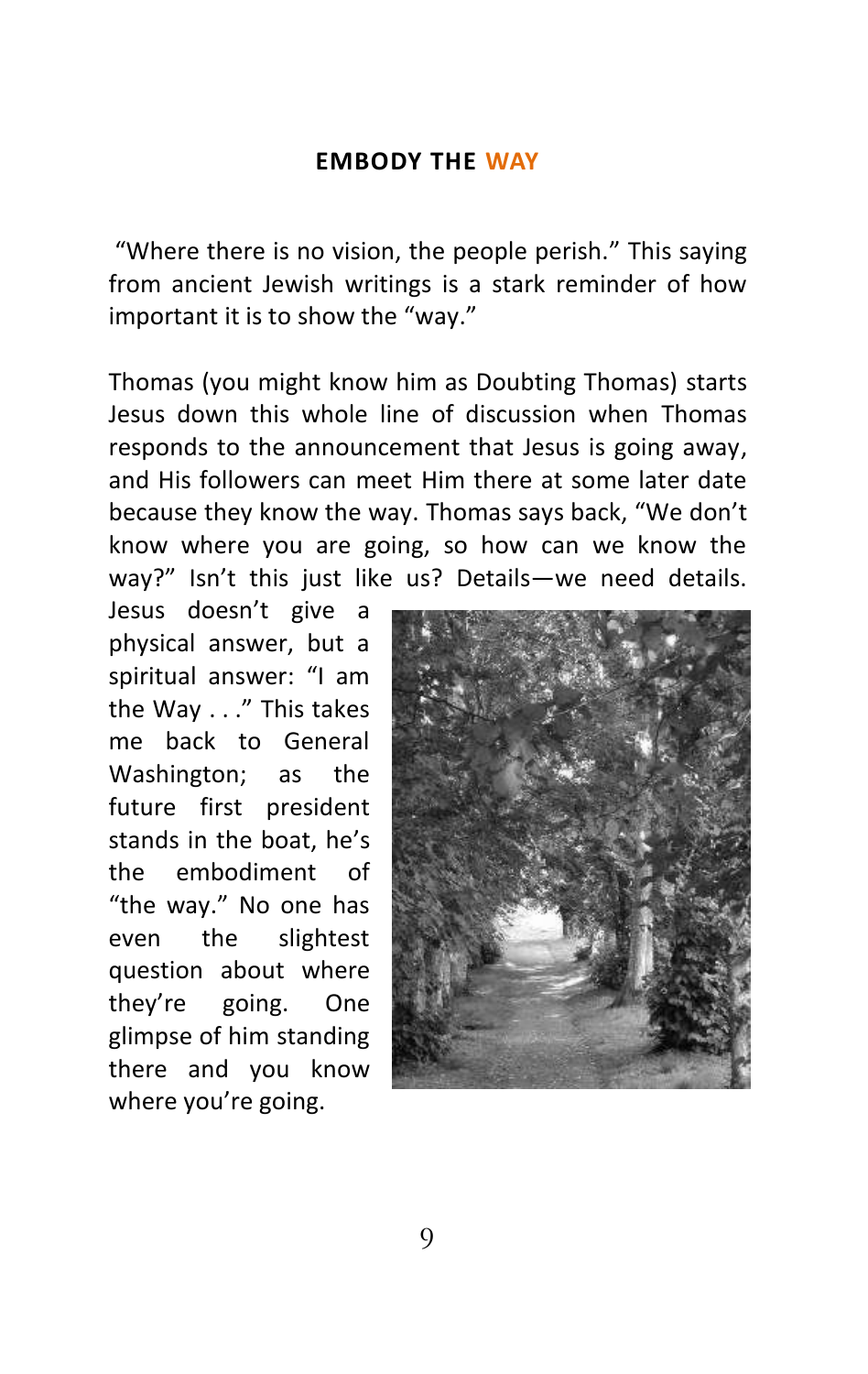*To give a vision to your people, your family, or any follower, it must be clear and well communicated—but most of all, you must embody that vision.*

This is not for the weak. You must be willing to stand your ground and die for what you believe in. There's no changing your mind halfway through the project. This requires relentless preparation.

embody the way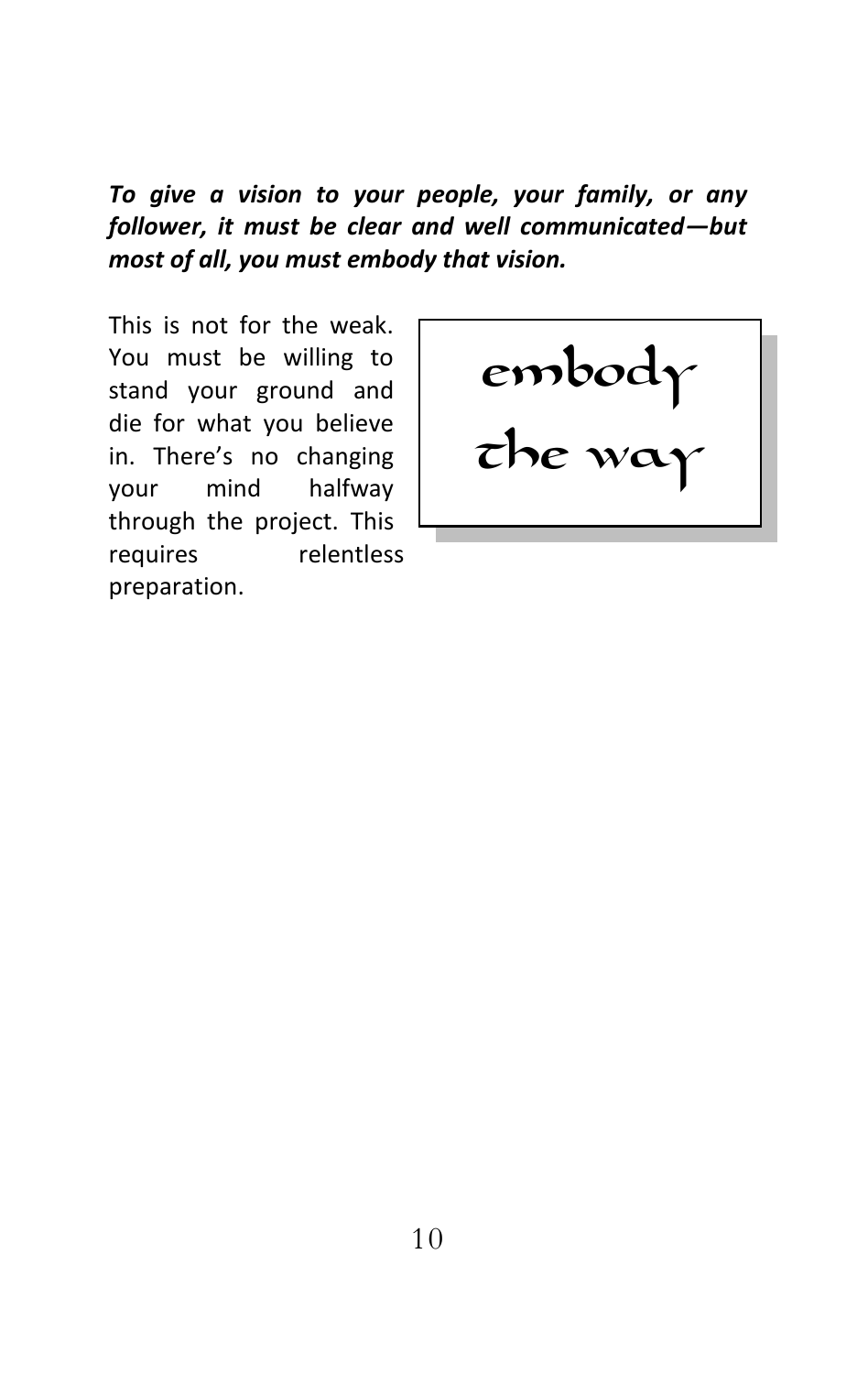#### **PREPARE THE WAY**

<span id="page-10-0"></span>Rudy Giuliani has a book entitled *Leadership*. One of the topics in this book is "relentless preparation." You cannot be an effective leader without relentlessly abandoning yourself to preparing. If you give a vision without adequate preparation, you'll probably end up changing that vision because of something unforeseen. If you're to communicate a vision to people, you better be prepared to back it up with details and how you've thought through everything.



One of the biggest frustrations I see with leaders of companies is that they often give a vision to their staff that they know has not been thought through. All of us understand that, at times, you have to turn the ship quickly to avoid pitfalls or react to changes. But for the big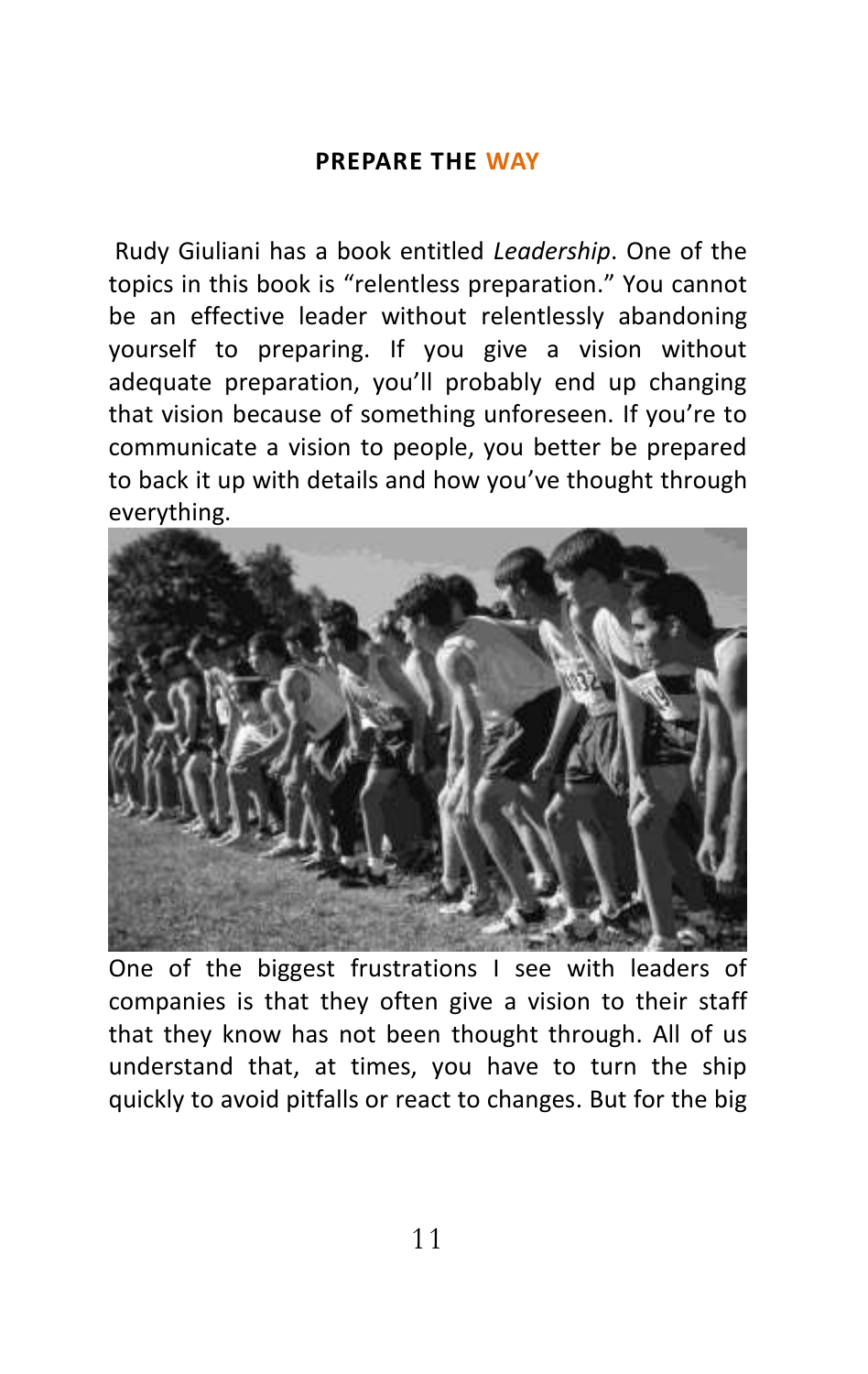projects or initiatives, you should share no vision until you've at least fleshed out the details to the point where you know the vision is solid. Never. A vision without preparation is a recipe for destroying confidence in leadership.

# *Think through your vision, and prepare for inevitabilities as well as the unknown as much as you can.*

Scenario planning is one way you can make great headway in the preparation area of showing the way. Many books can give you guidelines and templates for scenario

planning, so I won't go into that here. But you should look at the history of Shell Oil to get a good glimpse of what scenario planning can do for you.



I won't give you the whole story here, but the team at Shell Oil did several scenarios of what the world supply of oil would look like in the future. The scenario that seemed most likely included an oil shortage that began with trouble in the Middle East. Through this scenario, the planners at Shell Oil recommended to company leadership to drill for oil in the North Sea, despite the cost of doing, so because the return on investment would be high when the Middle East oil crisis came. They were right, and it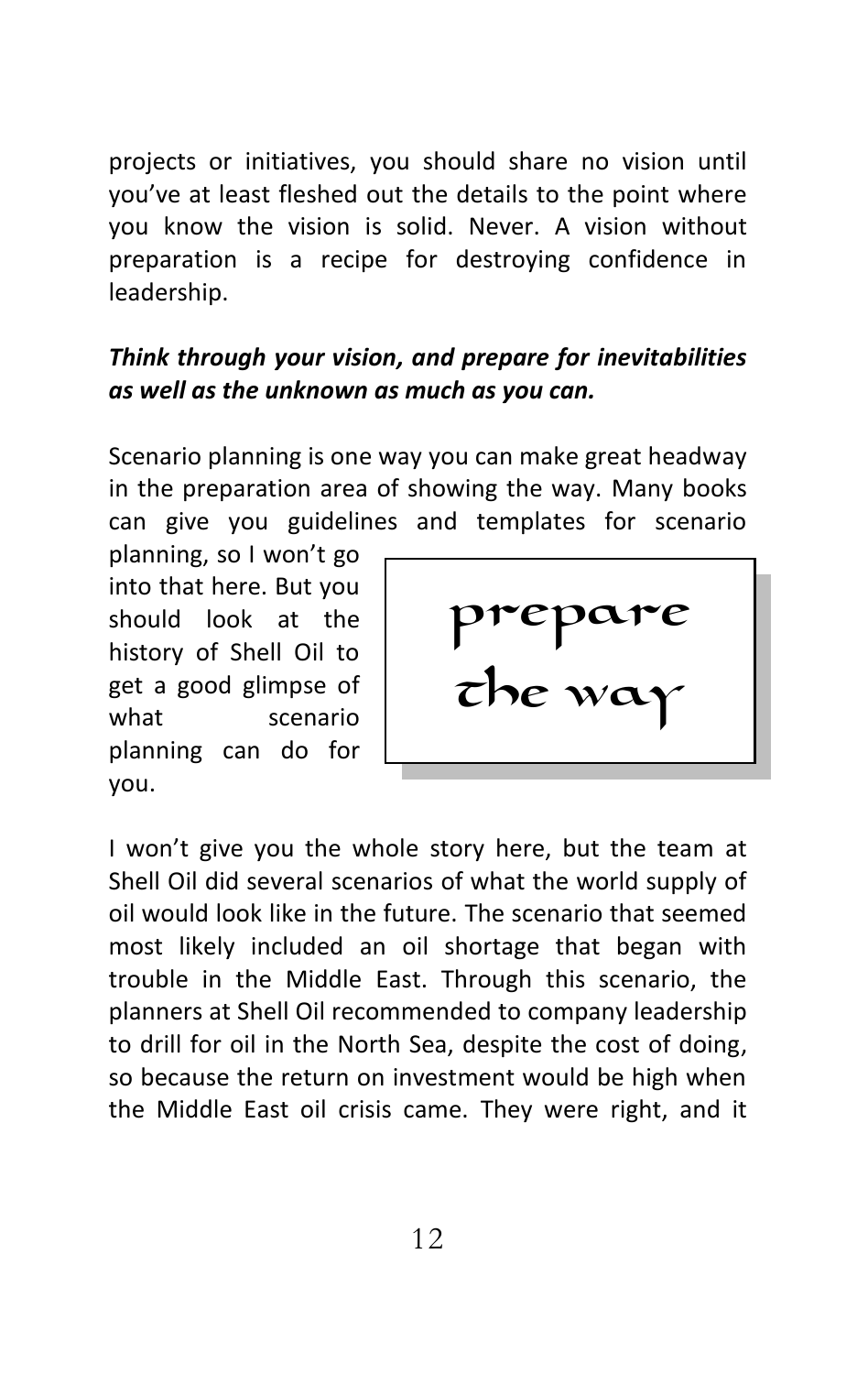paid off. It's a fascinating story that you should really take the time to read. I found the details in a book on business strategy, *The Art of the Long View: Planning for the Future in an Uncertain World* by Peter Schwartz.

The one area of leadership that you can't afford to skip, or even skimp on, is preparation.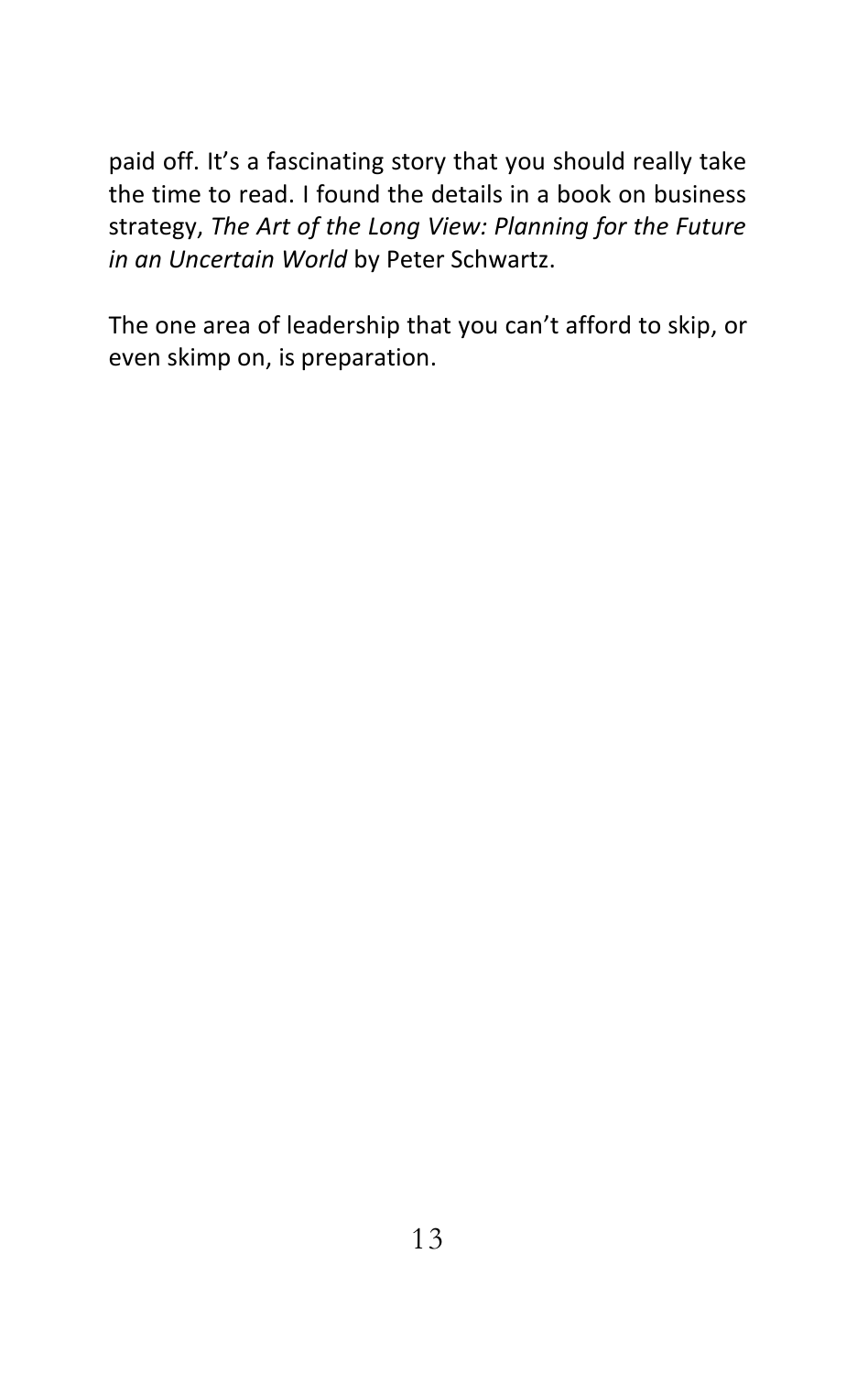# **COMMUNICATE THE WAY**

<span id="page-13-0"></span>After preparation comes communication. Communicating the way is where vision takes on flesh. Dictionary.com defines vision as "a mental image produced by the imagination." Until you convert that mental image into concrete

communication, it's just a thought. Through the relentless

preparation process, you should be able to completely

communicate what the vision is. Here's a



test: if you can't clearly communicate your vision, even in the midst of some hard questions, you haven't done enough preparation. Here's another test: if you call people "negative" when they ask questions about your vision that you can't answer, you haven't done enough preparation. Go back to the start, and don't try to communicate vision without preparation. That would be like a five-year-old trying to fly a 747. The ground is hard, and it comes really fast.

You must be able to clearly articulate where you're going and how you're going to get there in order to effectively show people the way. Also, you cannot embody the way if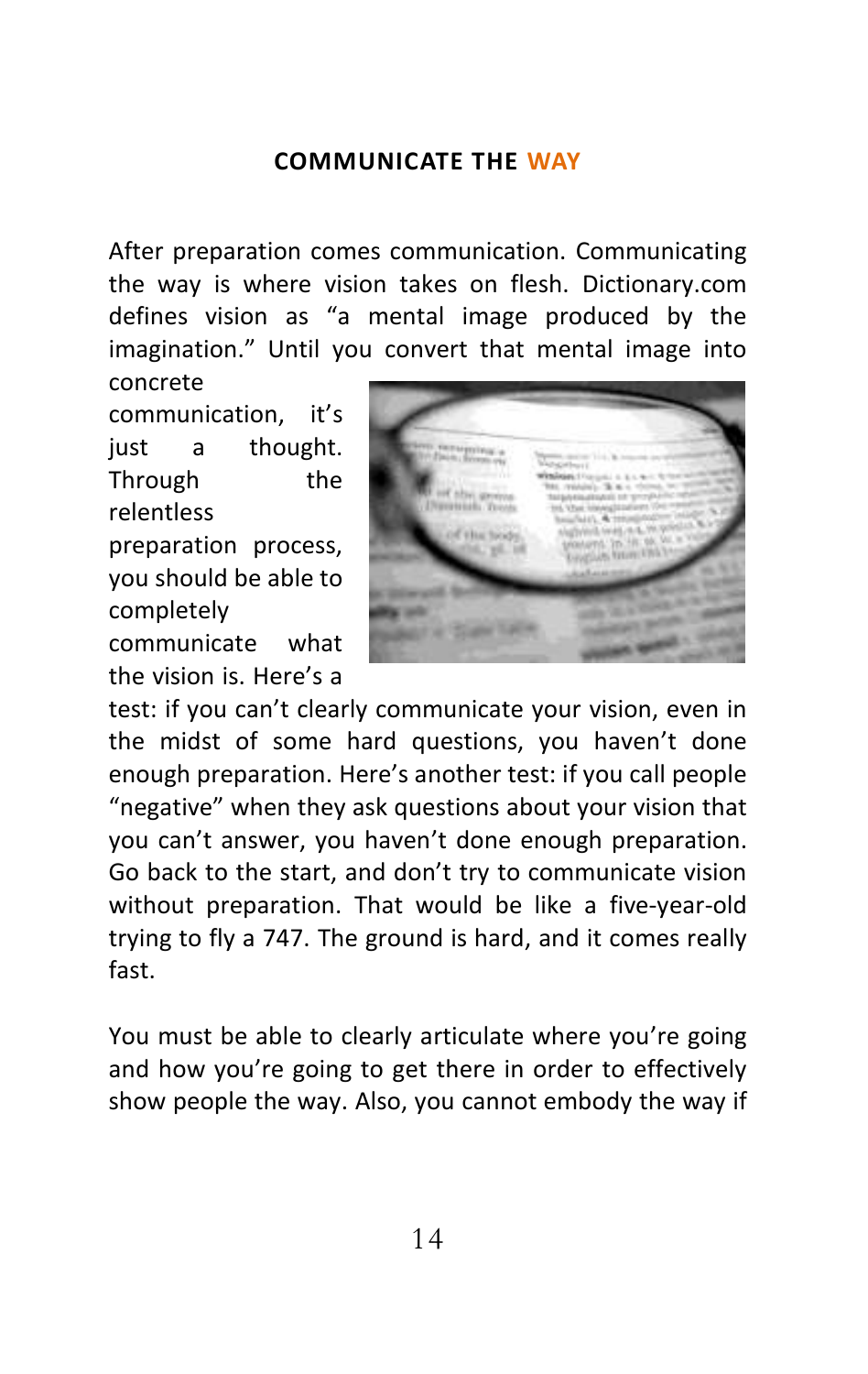you don't know it yourself. Your staff, family, and volunteers need to know, with one look at you, that you know the way intimately. If they can't see this, you haven't done enough preparation. This is why leadership is so hard and not for the weak of will. Anyone can spout off a vision they've read in a magazine on a cross-country

flight. It takes a true leader to take the time to prepare enough (and care enough for his or her



people) to answer the tough questions. This takes time that you may feel you don't have.

# *If you don't take the time up front, how much time will be wasted by your entire organization due to your lack of preparation and communication?*

The biggest task in sharing vision is telling the truth passionately. So many leaders I know are good speakers, but not good leaders. They know how to get a rise of emotion out of their staff through passionate pleas, but without the truth, it's just words. The more this happens, the less people listen. We'll spend more time on telling the truth later in the book, but at this first stage, truth is vitally important when you show people the way. Unless you tell the truth the vision is worthless. We need to see both sides and understand the exciting goals as well as the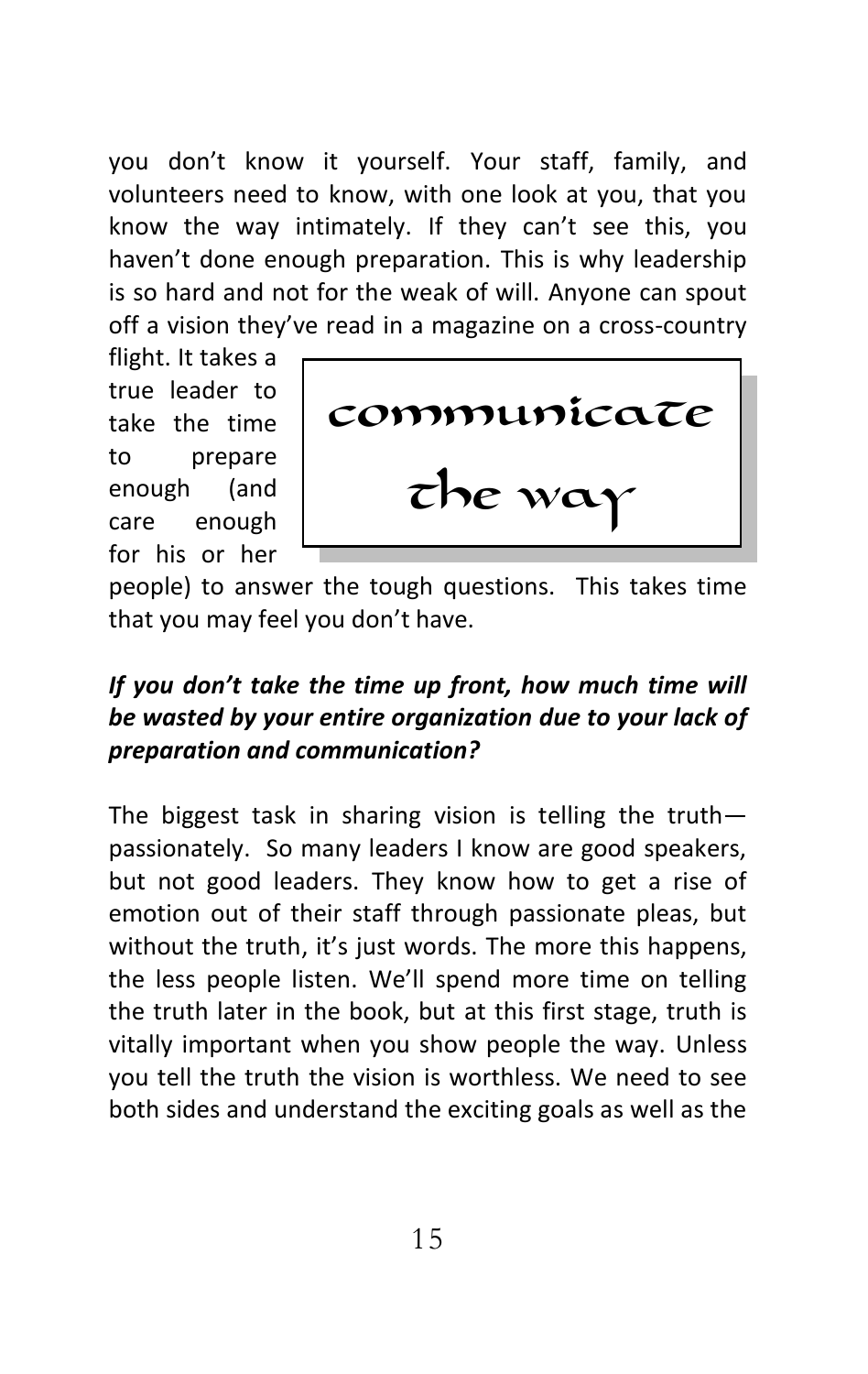dangerous pitfalls along the way. What are the downsides, and what are the upsides? Here's another test: if you don't see any downside or potential pitfalls, you haven't done enough preparation.

Truth and passion. *Veritas et fervidus*. I love putting phrases up on my wall to remind me of what I should be doing. It's the combination of these two that makes a good leader, great.

So, first you start with ample preparation for the way, and then you move to being truthful and passionate in communicating the way.



The final step to this first section is to Clear the Way.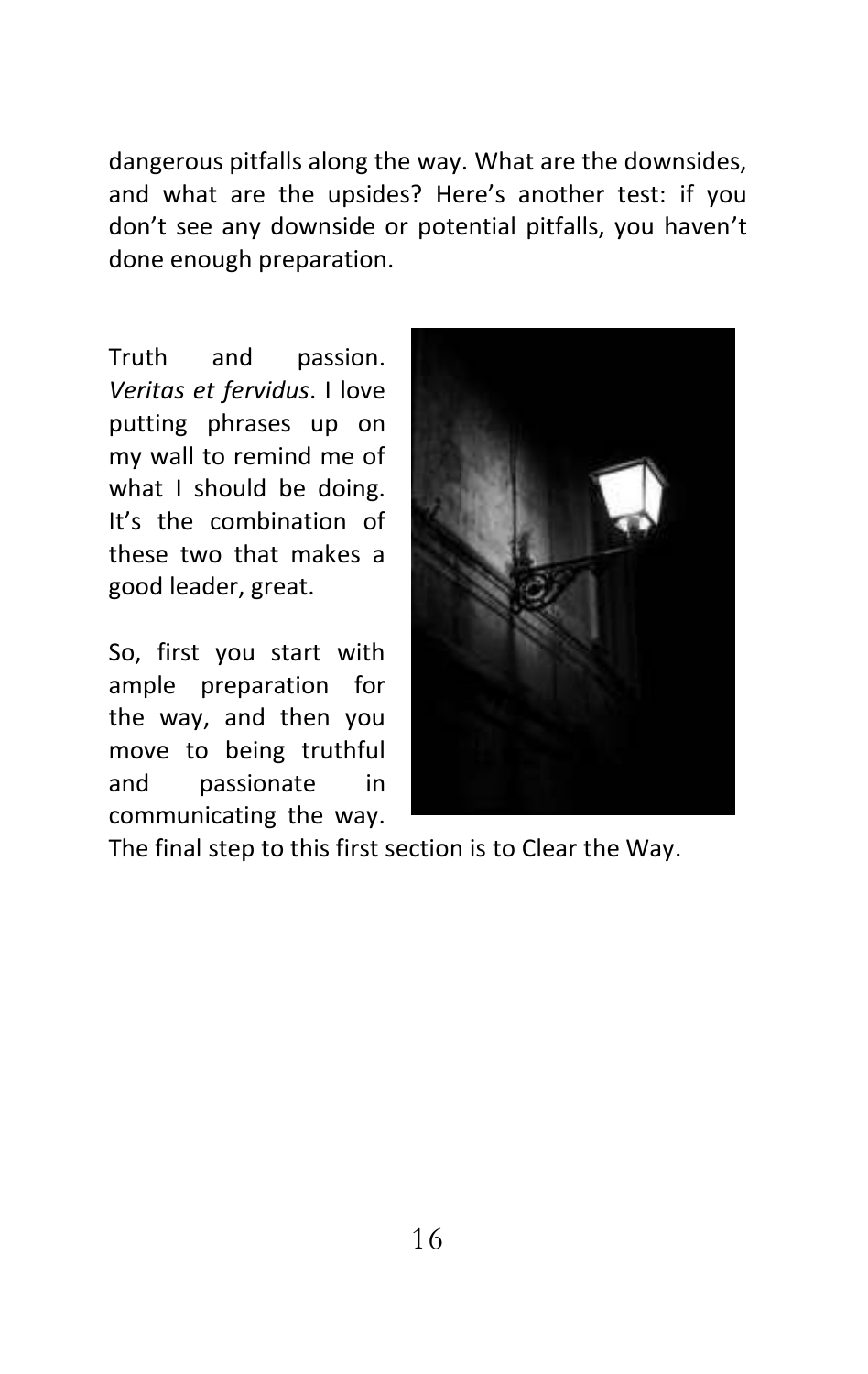#### **CLEAR THE WAY**

<span id="page-16-0"></span>Now, I'm not talking again about making communication clear. I'm talking about clearing the way for people to get moving along the way. It's vitally important for you to remove as many obstacles as you can so that those who follow can make progress quickly. This may be under the



heading of resources, organization, location, or many other areas in which you can remove obstacles.

My brother Daniel has a doctorate in human performance technology from USC. He tells me that a main part of maximizing human performance in employees is removing the obstacles that hinder performance. Finding out what those obstacles are is

a full-time job for most human resources departments.

# *To effectively help people along the way you intend them to go, you must make sure the way is clear.*

Part of this goes back to the relentless preparation in making sure that there won't be huge, unforeseen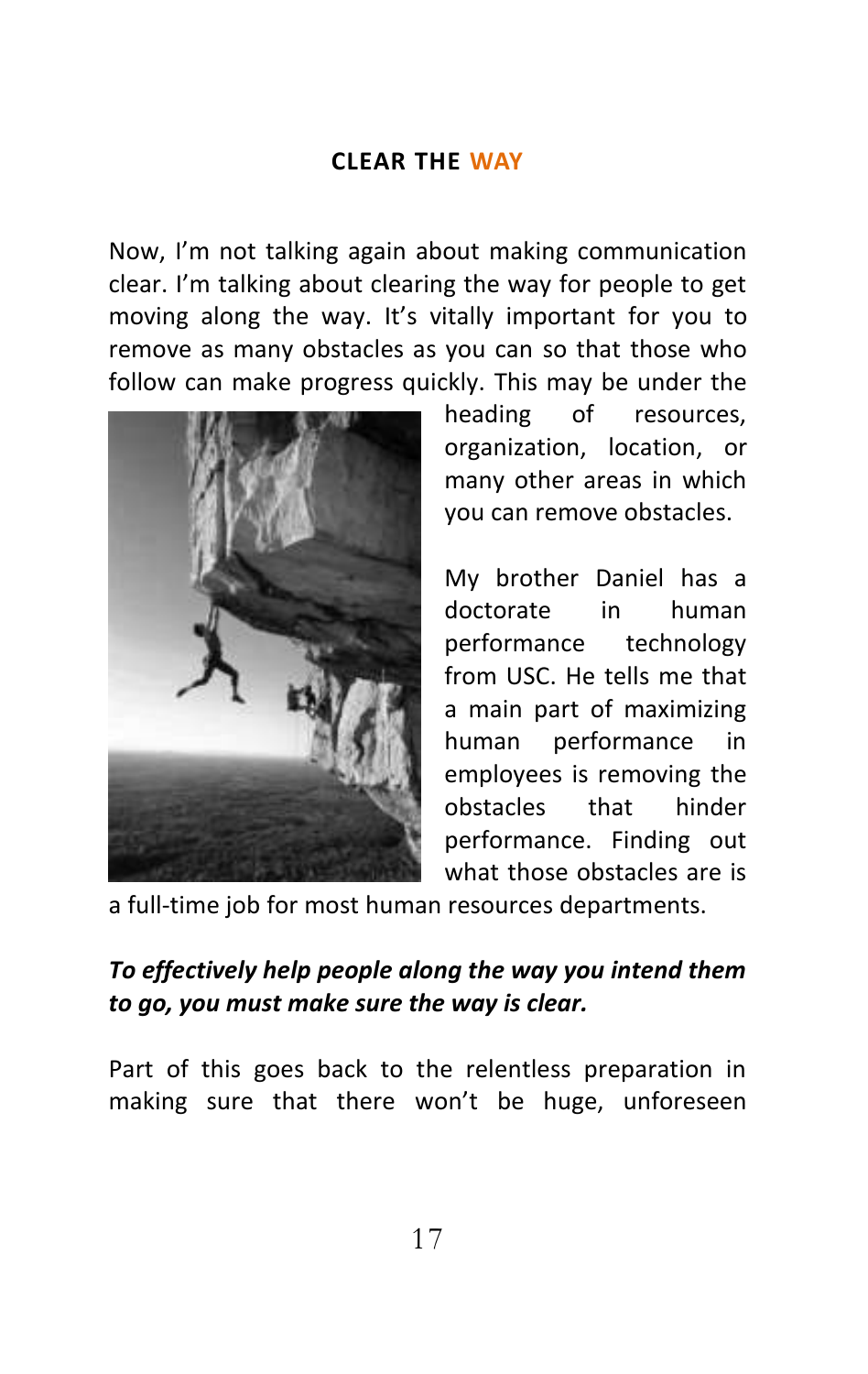roadblocks, and part of it comes with adjustments around your people, in the beginning and along the way.

My son is a skateboarder and works at an online skateboard company. Once in a while brings home a skate movie for us to see the incredible stunts that the skateboarders do off of big drop offs and down handrails and over walls and cars, etc. Now these guys are professionals at what they do and I'm always amazed at the obstacles they jump and how high they can get while catapulting over something intheir way  $-$  all the while twisting and flipping their boards. It's pretty amazing.

Every once in a while on these videos though you get a quick look behind the scenes and see the horrendous crashes and outtakes where they didn't actually make that

jump. It's pretty frightening and they often get really hurt. My son and his friends have had plenty of trips to the ER. We joke that they know his name! One thing the videos also show is how much time it sometimes

clear the way

takes to prepare the area these skaters are skating. These guys bring out the brooms and walk the runs they are planning to do to remove any obstacles from their path. It's not part of the fun, but it is critical to get even the smallest rocks off the path as even a tiny pebble will cause a skater to do a faceplant!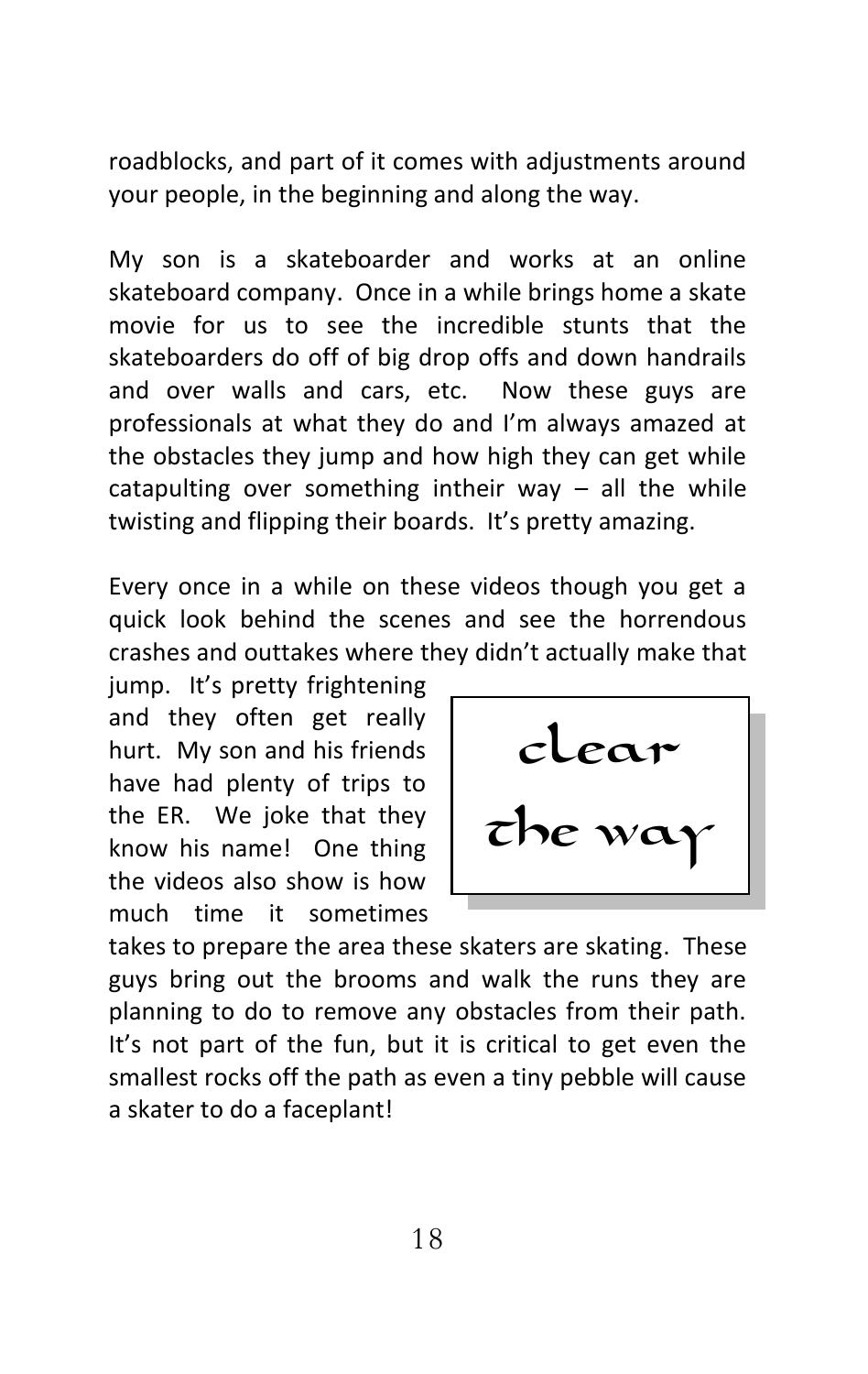The same is true in leadership. Unless you walk the path before you at least mentally to look for obstacles, those following you may end up on their faces with you beside them.

Now obviously you can't forsee every problem, but if you miss the obvious ones, your followers will question your judgement next time around.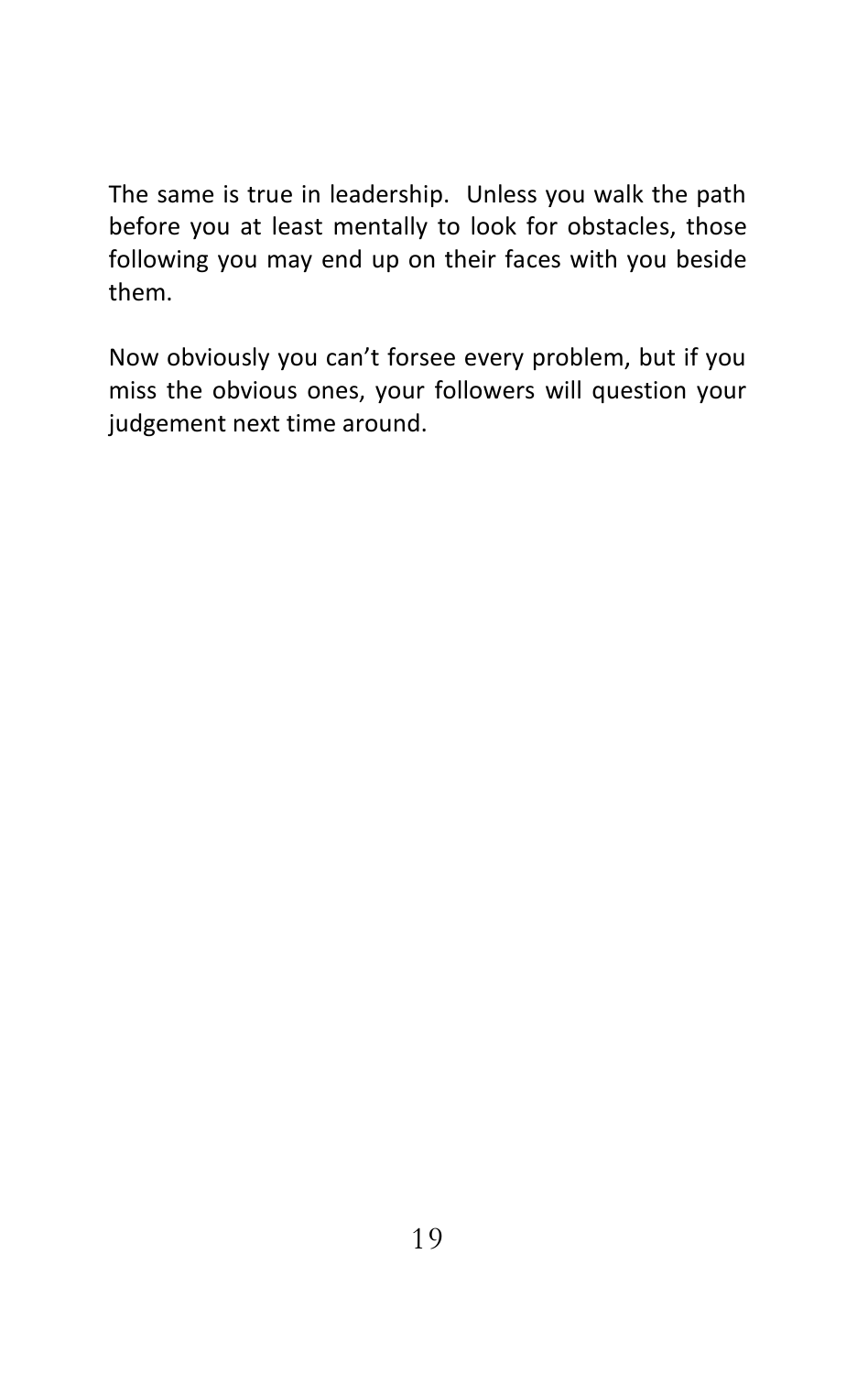# <span id="page-19-0"></span>**REVIEWING WHAT WE'VE LEARNED ABOUT THEWAYSIMPLE**

As you show the way to those around you, remember these four areas:

- 1. **Embody the Way** Let people see that you're intimately involved in the vision and that they can trust that you won't change.
- 2. **Prepare the Way** Make sure you do your homework and know that the way is the right way to go. Relentless preparation is a key to success.
- 3. **Communicate the Way** *Veritas et fervidus*. Tell the truth passionately. Make sure your people see both sides, but they should also see your passion for the way.
- 4. **Clear the Way** Foresee and remove any barriers or obstacles that could block progress. Be ready to step in should unforeseen obstacles come into play.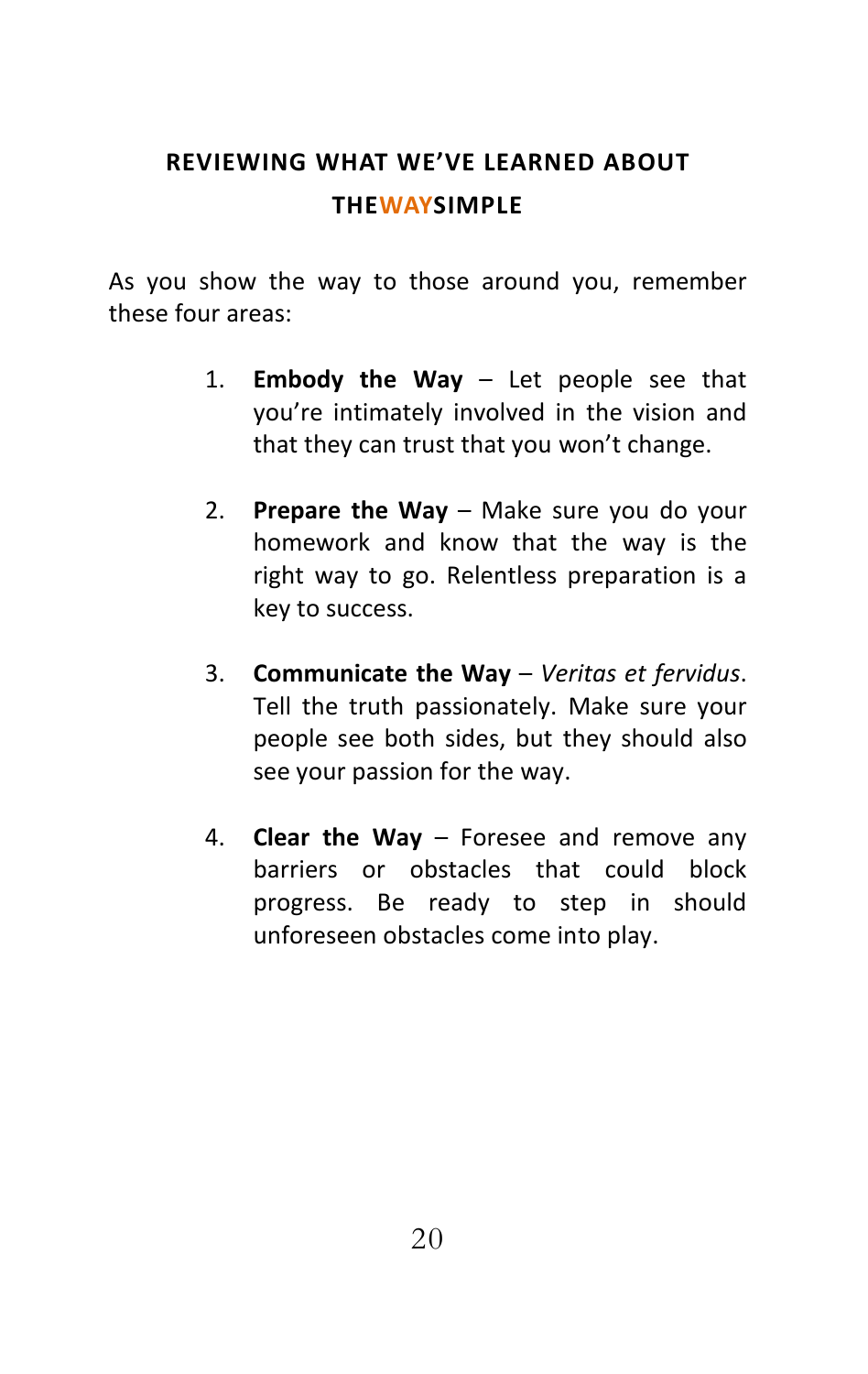#### **THETRUTHSIM PLE**

<span id="page-20-0"></span>The bottom of my email signature has another Latin phrase: *ubi veritas, ibi fides*. It translates roughly to "where there is truth, there is trust." I try to live by and firmly believe in this saying. I've had it on every email

because I want to remind myself and others that you cannot have positive trust without truth. It can't happen. I say "positive" trust because you can, for example, trust that if someone is talking, he's lying. I know a few people like this.



My dad used to say that "they would lie when the truth sounded better." This is not a positive trust; rather, it's just knowing that you cannot trust. I do believe that you cannot build trust without first having the foundation of truth. Eventually, a relationship will crumble if truth isn't part of the foundation.

Just as we show the way and embody the way to those who follow us, we have to take the next step to tell the truth to everyone who looks to us for leadership of any kind.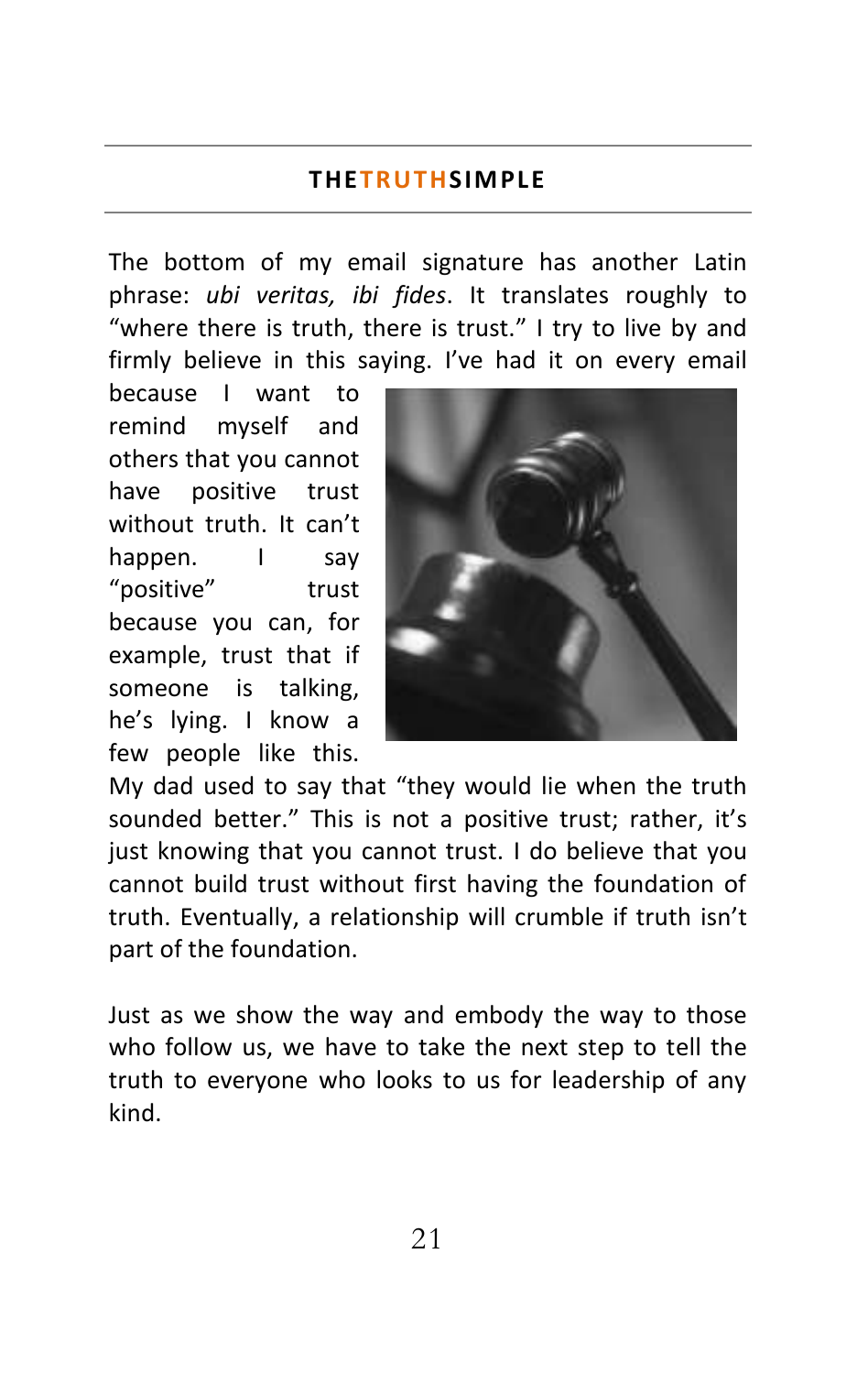#### **BE THE TRUTH**

<span id="page-21-0"></span>Let's go back to our painting of George Washington. While he's standing in the boat, embodying the way, he's also embodying the truth. One look and you know that what he's told you is everything there is to tell. Nothing hidden, no behind-the-scenes agendas. The truth. It's not revered much anymore—but when I was growing up, and for generations before me, the fable of George Washington cutting down the cherry tree and "fessing" up was a standard lesson for kids. Today, the truth in society is an option. Take a look at all the claims going through our legal system that are false or stretch the truth. Millions



are awarded on the basis of half truths and white lies. Worse, this is accepted as the norm. A man or woman of integrity who will tell the

truth at all costs is a rare find these days. Sensationalism in the media has numbed us to the truth. Most of us would have a hard time knowing the truth when it's told.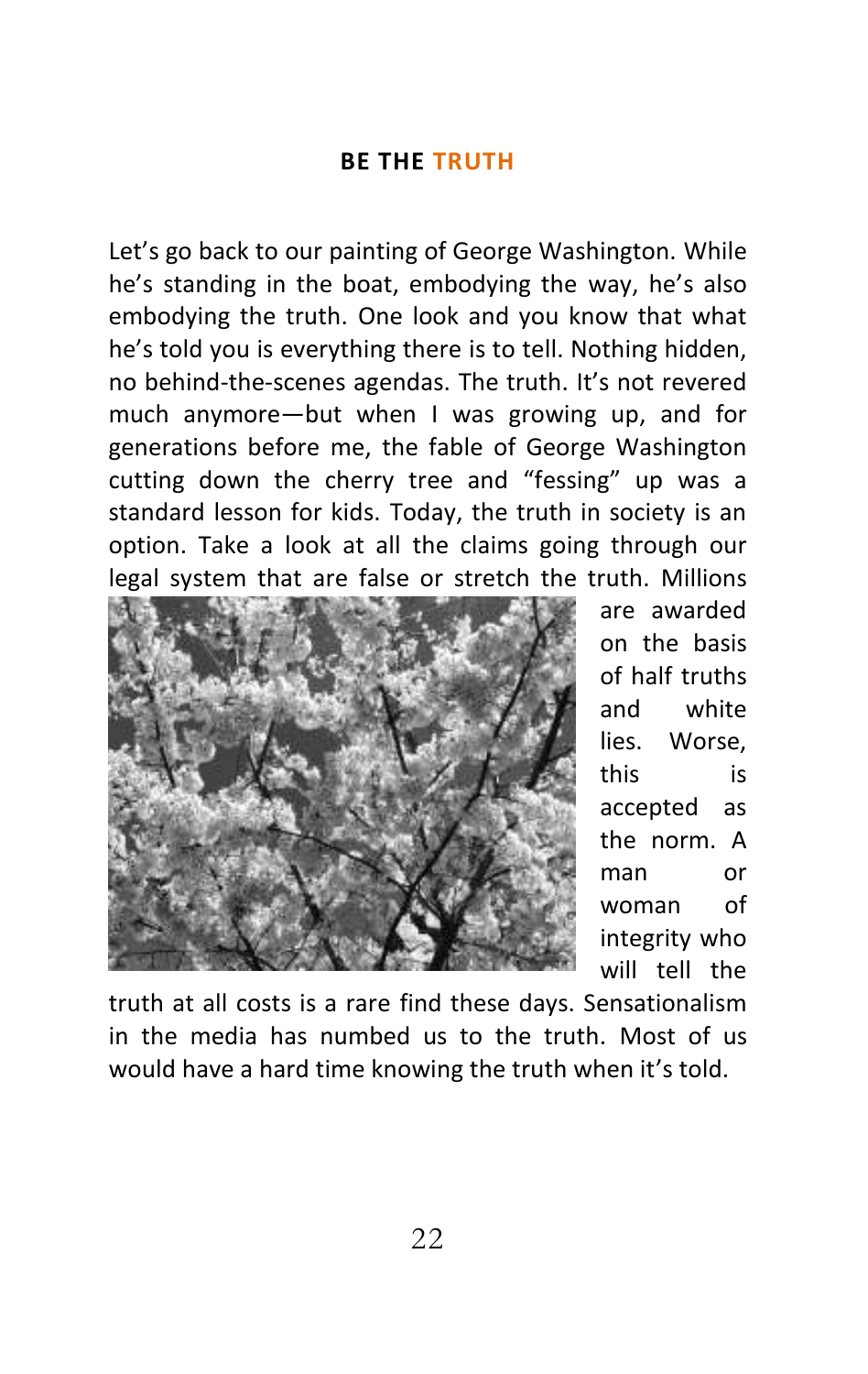Being a leader with truth as your foundation isn't necessarily even prized in the workplace today. With all the layers of hierarchy in organizations, you can find yourself in a quandary as to what the real truth is. Entire companies like Enron can be destroyed overnight when the house of cards (or lies) finally folds. Along with these collapses goes the hard-earned money of many a stockholder. Yet, there are thousands of other businesses in the same boat that will continue building these unstable entities, just hoping to cash out before the fall.

 $be$  the truth

Lately there's been a call for ethics and integrity in

business. A recent *Wall Street Journal* article talked about ethics classes as part of MBA programs in U.S. universities. The article goes on to say that many professors and students don't believe in teaching ethics as a separate class, that it should be integrated into every class. Some characterize ethics classes as a bone thrown to the administration. Professors feel they can adequately cover ethics as they teach other subjects. One professor of Ethics at Harvard responds to this train of thought later:

> Lynn Paine, the lead professor for the class, believes a stand-alone course is essential because "ethics discussion too easily gets crowded out" of other management courses. "The integration model sounds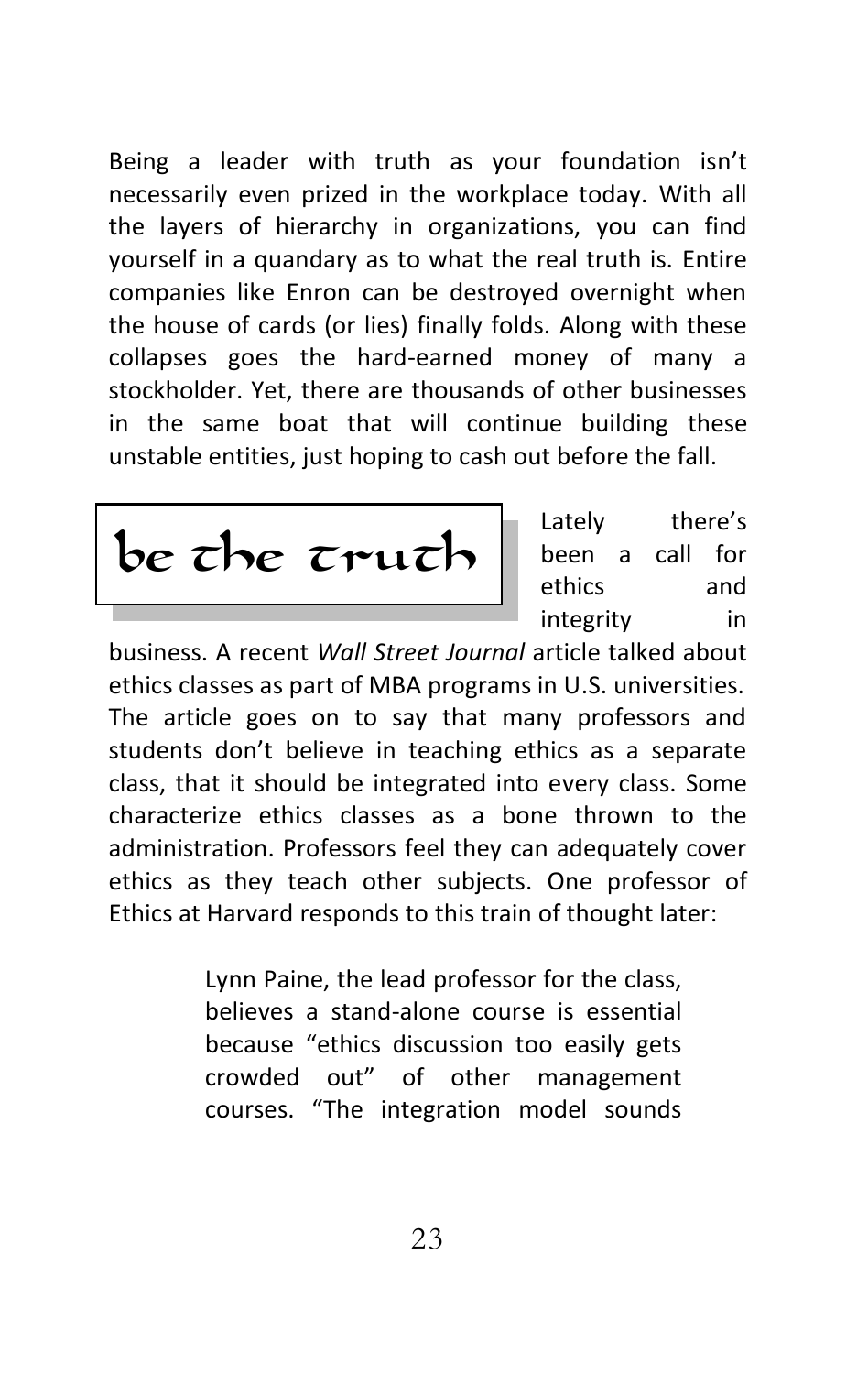good, but many faculty members have no training in ethics and the law and don't know how to incorporate them well," she says. "The odd thing about ethics is that people assume anyone can teach it because everyone faces ethical issues in life. But just because you shop, that doesn't mean you can teach marketing. (*Wall Street Journal,* April 12, 2005)

I firmly agree that these business students should learn ethics in a class of its own and not just a chapter in a book. But, they also should have already learned the lessons of ethics at home, in the school system, everywhere—truth



should be held up like a light in the darkness. Without it. there's no hope for the future. Once truth or ethics or integrity

becomes an upper-level college class, it's just another grade on the report card.

*We need to teach and live the truth and not to expect that it happens without purposeful instruction*.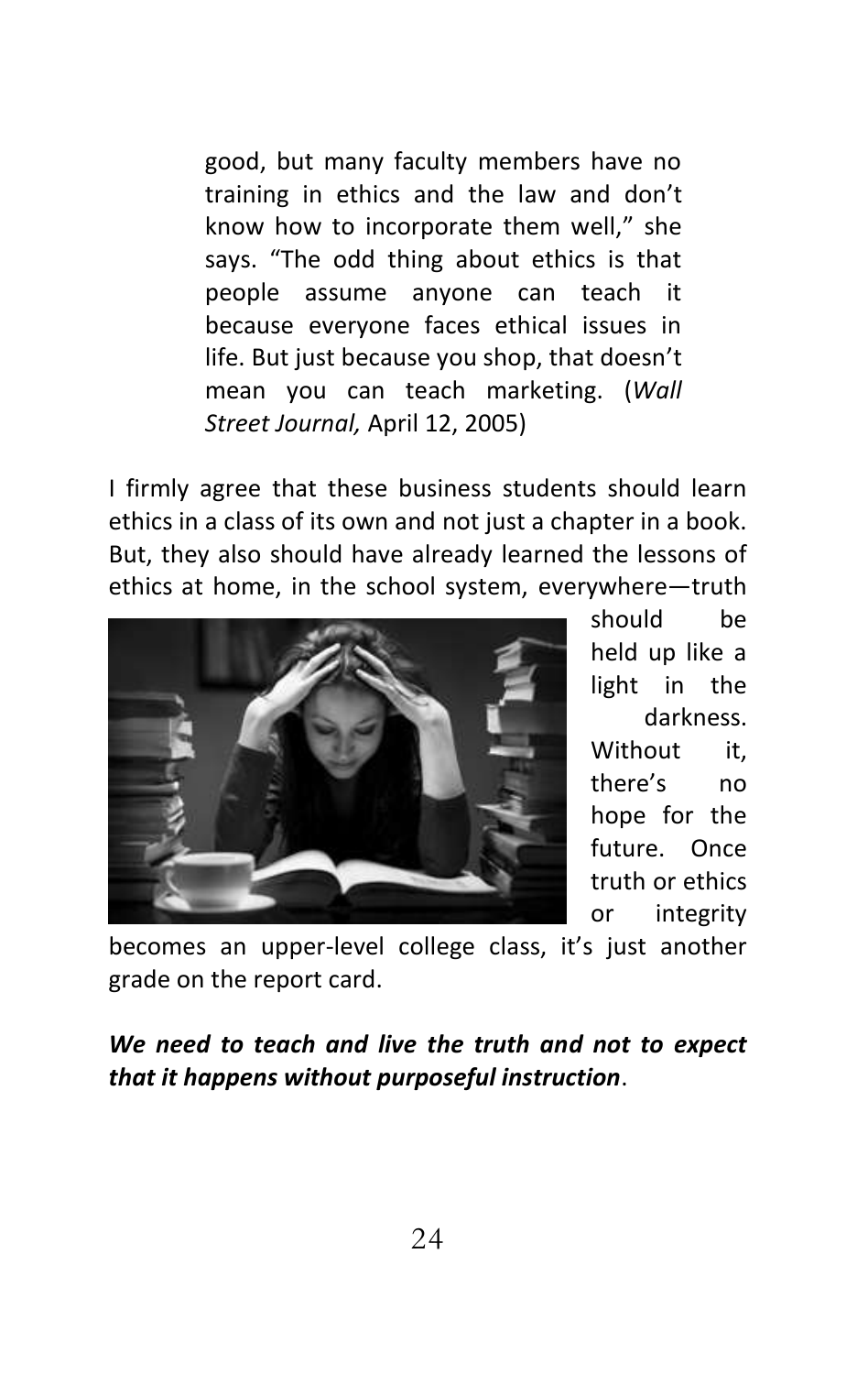This includes instruction within our families, but also in our businesses. You can't assume anymore that your followers know that it's OK to tell the truth. This is a sad, but true,

It's my goal to be known as a man of truth in this world of so many lies. I would love for my tombstone to read "He was a man of truth." That's also my hope and prayer for you, that people would see you standing up in the boat and know that you embody the truth.



Let me caution you here about one thing: unless the truth comes out of love, you'll fail. Truth without love is hollow and harsh. As I said about the way, if you don't love those around you, put down this book and get that straight first. Trying any of this, at home or in your workplace,

without a love for the people you contact will make a caricature of truth with no passion or desire to change yourself or others. Truth and love go together, as Forrest Gump would say, "like peas and carrots."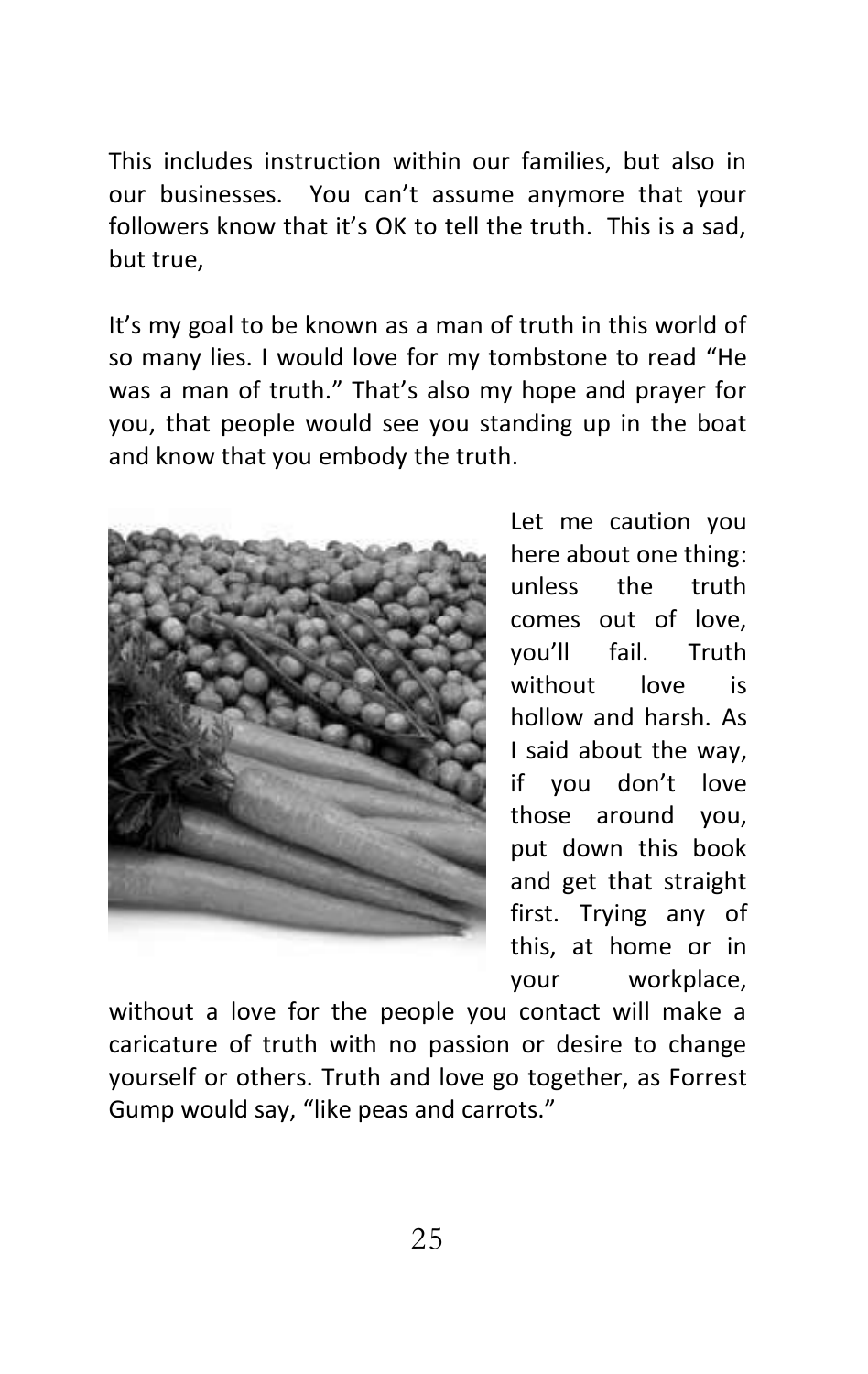#### **KNOW THE TRUTH**

<span id="page-25-0"></span>This is an area where I believe our current generation has taken huge strides backward. We no longer teach truth; instead, we teach theory and tolerance. Truth is an unknown in so many areas today where it was in concrete fifty to seventy years ago. It's difficult to discern truth anymore, which is why our society is falling apart morally. Truth is a question: "whose truth?'

So how do you get to know the truth in a way that makes a difference? I remember hearing about how many banks train their employees to be so familiar with real \$100 bills that they're able to quickly spot a fake one. I believe this is applicable in any situation. You must familiarize yourself with the truth—you must get to know it.

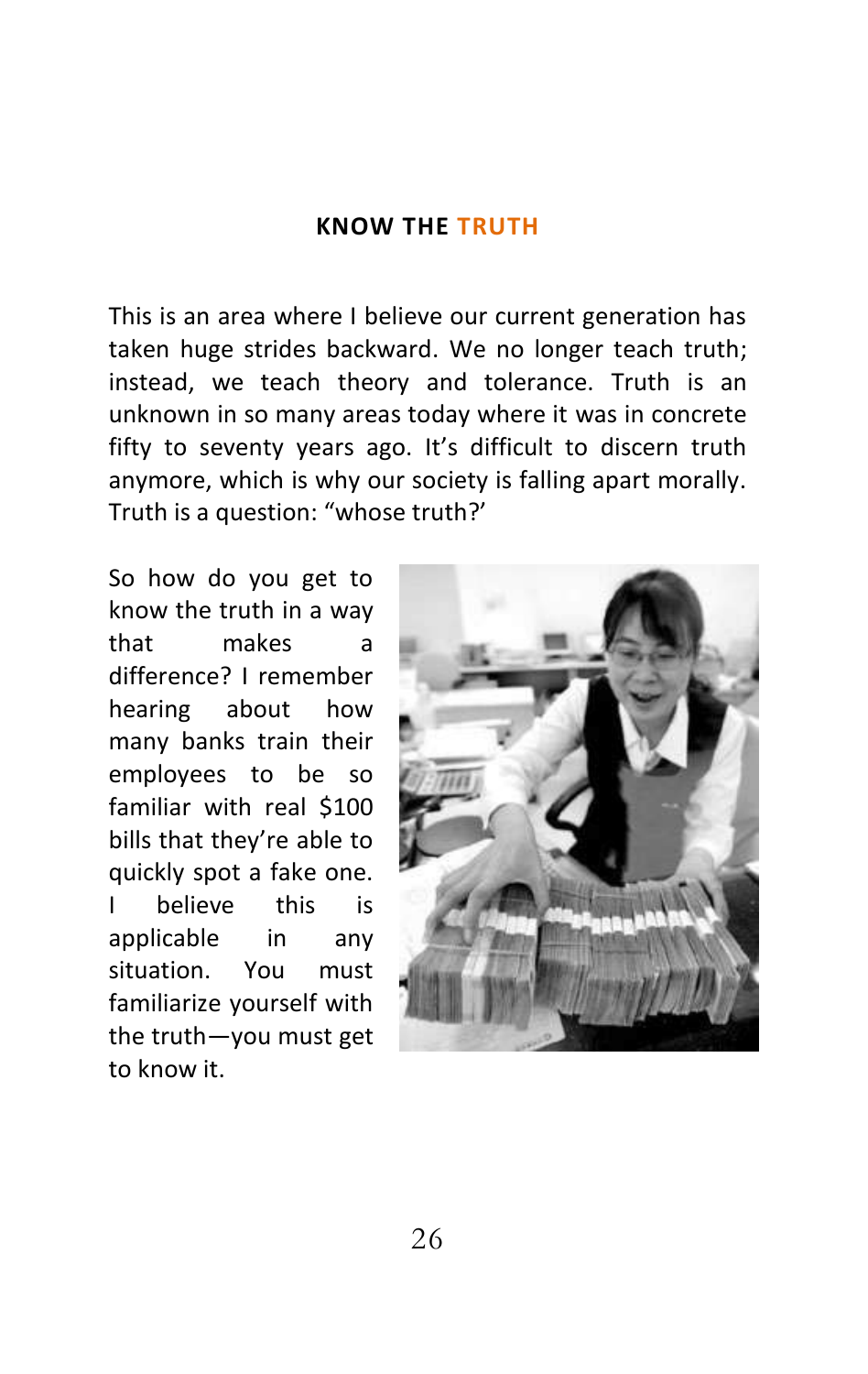In business, this means being a student of everything. Know your numbers know your people, know your market, your competition, your strategy, your brand—the list is endless and overwhelming, which is why you must surround yourself with people who you not only trust to be committed to you, but who will also search out the truth and be willing to share it liberally.



Never, never, never commit the unpardonable sin of a leader and squelch the truth from someone who is brave

enough to give it to you. Once you do, it will be harder for that person to give you the truth the next time. After years of this, you'll never hear the truth in your company.

# *Truth, above all, must be held in a place of honor, and people must feel honored if they share it—especially if it's difficult.*

I know what you're thinking, because I see it often: you have people in your business who share opinions as if those opinions are truth. How you deal with them is critical, and this is why you must be familiar with the truth yourself. You cannot rely one hundred percent on others to feed you the truth.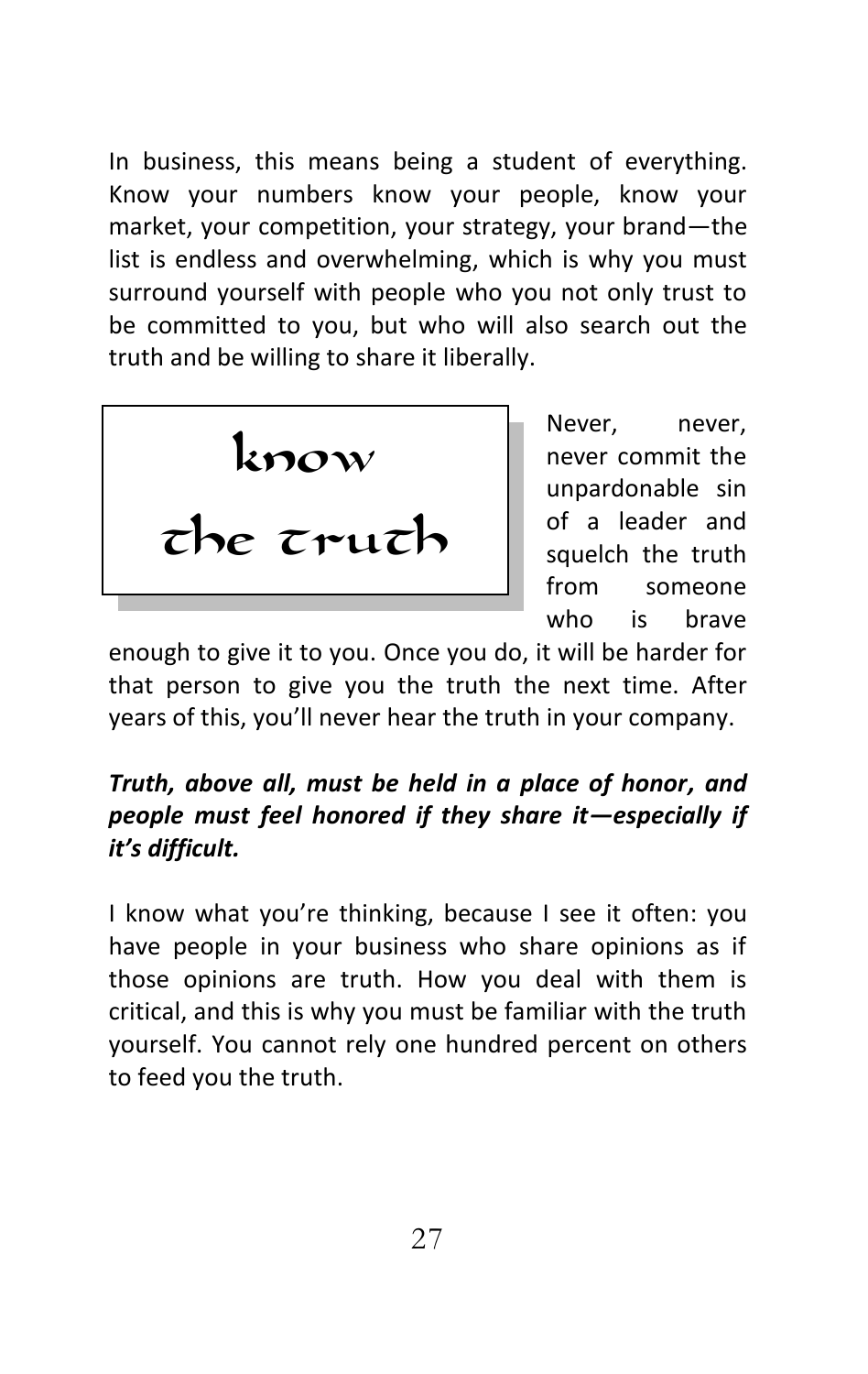This takes us back to relentless preparation before you even get this far. If you know where you're going, at a detailed level, you should know the truth like the back of your hand.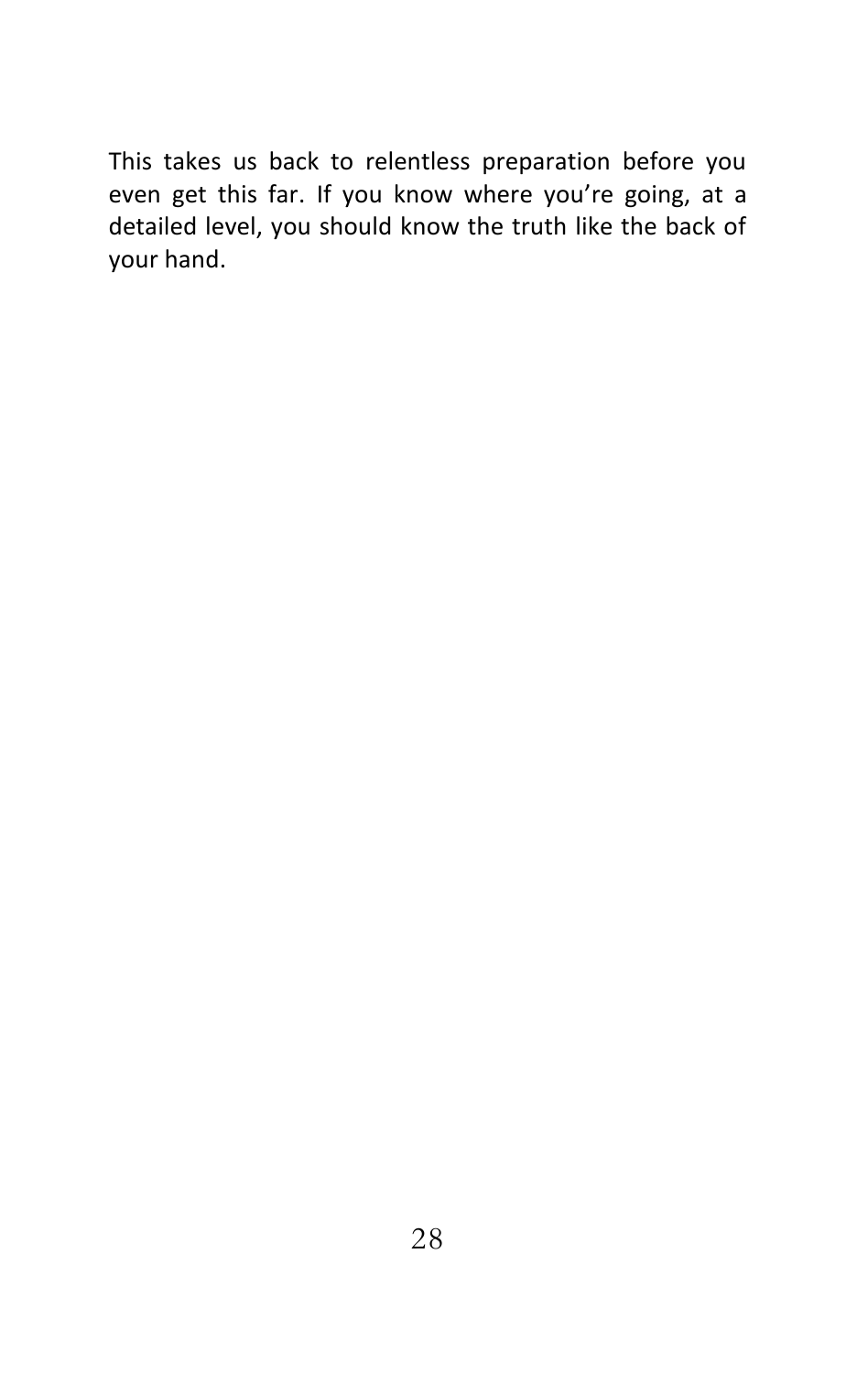#### **SPEAK THE TRUTH**

<span id="page-28-0"></span>On a fateful day in January 1986, thousands of school children, office workers, and everyday Americans cheered



the Space Shuttle Challenger as lifted off its launch pad and vaulted into the sky. It soon became apparent that something was dreadfully wrong as the spacecraft

exploded in the sky and fell back to the earth, killing all aboard. In subsequent reports and analysis, it became clear that the responsibility for this disaster lay with the Group Decision Support System (GDSS) of NASA and a small o-ring in the fuel system. They determined that this awful event could have been avoided with better feedback systems and clearer lines of communication.

While most of the decisions we make as leaders aren't life and death, they follow the same need for reliability and communication of clear feedback. Truth. I have a good friend who's a consultant to a lot of businesses and has done some consulting with my current employer. He tells me that the higher you climb in an organization, the less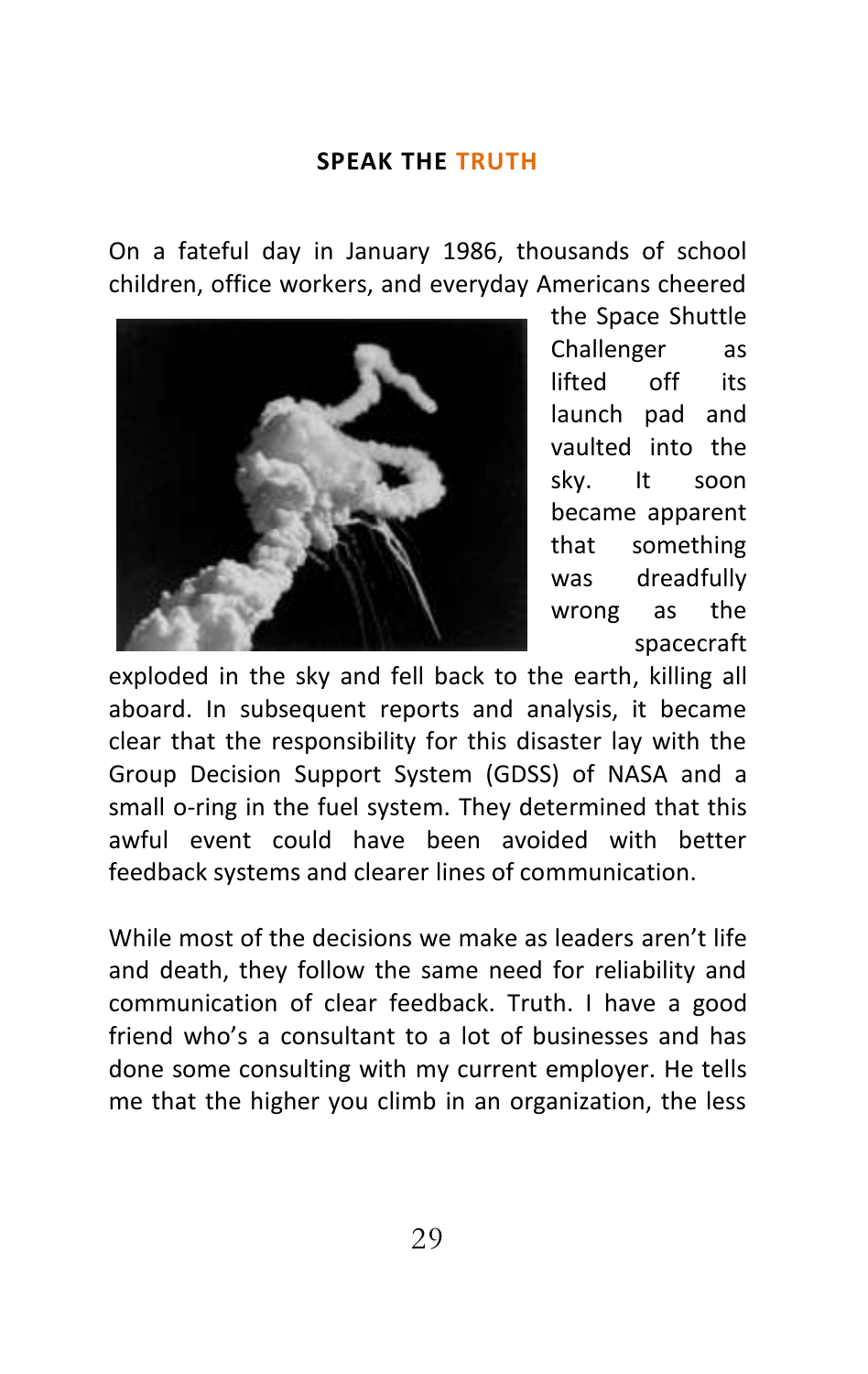you personally hear about the organization. It's vitally important that you set up feedback mechanisms to enable a good flow of truth from the organization to you. It's also vitally important that you set up feedback channels from you to your followers or staff. From a human resources perspective, this could be a review, but this should not be your only opportunity for feedback.

# *Telling the truth to those around you—about yourself, about them, about what's going on and projects you're involved in—is the most critical factor to success in any situation.*

Think of this in a marriage. Fifty percent of all marriages in the U.S. fall apart. While there are many reasons for this, I

believe a majority of the less volatile breakups could be avoided if there were ample opportunities for spouses to speak the truth to each

speak the truth

other. What happens most of the time is that communication breaks down, truth is not shared, and eventually the problems become so large that they seem impossible to solve. For this reason alone, couples should take the time to sit and talk daily so that truth has a chance to come out. While it won't solve every marriage problem and some people in marriages will never get to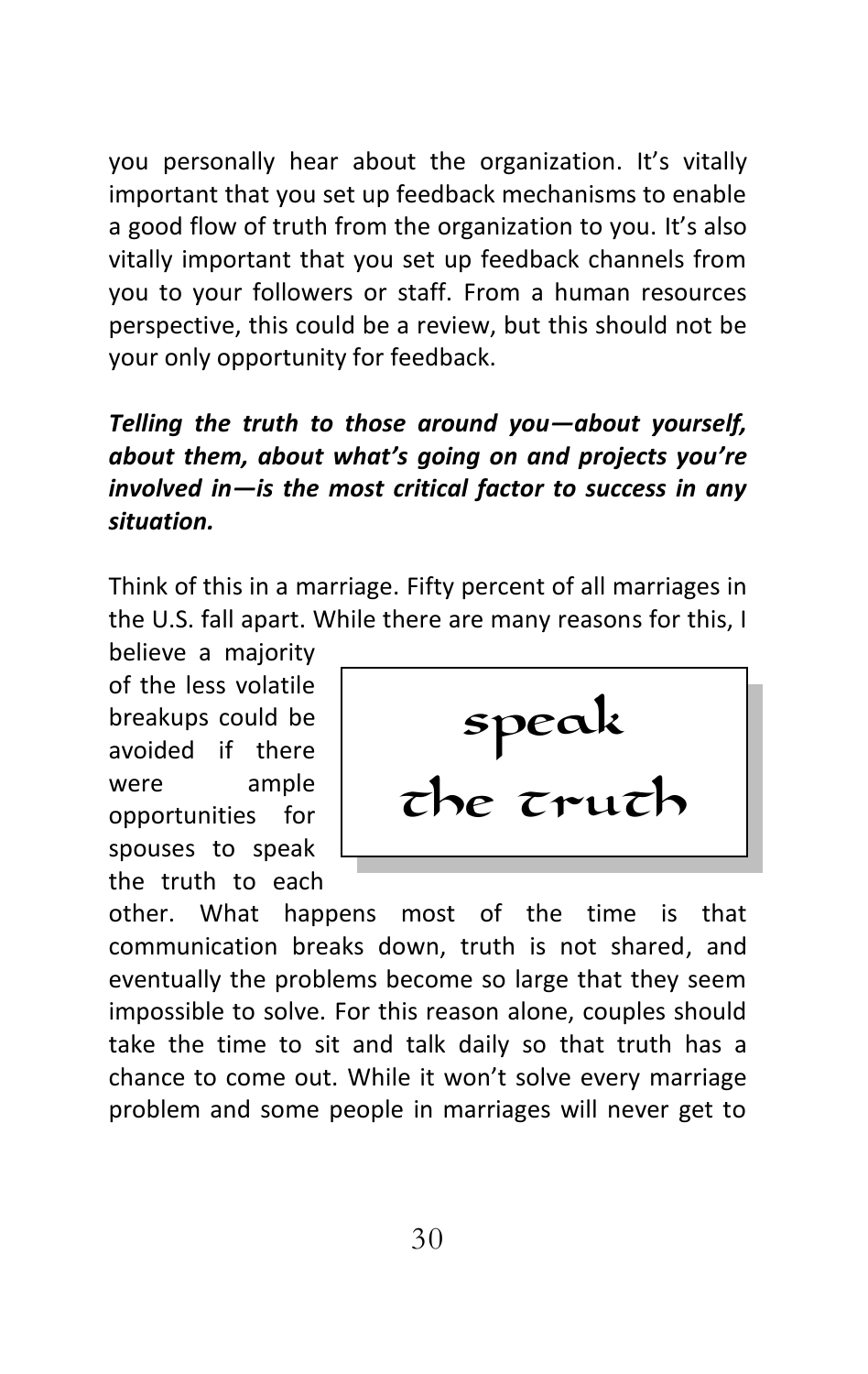the truth, at least there's an opportunity. It's critical that truth is a hallmark of the communication between husband and wife and between leaders and followers.

This really breaks down into loving people more than you love ideas. No one should be afraid of telling you anything. No one should be afraid of coming to you with difficult information. Why? They should know that you love them more than you love ideas or projects or companies. How will they know this? It should be obvious and



consistent. If you don't love the people around you, close this book and move on. None of it will make any difference at all unless you love. Everything hangs on this principle. Until you understand this, the rest is just talk. However, if you do understand this, feedback to those around you will be much easier because they'll know you have their best interests in mind. Truth will also come back the other way.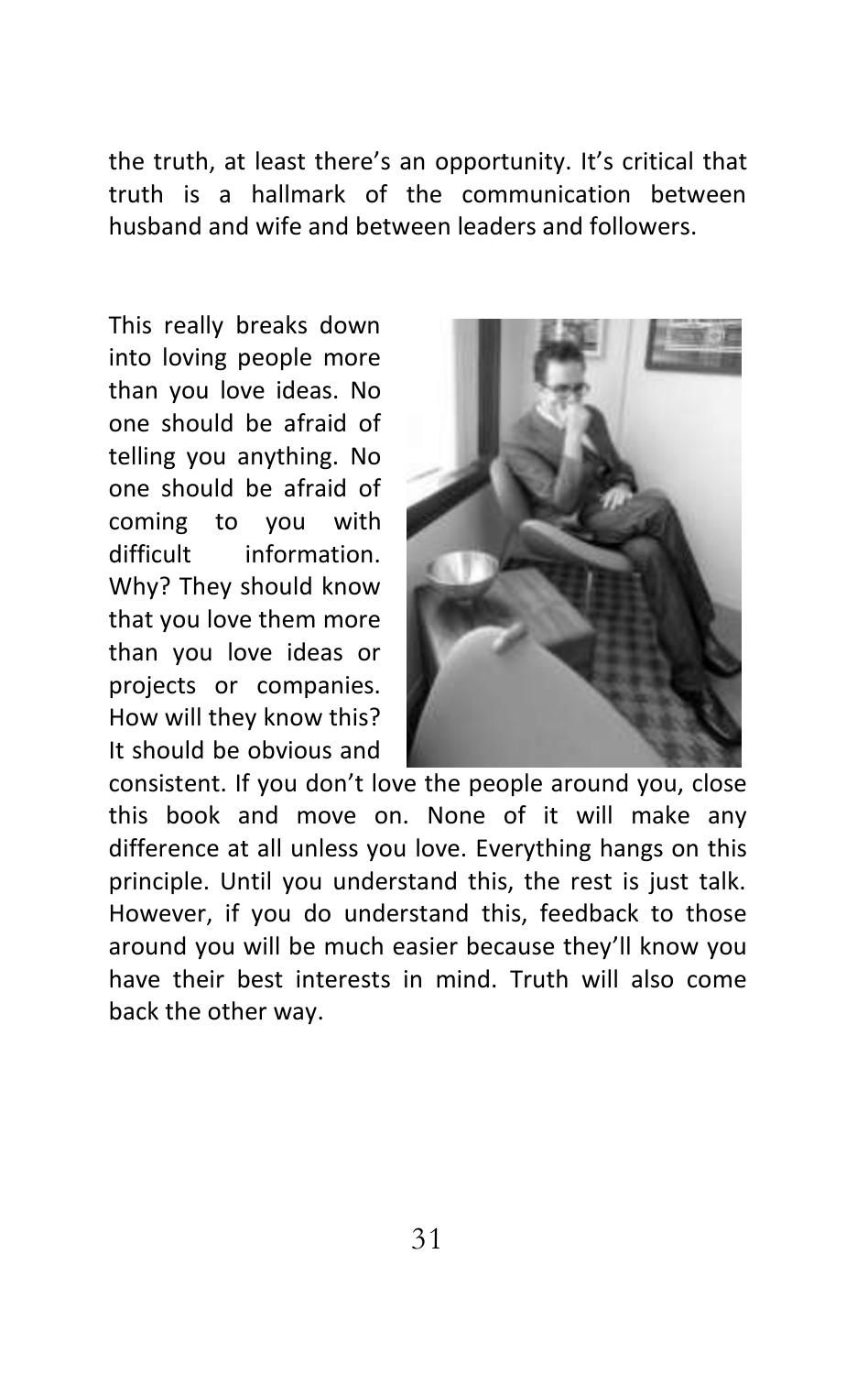# **ENCOURAGE THE TRUTH**

<span id="page-31-0"></span>The most important thing you can do is to encourage the truth in all your relationships. No hidden agendas. Let the plan be known to everyone involved. It's also vitally important that you set some boundaries in work relationships. Telling the truth at the beginning will make it easier to tell the truth in the middle and at the end, should the end come. Tell the truth about yourself, and tell the truth about your expectations.

When you tell the truth about yourself, don't hold back and don't try to be something you're not. I've had a lot of bosses who just know that "this time it's gonna be different." If you have a problem with feedback, or with



focus, or with boundaries, let it be known. How I wish I could have helped some of my bosses elicit the feedback they wanted, instead of

watching them try so hard to get to the truth on their own. If you know that you tend to candy-coat things with employees or that you're overly harsh, tell them that in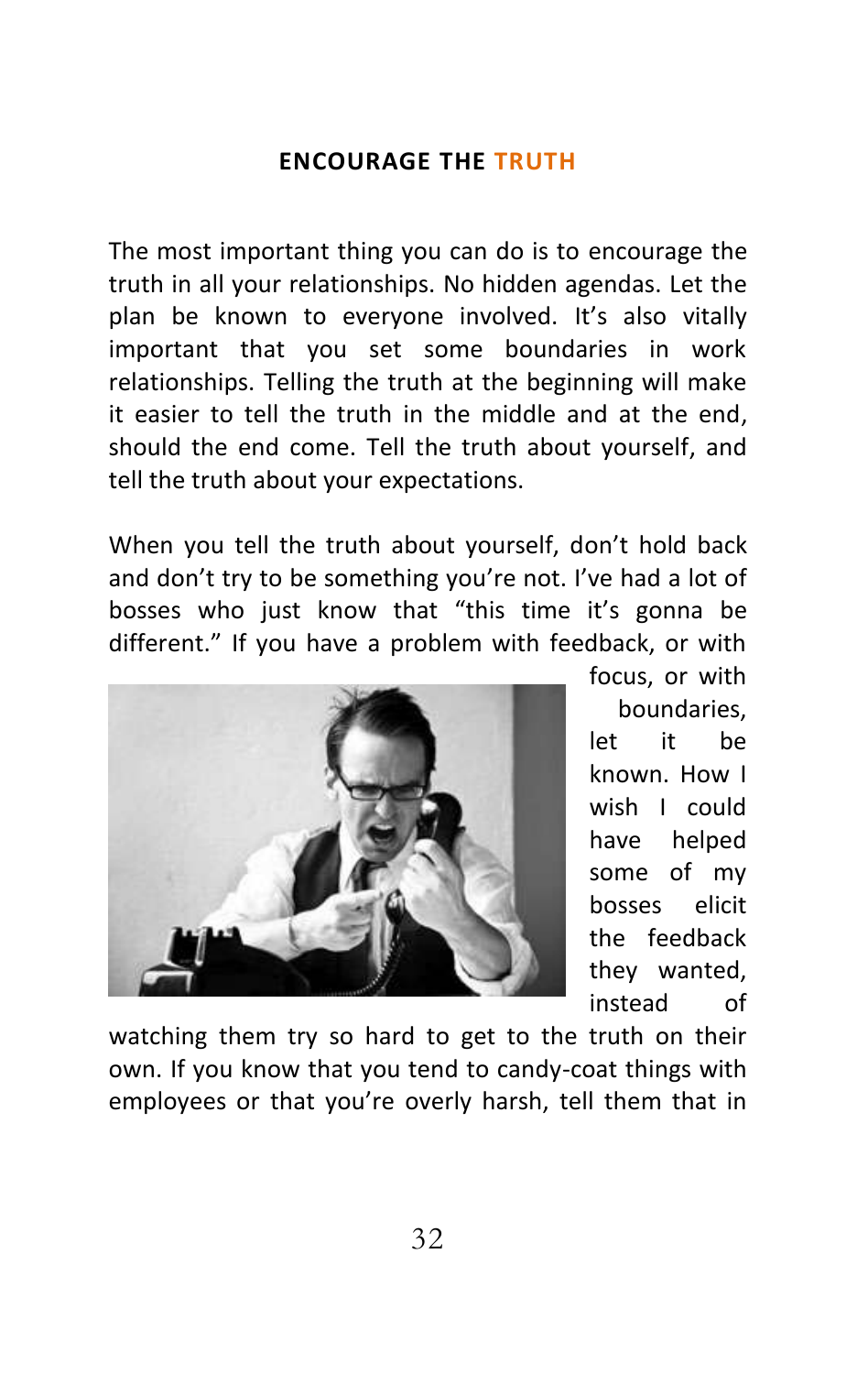the beginning. Letting them find out over two or three years is cruel and unusual punishment.

If you see weaknesses that you think can be overcome in certain employees, let them know the first day on the job that you're going to work hard to shore up those weaknesses. You'll be very surprised to see them accept this with gratefulness, because they know their weaknesses—and the fact that those weaknesses are out in the open will keep the people from trying to hide or overcompensate for them.

encourage the truth

As soon as you see an issue, tell the truth. Don't try to work around it or enlist the help of others to "double

team" someone with whom you have an issue. Be up front and open, and if you need to enlist the help of others, let that also be in the open.

Get these things in writing. We often hesitate to write down and file the areas we're working on with followers. Do it—and make a copy for them to keep. An email might work if it's electronically filed and can be retrieved easily. If it's an email, make sure it's acknowledged by an email response from the other person—and keep that response handy. When you talk through progress and give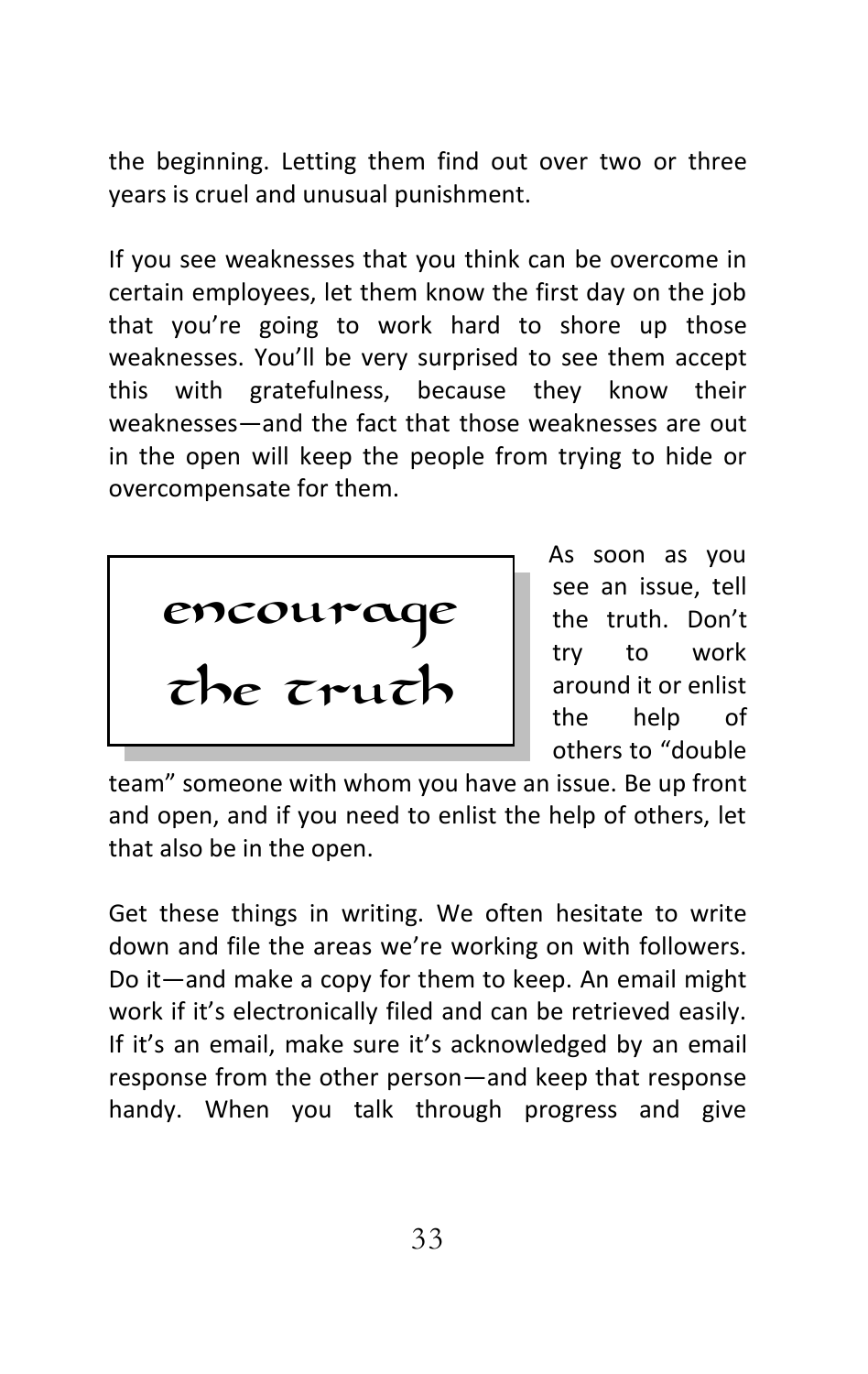feedback, go back to the source and check the email, just to make sure time hasn't clouded or changed the expected outcome.

Demand the truth back from employees. We've covered this in the feedback area, but I just want to drive home the point. If your followers don't feel comfortable enough with you to tell you the truth, they won't. You must be the open door for them.

# *You must encourage, and even reward, true feedback. If you don't, it won't come.*

One caveat: be careful not to engender a culture of gossip. If employees come to you with their version of the truth



about others that they heard through "the grapevine"—or even firsthand in seemingly confidential conversations—cut out that cancer as quickly as possible. If people come to you and start with "I'm not supposed to tell you this," stop them right there and ask why they're telling you. How they react will give

you the answer you need as to whether it's truth or gossip.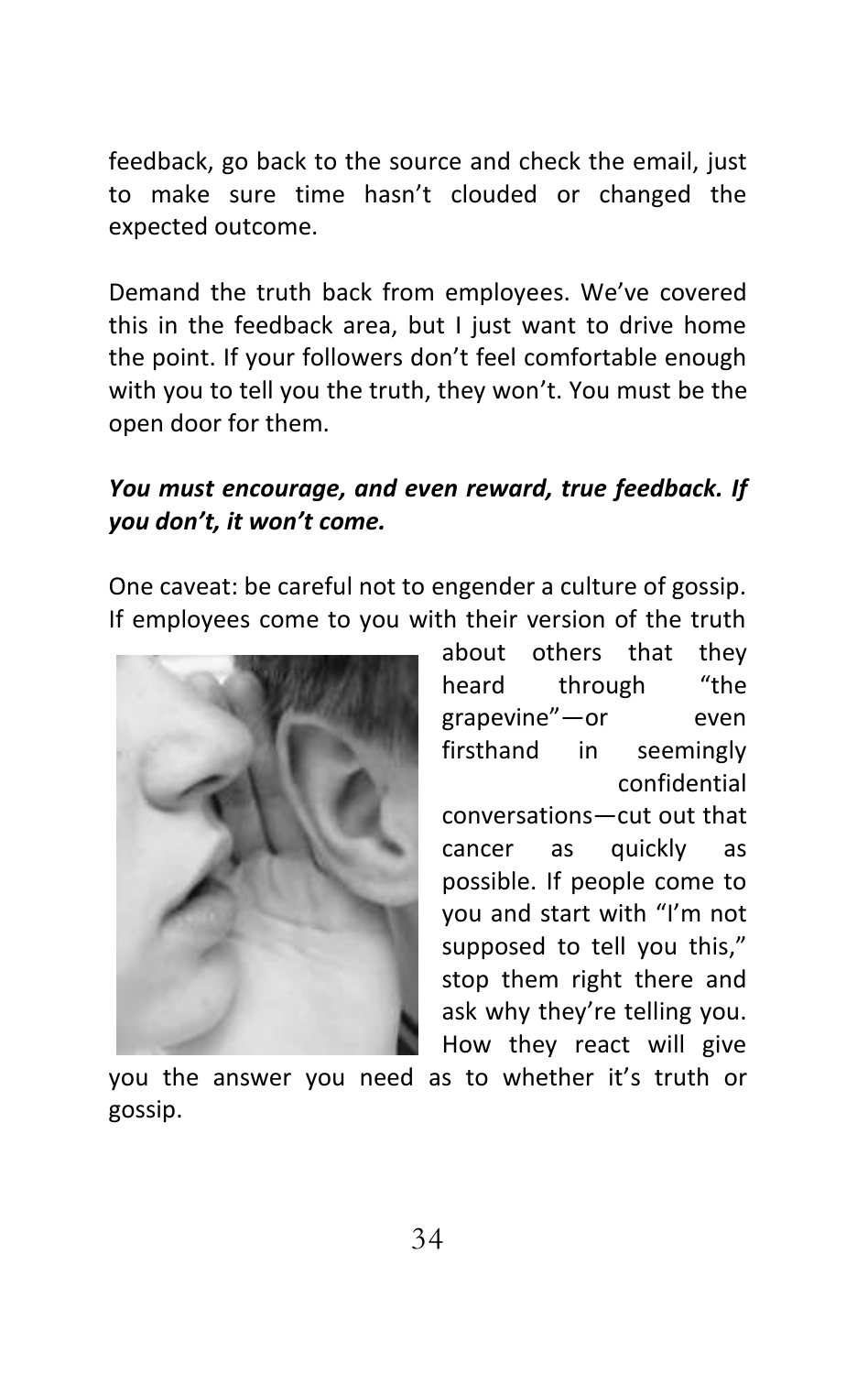# <span id="page-34-0"></span>**REVIEWING WHAT WE'VE LEARNED ABOUT THETRUTHSIMPLE**

**Be the Truth** – Strive to be known as a person of truth. This will do more for your success in every aspect of life than almost any other thing you could do. Tie truth to love, and you'll have a mixture that will make you successful as a leader.

**Know the Truth** – Once again, you must relentlessly prepare to know what is true and what isn't. Draw people around you that you trust to tell you the truth, and reward them for it. Know the truth like the back of your hand.

**Feedback the Truth –** Truth laced with liberal amounts of love can be painful, but it will always build respect and open the door to success for those under your leadership. Hiding the hard stuff from your staff, students, or children will not help them grow—and it will not make you successful as a leader.

**Encourage the Truth –** Reward those who are truthful with you. Years of trust can be torn down in seconds if you react to the truth with anger. Be careful not to engender a "gossip" culture by refusing to listen to hearsay.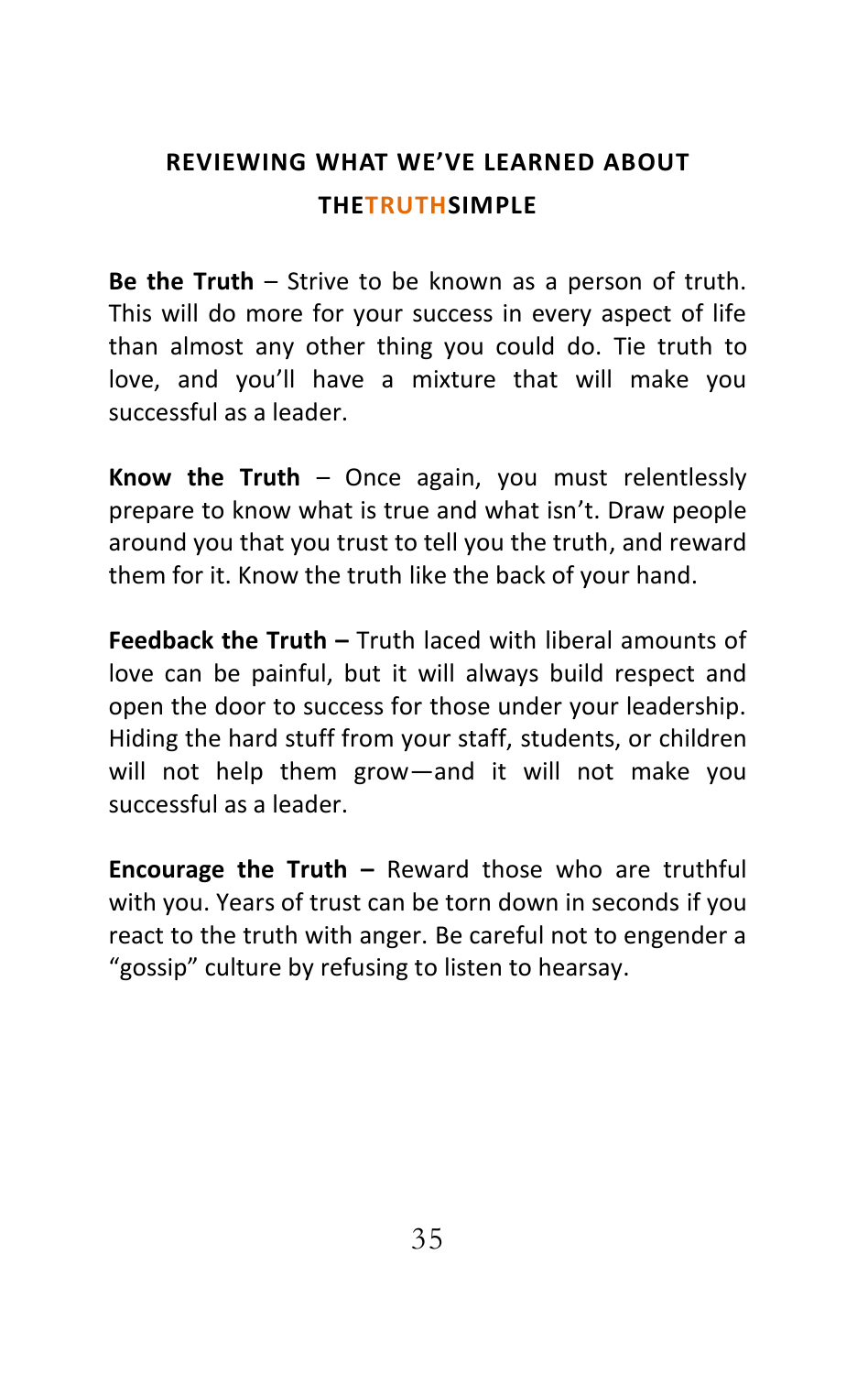## **THELIFESIMPLE**

<span id="page-35-0"></span>A quote from a *Washington Post* survey will help us begin this topic:

> James Lindow, a Green Bay, Wisconsin, Warehouse Operations Manager says: "Your kids are going to the day care, or wherever they are taken care of by somebody else. By the time you get done with your job, you've got to rush home and make supper, do whatever, and then you



have to run your kids somewhere else. You don't get enough time to spend with your wife anymore, either, because you are both working. You're lucky if you get to see your wife one or two hours a day. What kind of quality time is that?"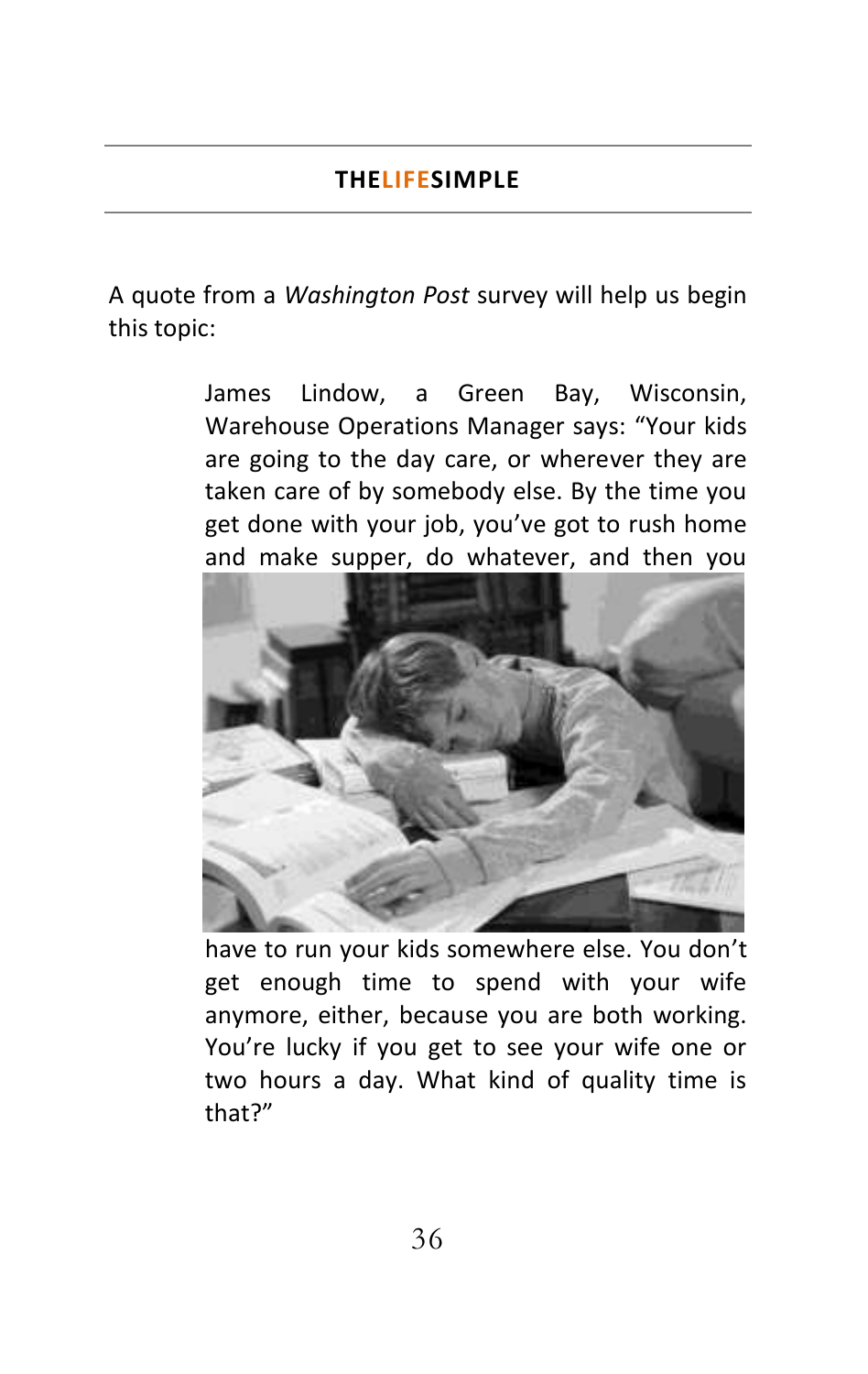One of the biggest problems I see in business today is overload. People work sixty to seventy hours a week and give everything they have to their work. They come home, crash on the sofa with a glass of wine and a Lean Cuisine, and they fall asleep—only to do it again the next day. Where is the life in this? How can it continue for years and years without taking a considerable toll on a person? Do those of us who own the business even know this is



happening? Are we encouraging it to save on payroll or to engender loyalty?

In a 2004 Harris Interactive poll taken before Labor Day, nearly 66 percent of employees surveyed said their workload had increased. Almost 50 percent said that they didn't feel rewarded for this, and around 10 percent said they were working ten

hours more per week than six months prior. We, as leaders, aren't doing our jobs well when statistics like this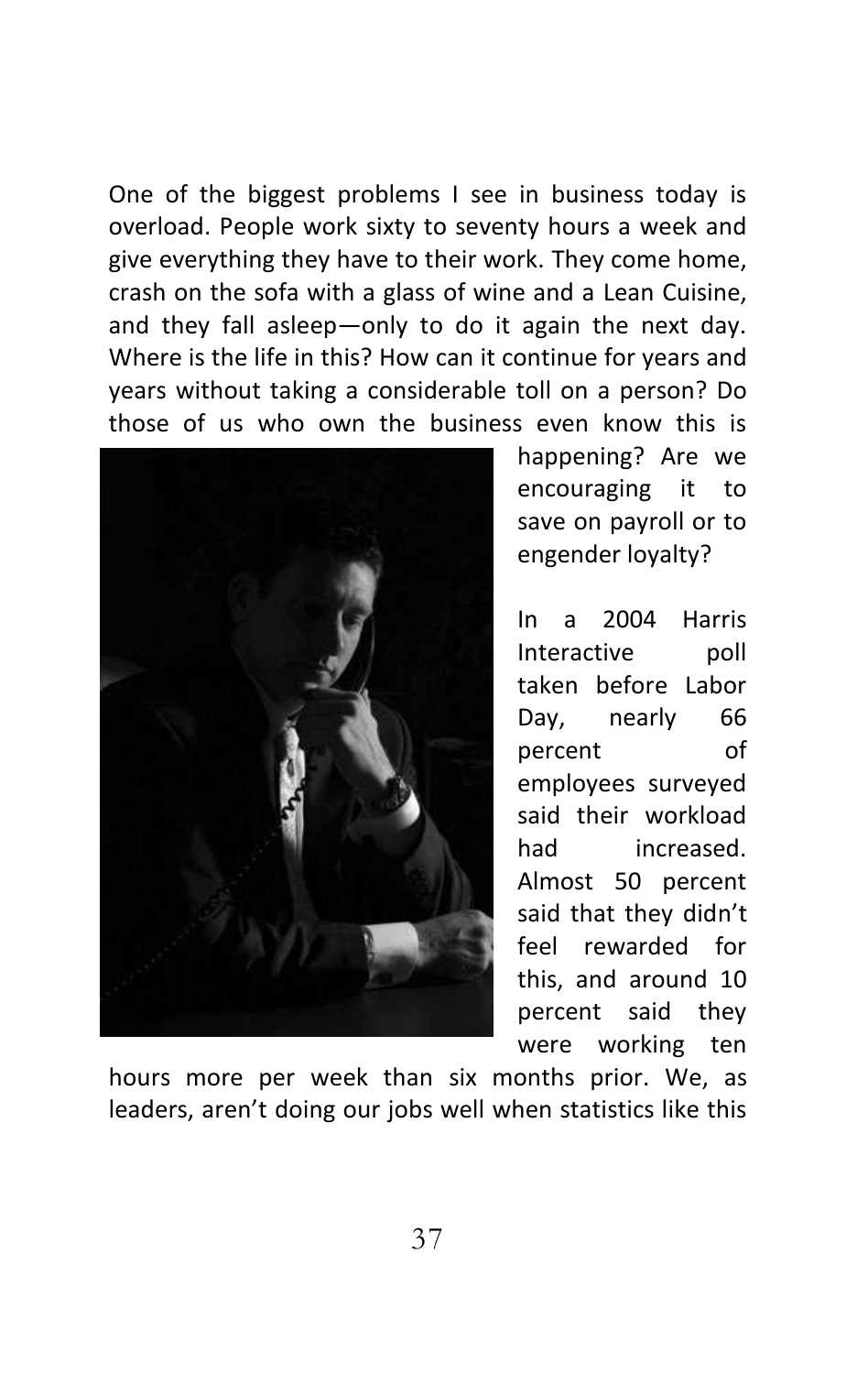are prevalent. While it may be important for the business to get more productivity out of less, it's the leader's job to make sure he or she isn't sucking the life out of employees.

Let's talk about the critical areas of life for those you lead, and we'll see if we can come to an agreement on how to give life to those around you.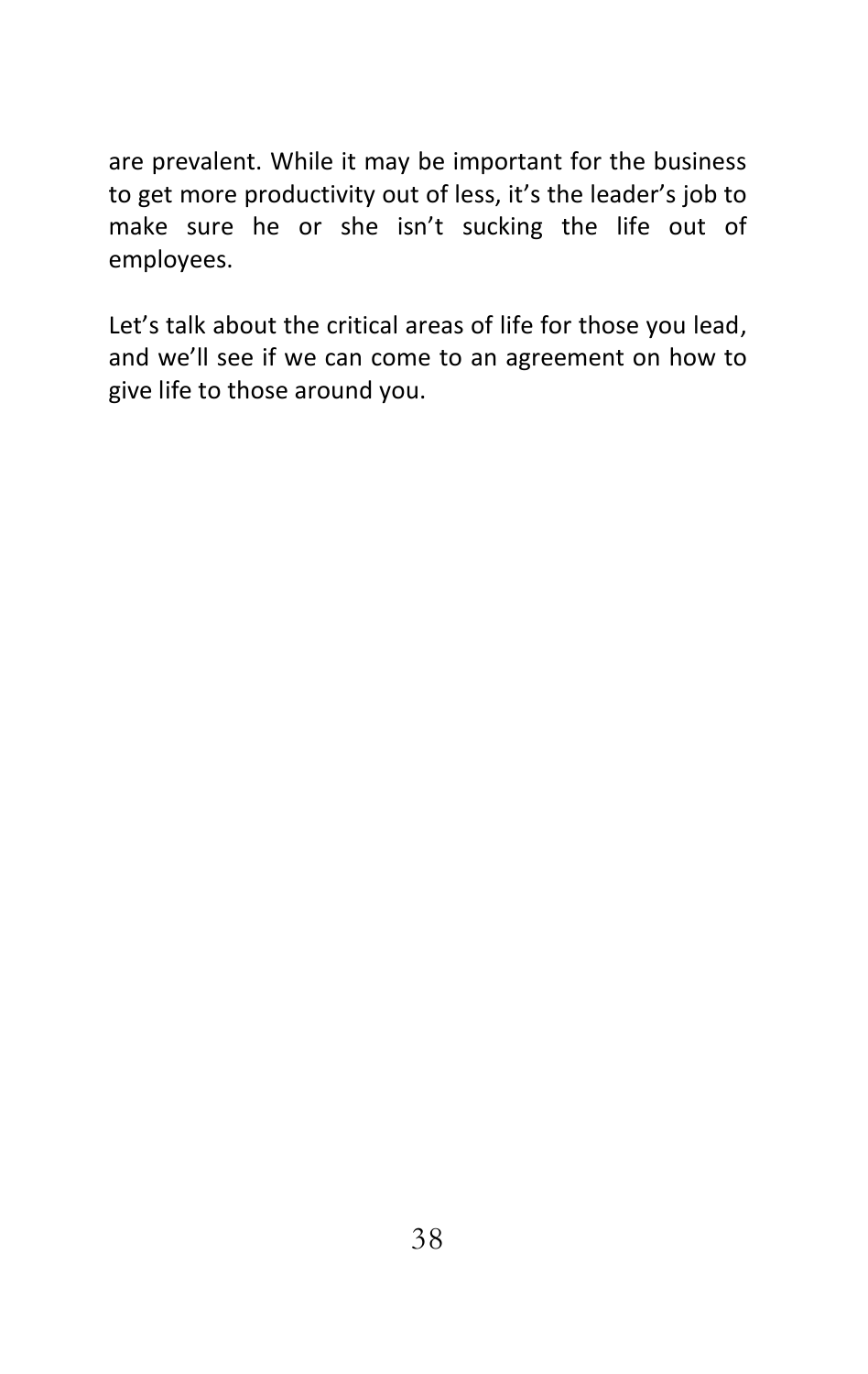### **KNOW THE LIFE**

<span id="page-38-0"></span>One of the biggest mistakes I see in corporate America is what I call "mirroring." Many of us in leadership roles expect our subordinates to "mirror" our own way of living. "If I live and breathe work 24/7, so should others." "I work seventy hours a week and still have time for my family and a few hobbies."

What we don't see is how our lives have changed over the last ten to fifteen years. Most upper-level leaders have no small children at home. Most have significant equity in their business. Most have enough money to hire help for

house cleaning, gardening, and other day-today tasks. They dry-clean instead of wash. They eat out more often. They don't have to go to soccer matches and baseball games



three days a week. There's no early-morning band practice. We've lost track of what life is like for our employees. It's hectic and hurried, with few moments for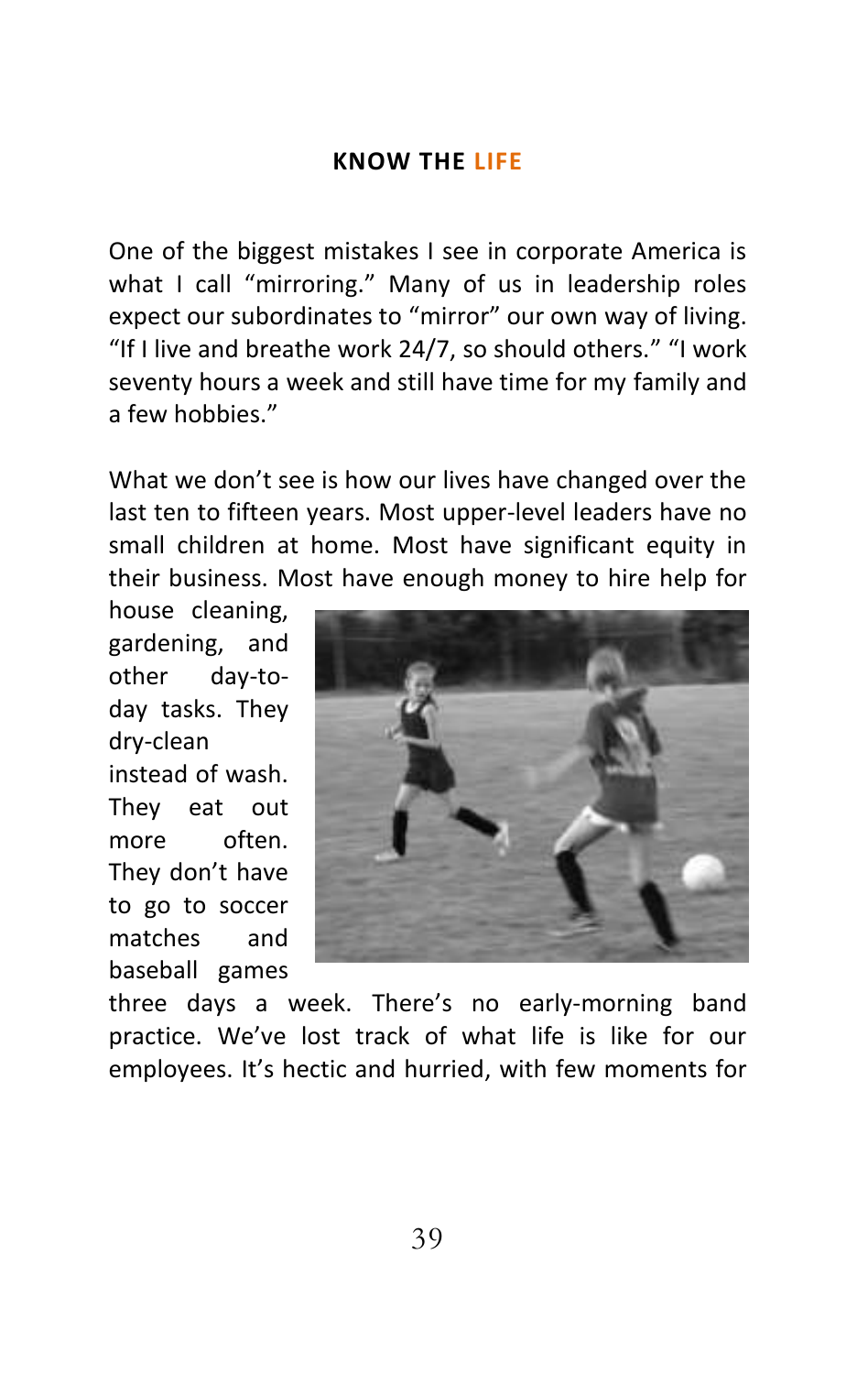relaxation. Burnout happens. How do you combat this growing problem?

I think we, as leaders have at times, short-term memory

loss—we've forgotten what it's like to nurse a child back from sickness for two nights straight, then try to come to work and be productive for eight hours, knowing all the time that the next child is getting the same thing and the cycle will start again tonight. Those of us who are out of this have it easy, and they seem to forget what it takes to raise kids—if we ever really knew at all.



For leaders, it's a matter of caring to know. You can't just assume that you "own" your employees for the time they sit at their desks and that they can shut off everything else in their lives during work hours. You must understand that your people aren't balanced and are probably overloaded in other areas of their lives. You're the only person in their lives who can know what their needs are and help them work at "being" instead of "balancing."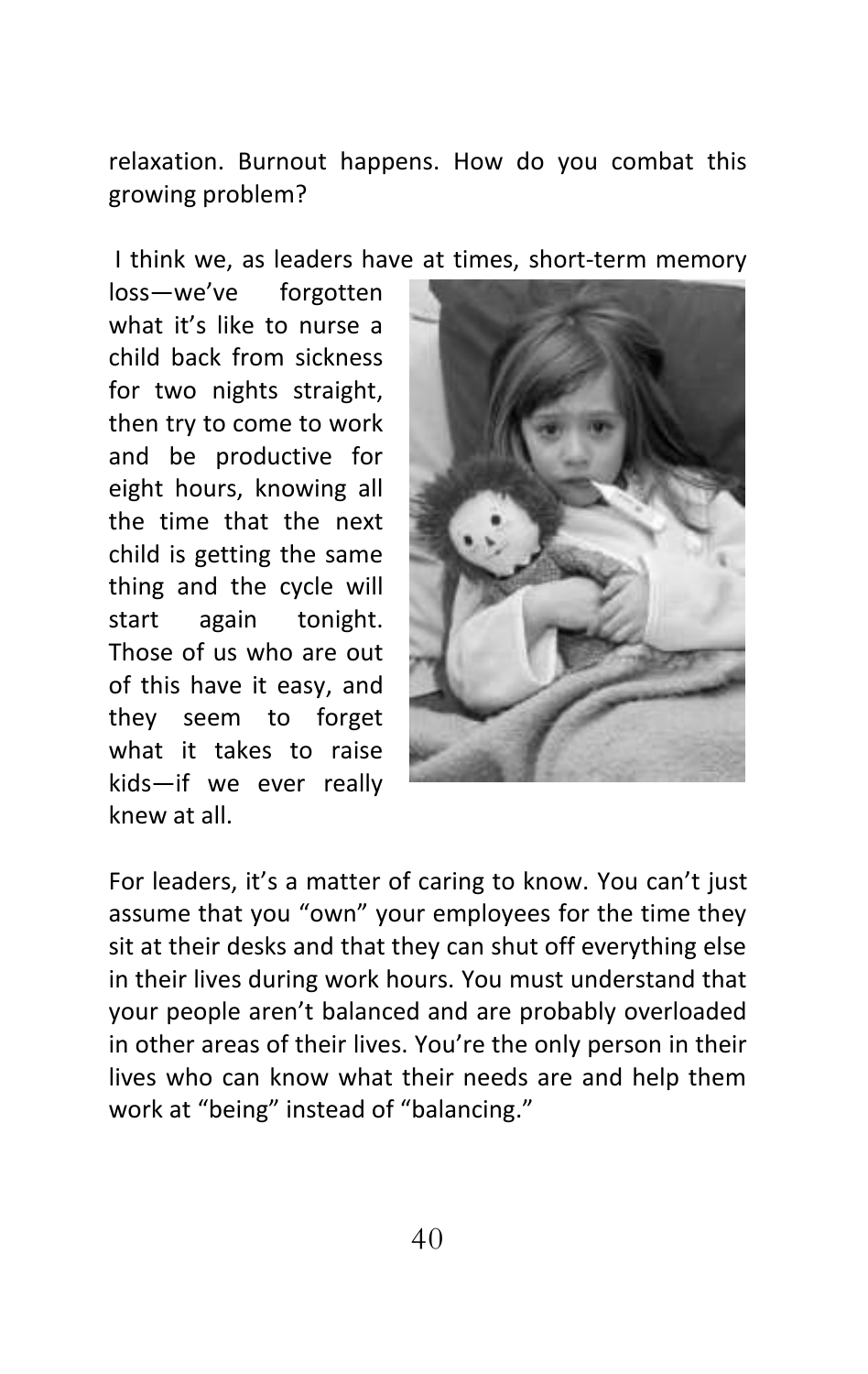Let me give you a very personal example of this. In 2005, my wife and I found out that our eighteen-year-old son was suffering from a very deep depression. It was an awful and fearful time for our whole family as we worked through this. During this difficult time, my CEO understood the weight I was under and helped me "be" what I needed to be at home by allowing me to take off every Thursday afternoon to spend some quality time with my son. This may not seem like much when I was still working ten hours most other days, but there were always appointments and errands and emergencies that took up other time during work hours, so it felt to me like it was

know the life

too much to ask at the time. By giving me the freedom to go golfing or see a movie or just sit and talk with my son for a few hours every week, I

felt like being good at home and at work was something I could grasp. Of course, I didn't just spend Thursdays with my son and no other time, but that was time that we both committed to as being important above all else.

Now there are seasons during the work year when I put in inordinate amounts of time when necessary (I'm currently on a seventeen-hour flight to Hong Kong for a week of fifteen-hour workdays). You can't fight balance forever. The important point here is that unless you're willing to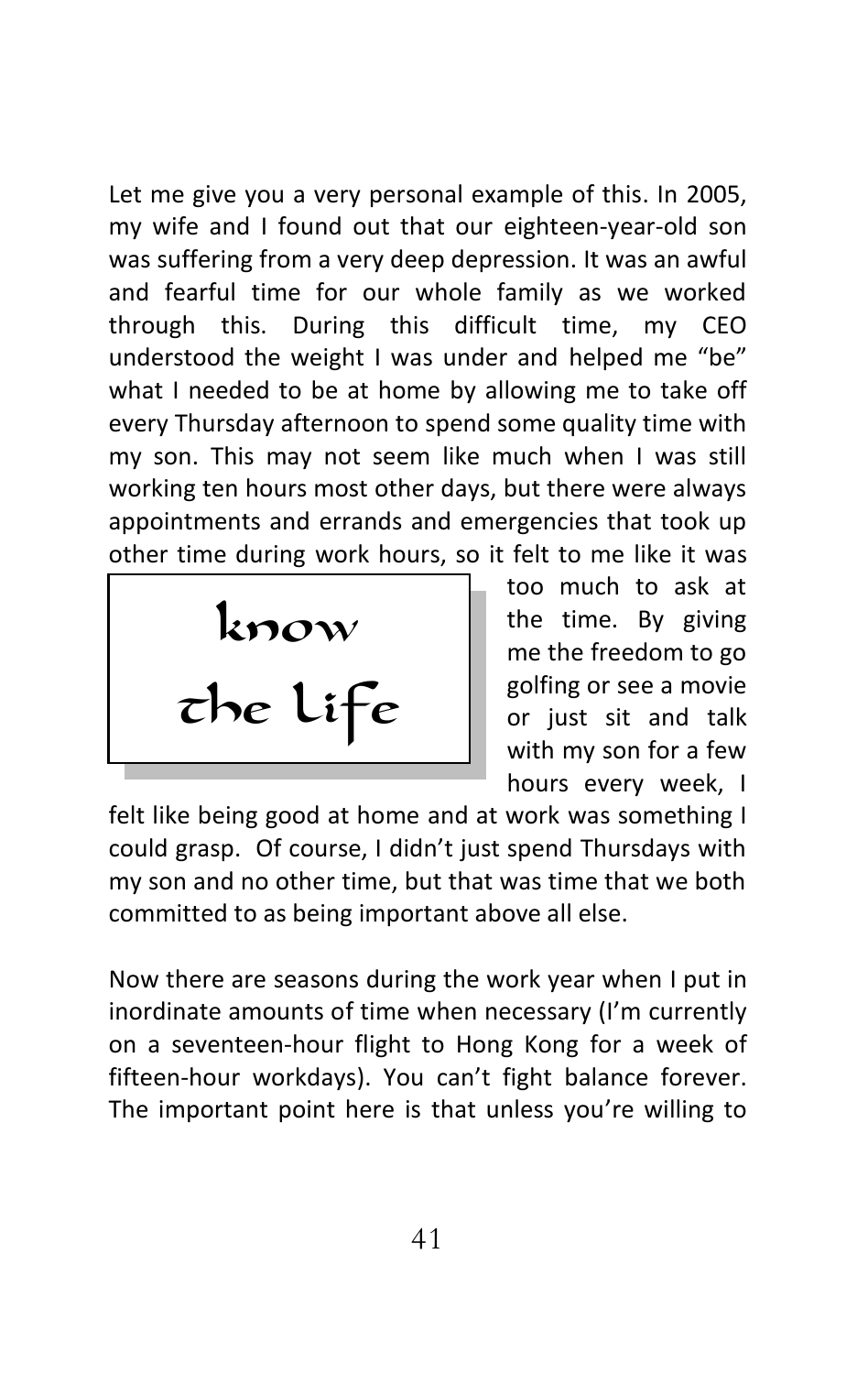help your team in their whole lives by understanding what that means for each individual, true balance for them will probably not happen because they're the only ones who know their needs.

Does this always work? No. Sometimes the load is too heavy, and eventually something will break. Before that happens, you must come to an agreement with your people that the situation is untenable and there's no way to make the situation work. If your company has a sabbatical program, that might be an option. But for most of us, it could mean a leave of absence or severing the work relationship for a time.

*Whatever the outcome, it's the leader's responsibility to know employees well enough to see the breaking point coming.*



It's also critical that leaders have only as many people under them that they can know well. I firmly believe, and it's well documented in

organizational management books, that leaders can effectively manage only six to eight people. Beyond that,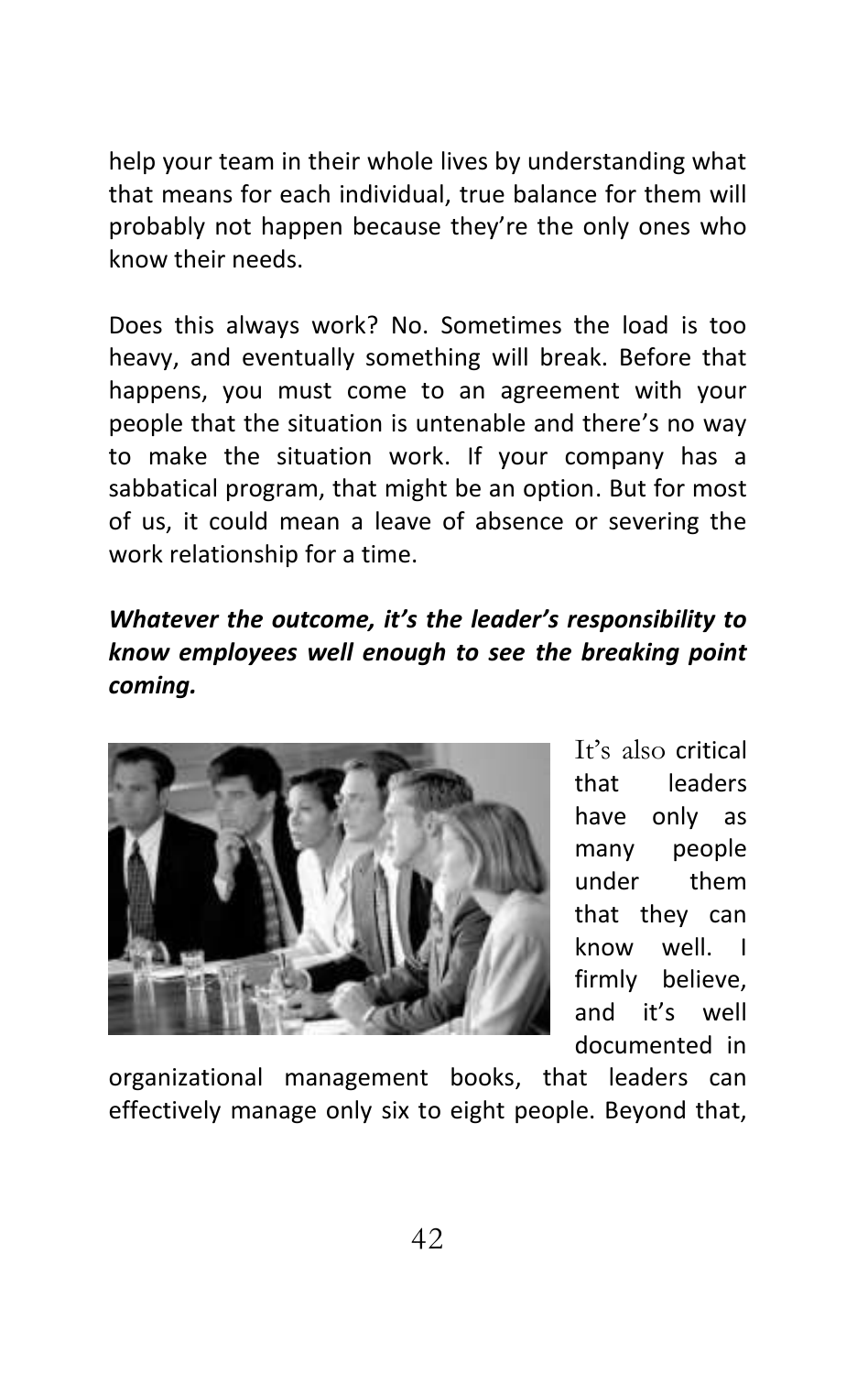there's not enough time in the week to manage and know your people. I'm not talking about assembly line-type jobs, where a line manager might have thirty people on the line. I'm talking about office positions with non-repetitive duties. Once you get past that level of six to eight managed people, you don't have the time or the energy to know your people and understand their individual needs.

Leaders must know what life looks like for their followers, and they must know their staff's lives intimately enough to be able to make as many changes as possible to render those lives less stressful. This really isn't that hard—all it takes is some time and good ears to hear what's going on around you.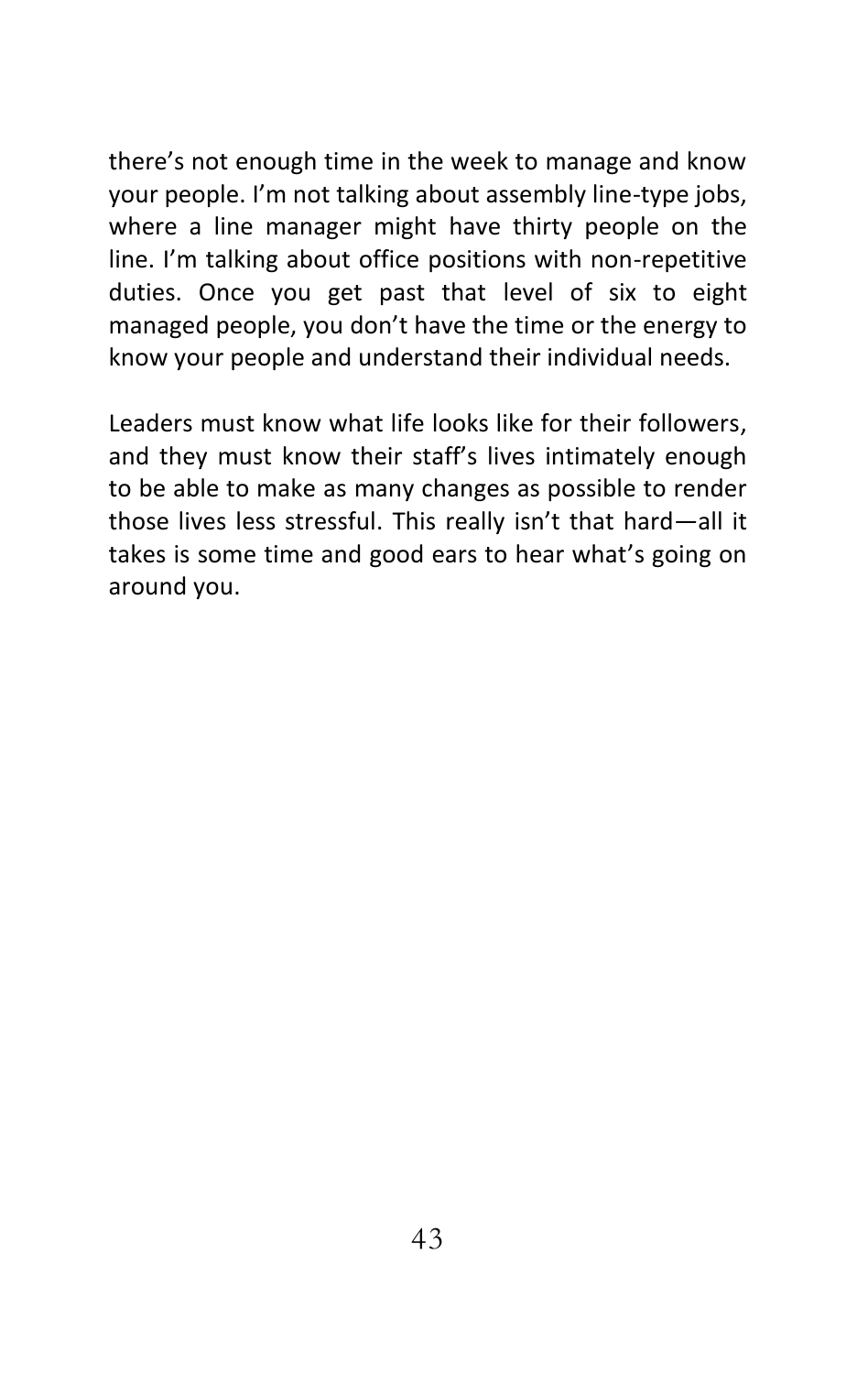# **SHOW THE LIFE**

<span id="page-43-0"></span>It is important for leaders to emulate or show the life. If I see that my boss is willing to give up a little work time to go see his grandson perform at school, I'll know it's OK for me to do the same. If I, as a leader, never let my people see that I have a life outside of work, they may never understand how I would be OK with their lives outside of work.

What does this mean for us? We need to actually have lives outside of work. If I'm sending emails to people at 7:00 on a Saturday night



or 2:00 on a Sunday afternoon, what does that tell them? This guy lives and breathes work 24/7. If it happens every weekend and every evening, the expectation is set in employees' minds that this is what their lives should also be like.

If you have to work on weekends or just can't let go, schedule your emails to go out during the week. Your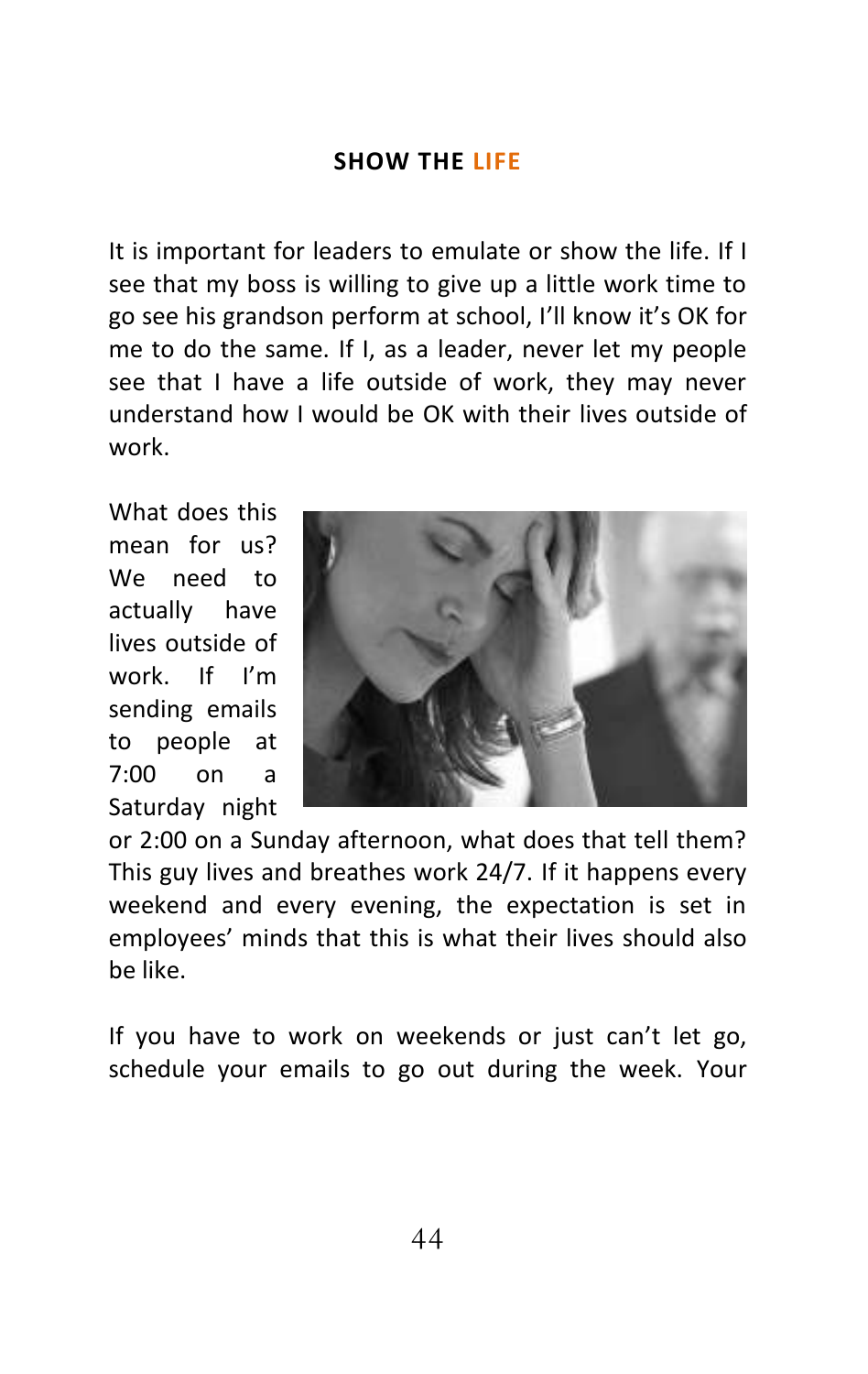employees don't check on the weekend anyway, so it won't hurt to postpone delivery for a few hours.

Empathy is a key here. If you, as a leader, have had children or have children, empathize with your people. A big caveat here: it isn't always a good idea to give your staff advice or tell them what you did in a similar situation. People don't always want, and sometimes aren't ready

for, a quick solution to their problems. If you tell people how to fix a tough situation every time they're going through something, more often than not,



they'll stop telling you. Why is this? Most of the time, people know the solutions to their problems, and all they really want is some empathy or sympathy. To take it to a personal level, they don't need to be "fixed," they need to be understood. Let your people know that you understand—or if you don't understand, at least let them know that you feel bad about what they're going through.

# *Be generous with empathy and stingy with anecdotes.*

While it's vital for your people to see that you have a life inside and outside of work, be careful not to rub their noses in your health, wealth, and freedom. Most will understand that you're the boss and you deserve the privileges of being the boss, but few want to be reminded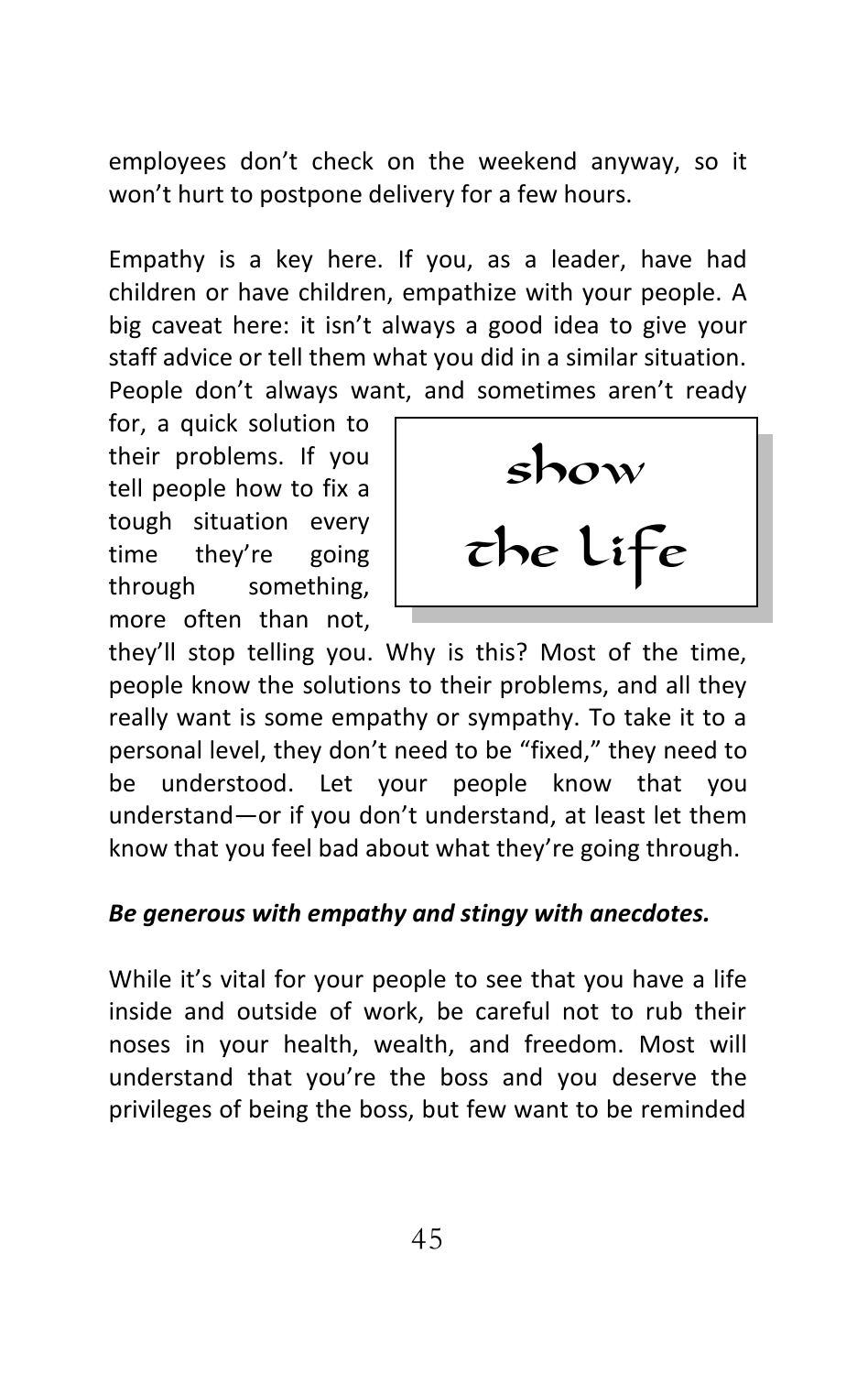of the status difference on a daily basis. A good parking space, a nice car, a big office—these are all understandable, but showing a PowerPoint presentation of your recent vacation to New Zealand where you took a limo out to see the wallabies frolic while sipping champagne is probably over the edge. Enough said.



In essence, make sure your staff sees you emulate "being" in your life. If you don't have it, perhaps a look into your own life, by mapping your hours, could help you see where you can get some time. If you're at the breaking point, it's time to sit down with your boss, if you have one (if not, sit down with your spouse or a good

friend or counselor), and walk through what it will take to get you away from the breaking point and into a better work/life arrangement. I think most of us would be surprised at how our bosses react when we need this type of change. I'll bet there are very few bosses out there who wouldn't understand and work with you to fix the issues that are causing the stress.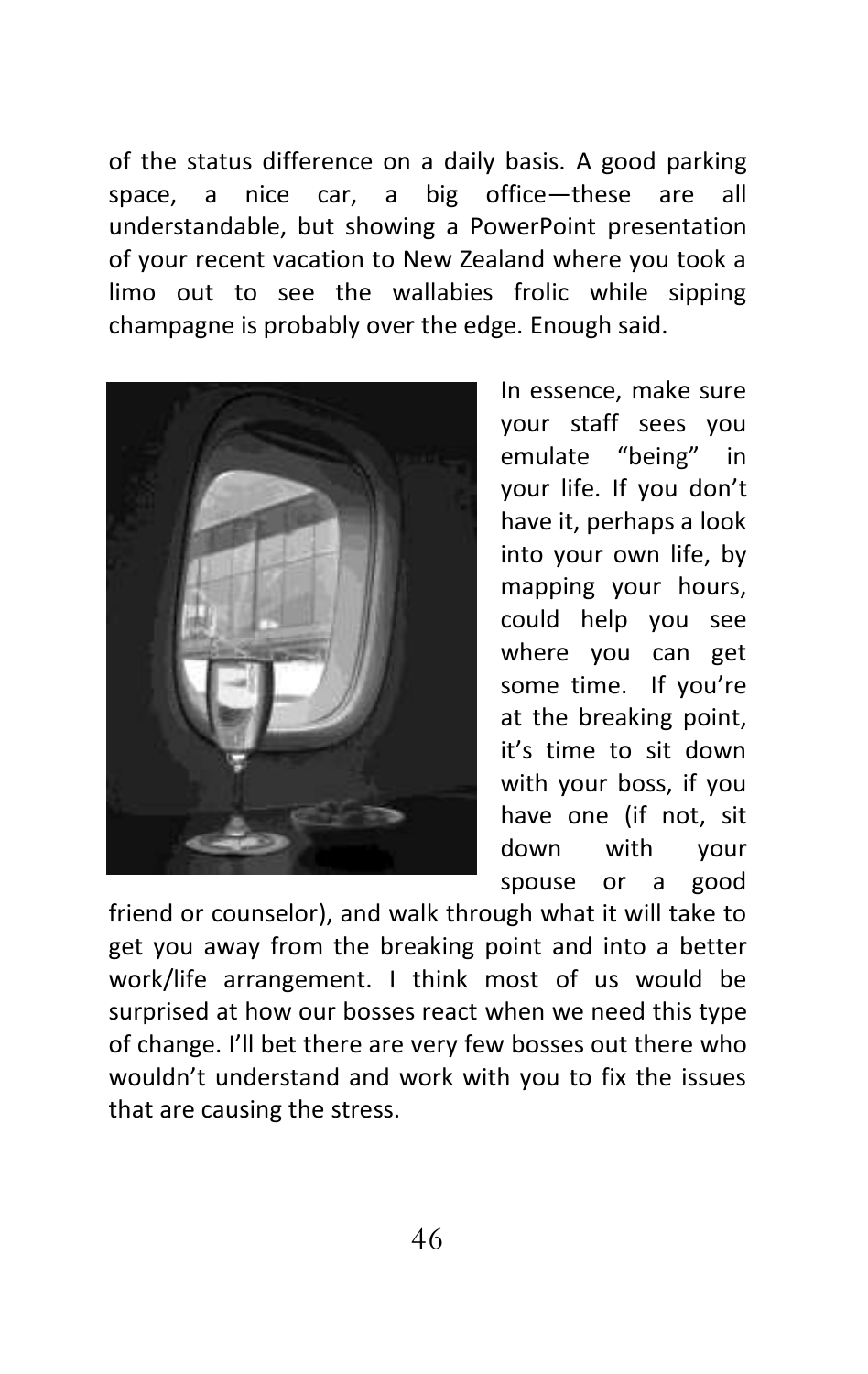# **MAP THE LIFE**

<span id="page-46-0"></span>Planning. Wow, it always comes down to this one word when working with people. Leading is no differentleaders need to have a plan.

As a leader, I have personally experienced how easy it is to have people work for you for years and not let them know where they're going in the company. Many employees don't ask, and many leaders don't tell.



Obviously it depends on your employees or those whom you lead, but most of the people, most of the time, want a vision for their jobs. Without vision, people perish. And without vision, companies perish. So here's where it gets a little tough and takes more work that you're probably aware you need to give. Map

out a plan of success for your people—each one of them—and keep it up to date, review it periodically, and assess where you are on the plan.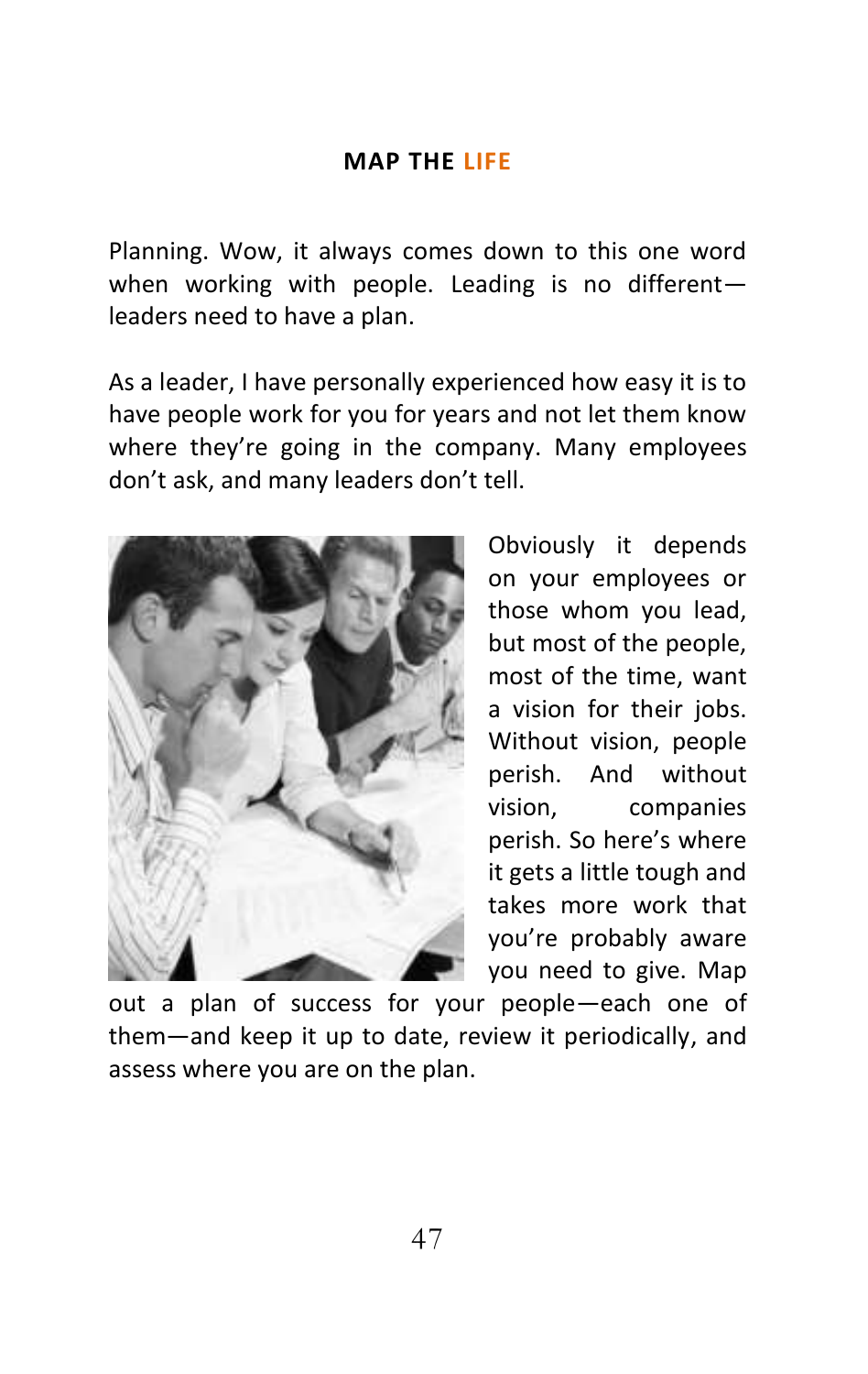Here's where another big caveat comes in: if you don't have a company vision and you haven't mapped out what success looks like for the organization, you can't get there with employees either. There's a good reason for this.

Sometimes the organizational vision conflicts with what you want for your people and/or what your staff want for themselves individually. If you



know that the company's vision is to start outsourcing, helping a staff member train in a particular skill that's going to be outsourced would be foolish—especially if the employee doesn't know! This may seem simplistic, but it's amazing how many times I've seen managers let employees move toward goals that are out of alignment with the organizational vision.

# *Take the time to set the company vision and communicate it well before you map out success for any staff members.*

First things first. Now, this isn't a book on corporate vision or strategic planning, so you'll have to get advice on that somewhere else. It isn't too difficult, just a little timeconsuming.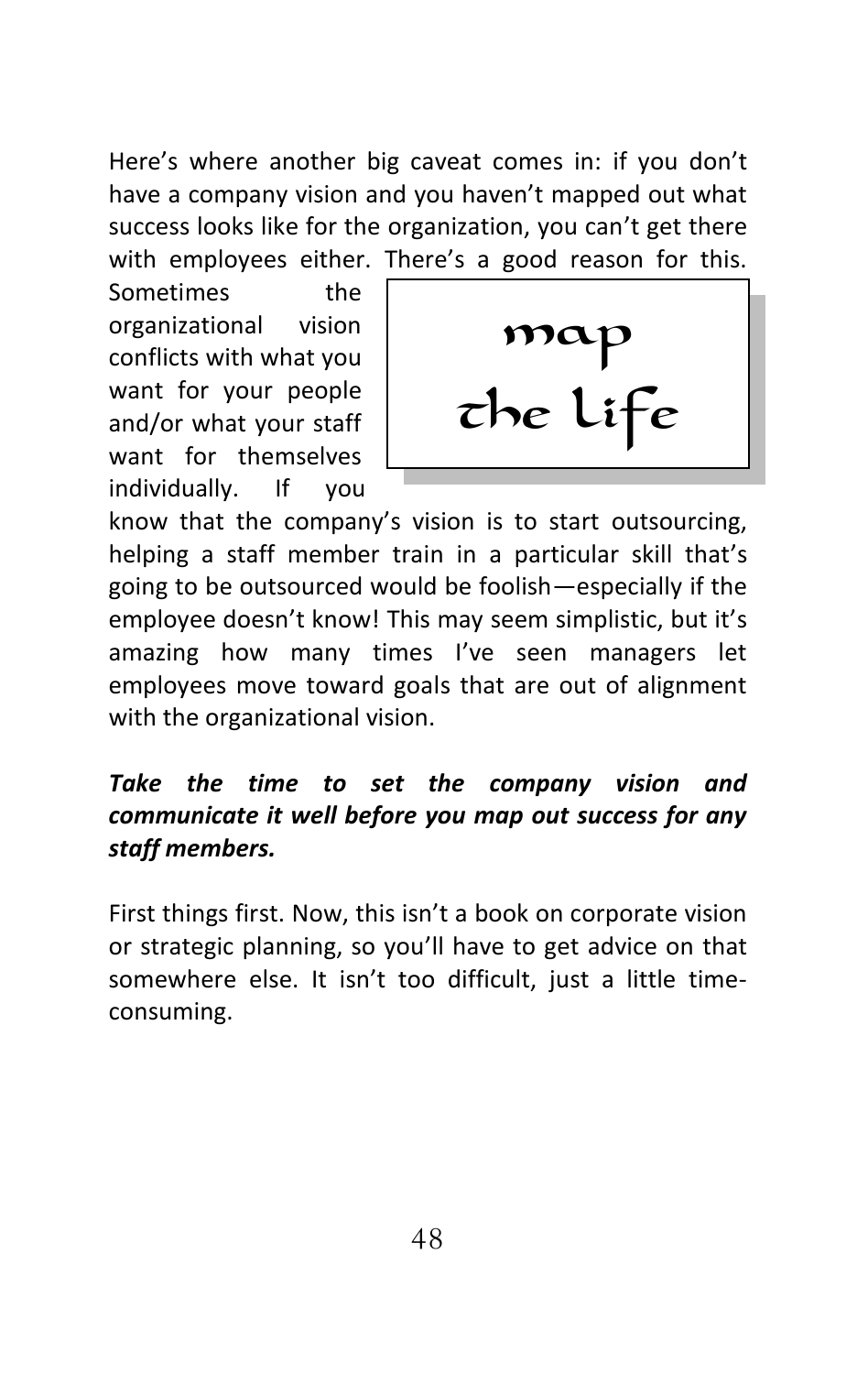To map out success for a follower, just use the same terms we've been discussing through this whole book—the way, the truth, the life.

When communicating with your individual staff members about the way for them, you need to listen more than talk. Most of the time, you'll discover amazing things

about your staff when you listen experience they bring to the table that wasn't on their résumés, hobbies that could easily relate to success on the job, desires you had no idea they felt. Find out what the way looks like



to them, and then align that with your corporate strategy. Set out steps for them to get there and times to measure progress. Add this to the review process we discussed earlier. Since we spent a fair amount of time on this earlier, I won't belabor that point. Create a path for success by starting out with the way.

Tell your staff the truth here also. Some of them won't have a clear vision of their strengths and abilities. Most people can't see themselves clearly without some help.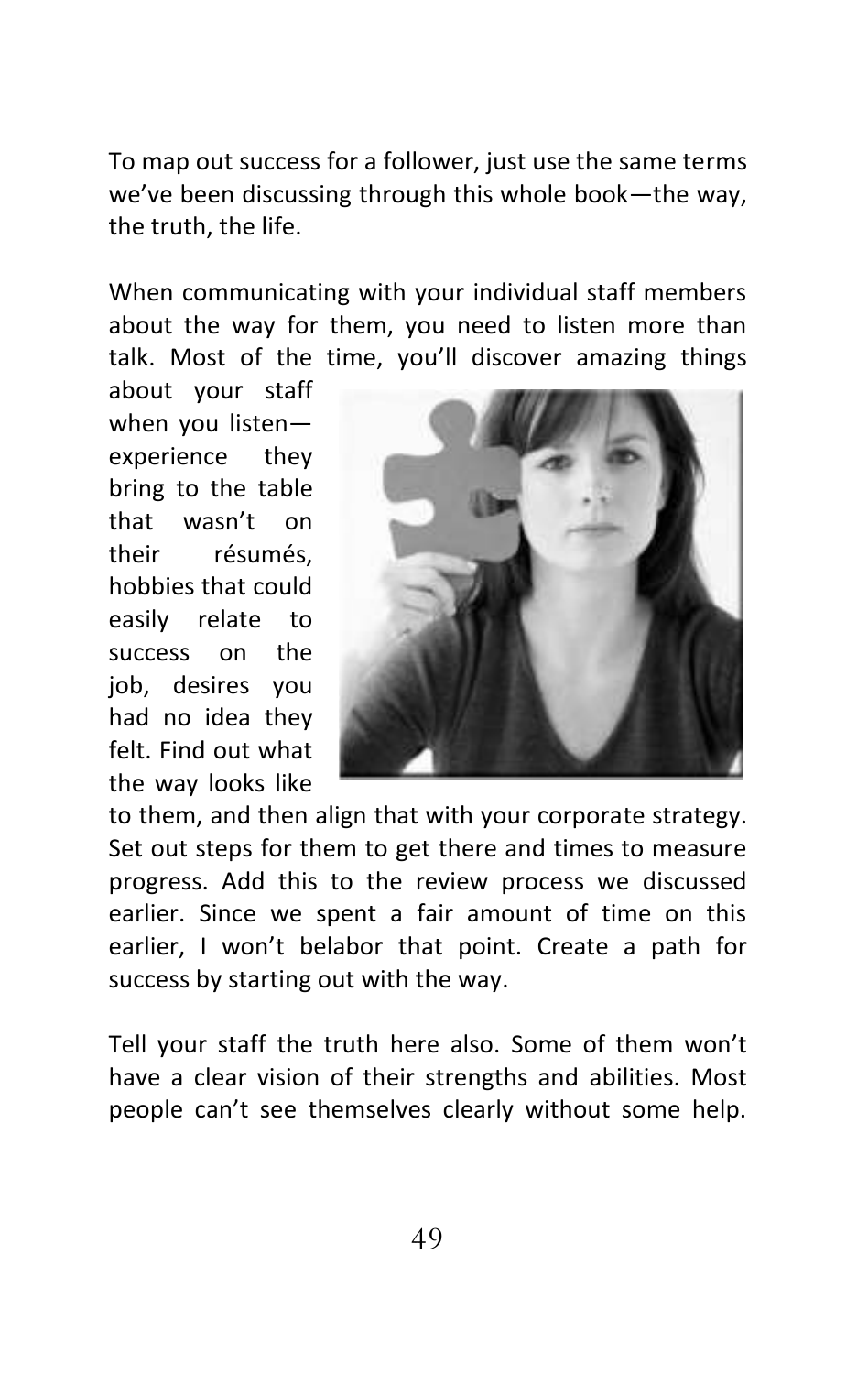I've recommended a book on self-deception in the appendix; it's a short but powerful read to help you and your staff recognize this weakness. Personality testing is a real help here. I'm a big fan of Myers-Briggs testing, which is easily accessed online. Doing this with a team can be a lot of fun as well as help the team work better together. Be careful not to pigeonhole people; talking through strengths by using a tool like this can be very helpful in mapping out a plan for success. It's much easier to grow your strengths than it is to shore up your weaknesses. In fact, one school of thought says that trying to compensate personally for a lack of certain strengths is a waste of time.

While you're mapping out success, jump into what success off the job looks like for those you lead. It could be that a shortened work week or time to earn an advanced degree would



benefit both the employee and the business. And it could be that it helps to just know the boss cares for the whole person.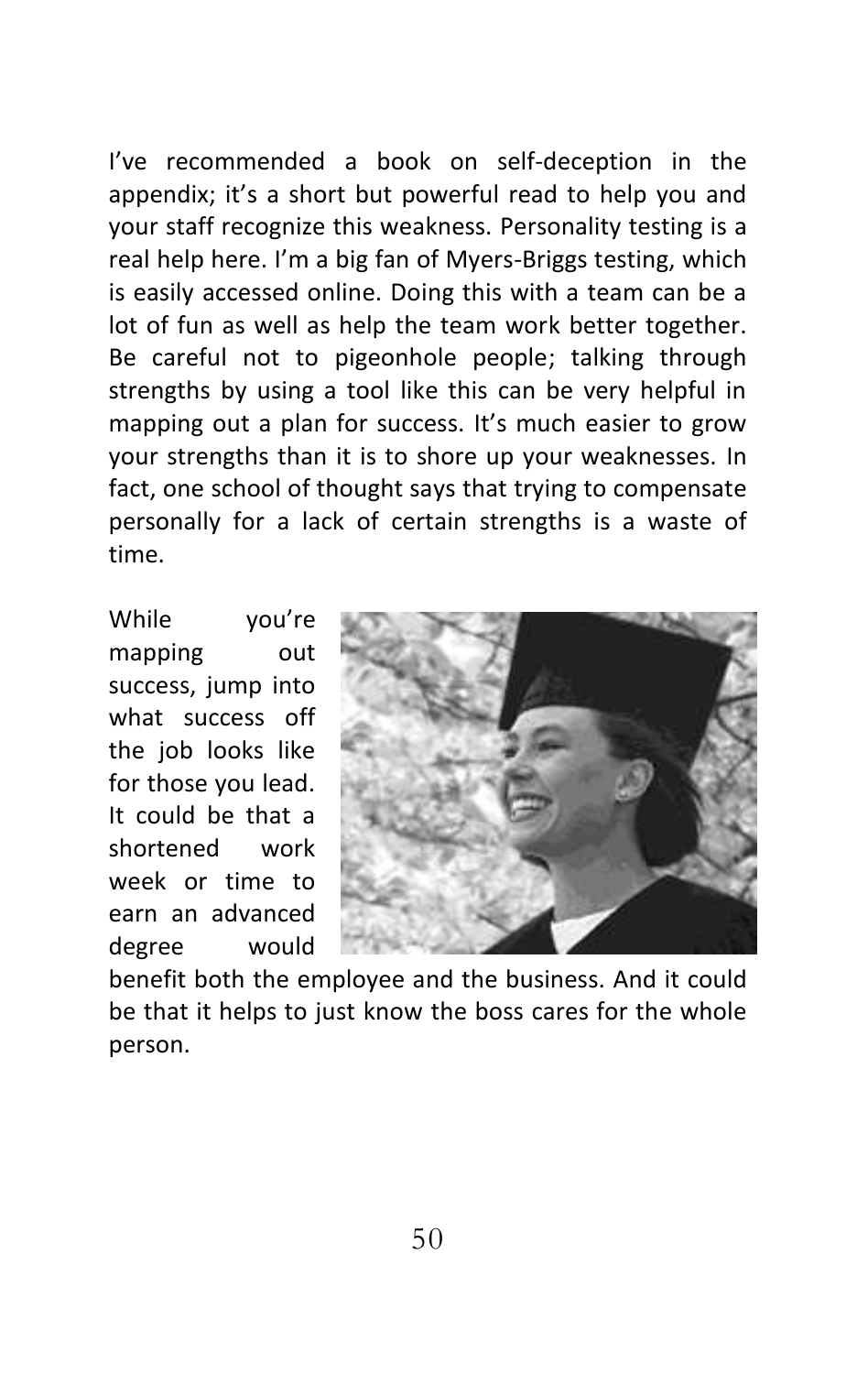Just remember to touch on all three points—the way, the truth, and the life—when you communicate. That's what I want you to see here. It's a simple and effective way to make sure you touch all the bases when you map out a plan for success with your people. This is one of the most critical and important things you can do for them—and for yourself as a leader. If you do this for all your employees, your productivity will skyrocket and, more importantly, those you lead will be better for it.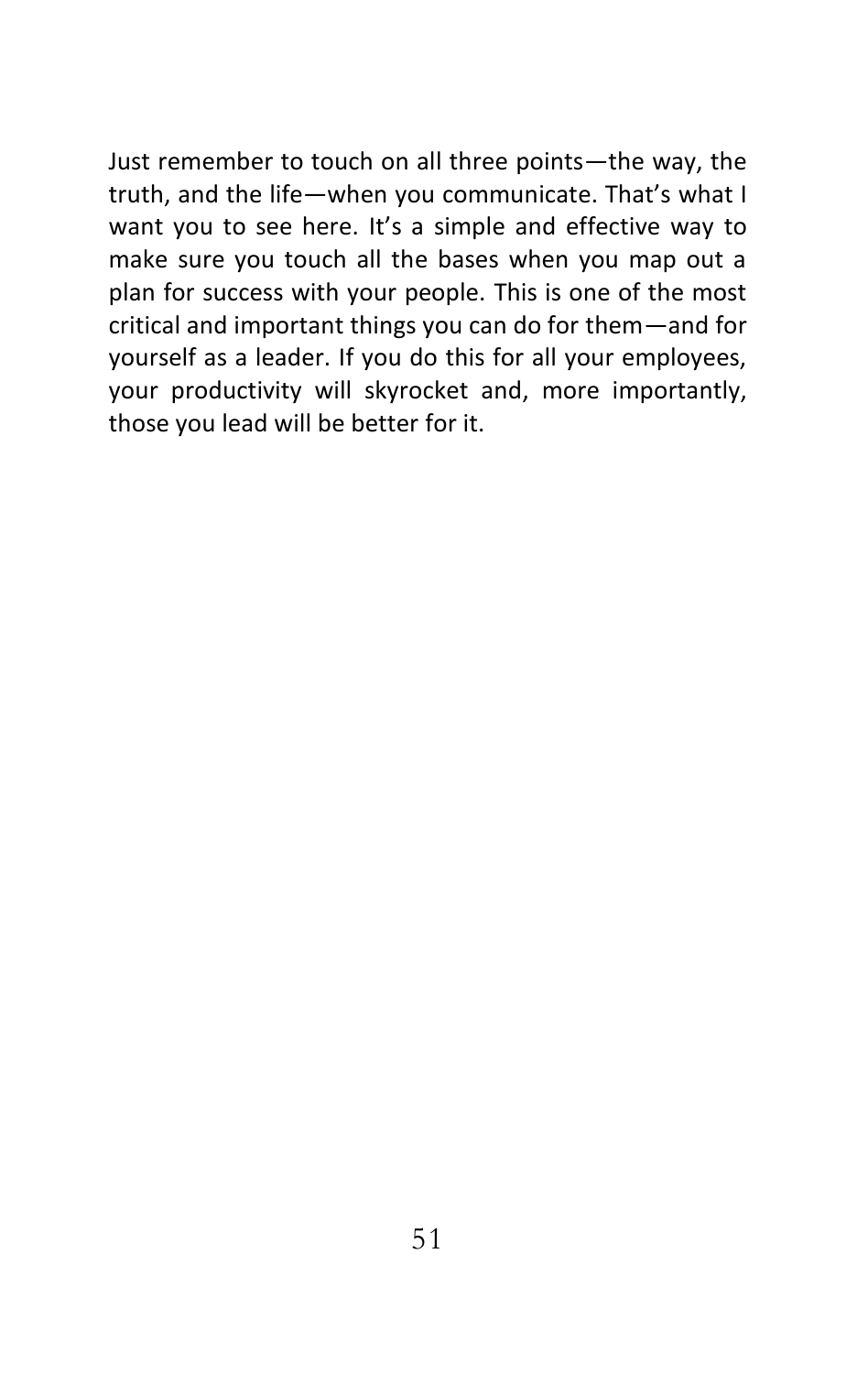# **RESCUE TO LIFE**

<span id="page-51-0"></span>Finally, in this area of "the life," you need to look to help or rescue employees that are in trouble personally. In a study by the National Institute on Alcohol Abuse and Alcoholism Analysis, more than 18% of Americans



experience alcohol abuse or alcohol dependence at some time in their lives. A research paper by the National Institute for Mental Health: "The Numbers Count: Mental Illness in America", shows that "depressive disorders affect approximately 18.8 million American adults or about 9.5% of the U.S. population age 18 and older in a given year." It doesn't matter what your business is and how good you are at helping your employees have lives, there are times when you may need to rescue your employees out of an untenable situation. Know the signs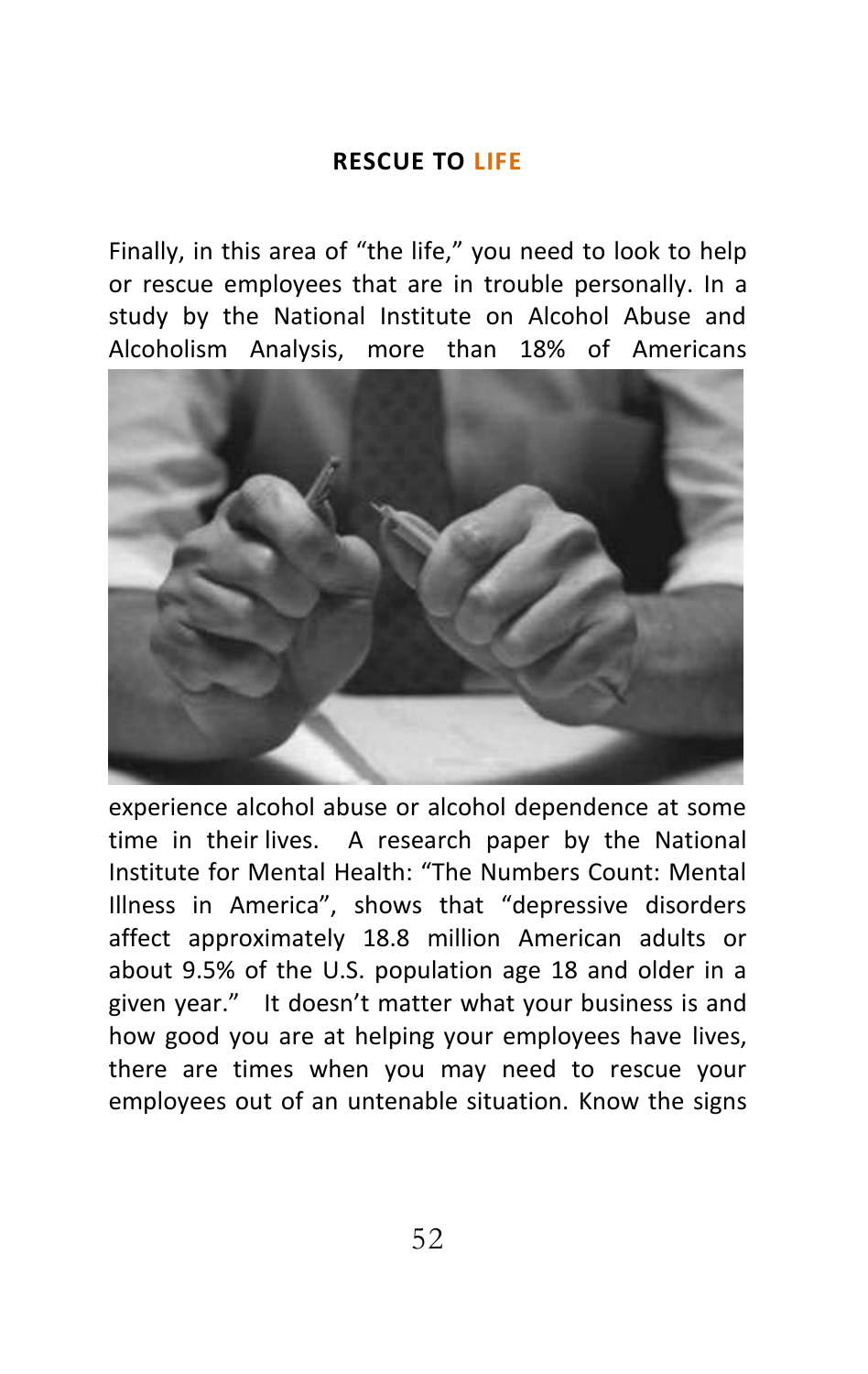for depression, burnout, alcoholism, and other reactions to stress and emotional difficulties—this is critical for anyone who leads people. Some people can hide this for quite some time before you see the signs, but eventually, if you're paying attention, it will come.

Unless you know the road signs, you won't be aware of many problems. Now obviously, I can't list here everything to look for in every employee in every situation, but I can wake you up to the fact that you have to pay attention and you need to do a little reading on what to watch for. Depression is an epidemic in the U.S., especially in the

show the life

young. In any given year, 7 percent—or between thirteen and fourteen million people—will experience a depressive disorder,

and this figure is over 8 percent in kids. Suicide is the third-leading cause of death between the ages of fifteen and twenty-four, and there really isn't a whole lot being done about it other than medicating people. While depression can usually be traced to a chemical imbalance, the sooner it's caught, the better.

If you have a lot of young staff in your organization, be ready. Have qualified counselors to whom you can refer troubled staff, and read up a bit on the signs and symptoms of depression. You can't diagnose, but you can be aware and possibly rescue some of your staff to life.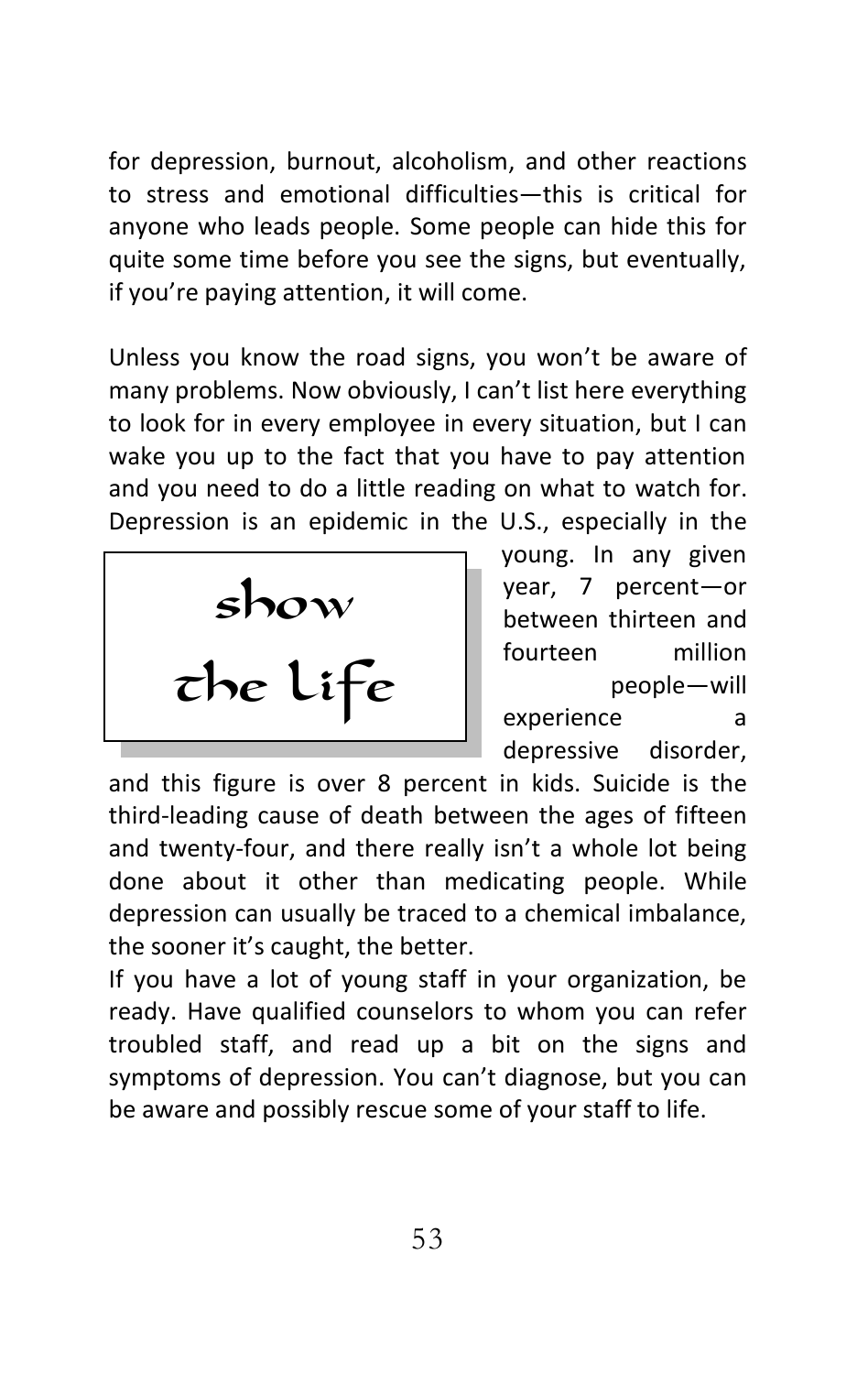This advice also applies to drugs and alcohol abuse, abusive relationships, and other issues that can take out a staff member. You can't be an expert, and you're probably not a medical professional, so don't try to be one. But you can be aware and be available to talk should the occasion arise.

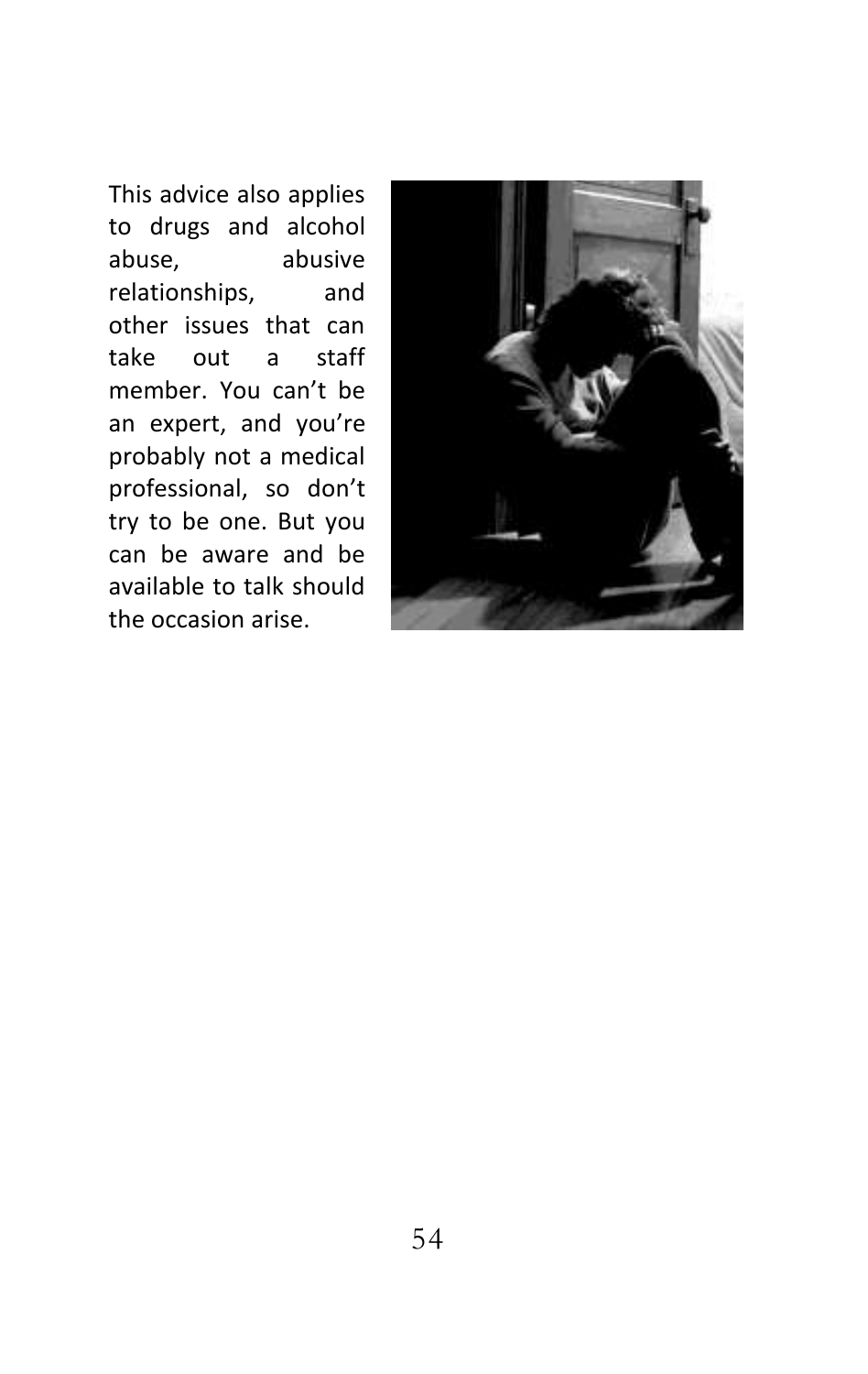# <span id="page-54-0"></span>**REVIEWING WHAT WE'VE LEARNED ABOUT THELIFESIMPLE**

**Know the Life** – Learn what "being" looks like in your life and in your employees' lives. Take the time to get to know what your employees need to live more productive and successful lives, at work and at home. Don't be afraid to ask employee what life looks like to them.

**Show the Life** – Be careful not to ask your people, even subliminally, to "mirror" your balance between work life and home life. Remember that your life may be vastly different from the lives of those you lead. Model good living for your employees.

**Map the Life –** Help your employees see what success looks like using the basic model of the way, the truth, and the life. Lay out a plan for them that takes into account their entire knowledge base, rather than just what they know about their current jobs and skill sets needed for those jobs.

**Rescue to Life** – Recognize the warning signs for those big problems that your staff may face. Educate yourself about the basics of depression and substance abuse so that you can at least recognize when problems may exist. Have professional contacts available for referrals should the need arise.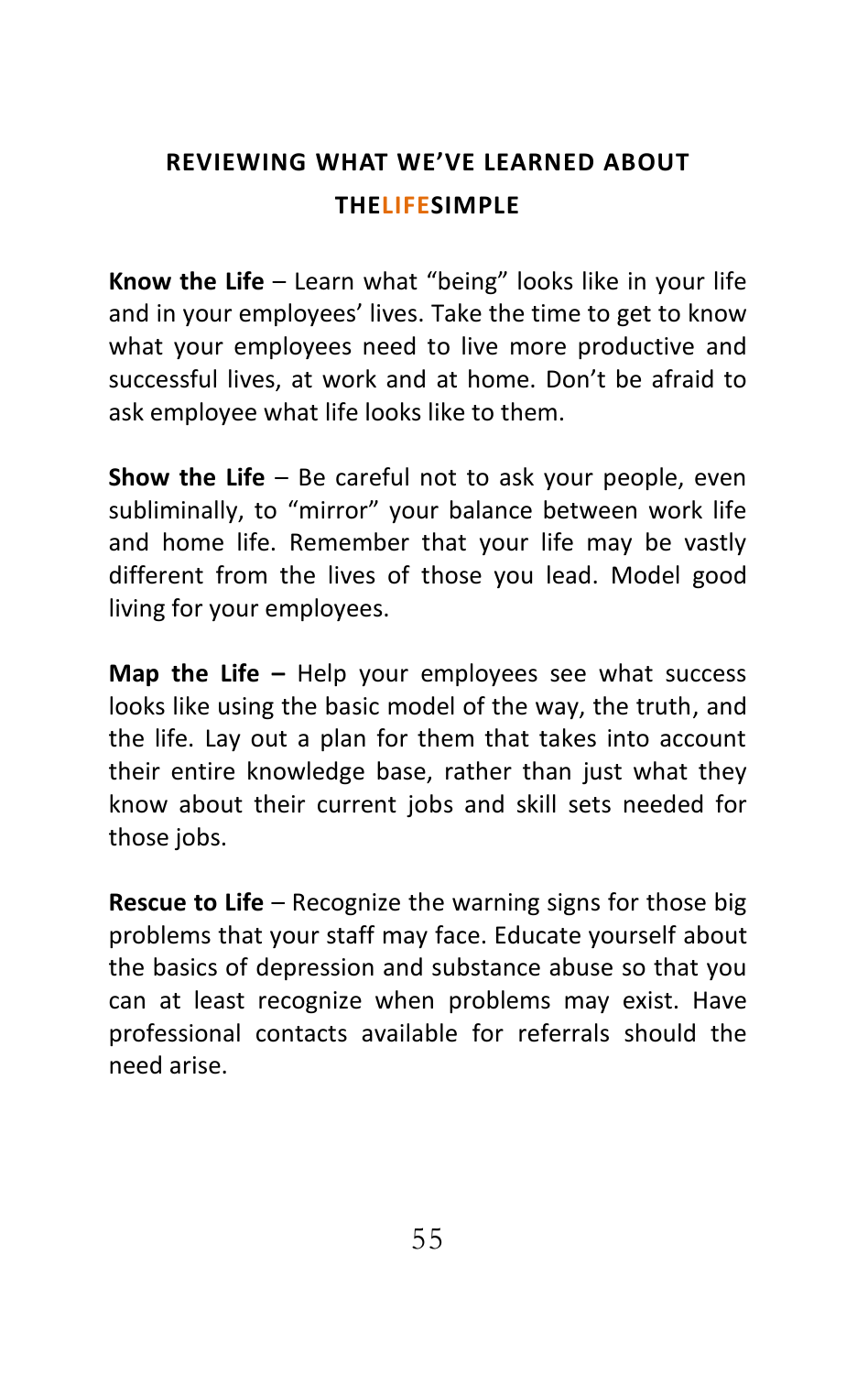#### **THELEADERSIMPLE**

<span id="page-55-0"></span>Leading anything or anyone is not for the faint of heart. The world needs a heck of a lot more followers than leaders, so leading also isn't for everyone. It shouldn't be something that frightens you, though. After all, you never lead by yourself. That's impossible—there's always



someone behind you, following, supporting, and ready to help if you're even a marginally capable leader. In fact, the less capable you feel you are to lead (some might call this humility), the greater chance you have of someone wanting

to help you in the process.

If you feel called to lead in any capacity—whether in business, family, civic life, or wherever you're placed fear not. There's one concept that I've waited until now to share with you: love. Leading with love is the foundation of way, truth, and life leadership. I love to write haiku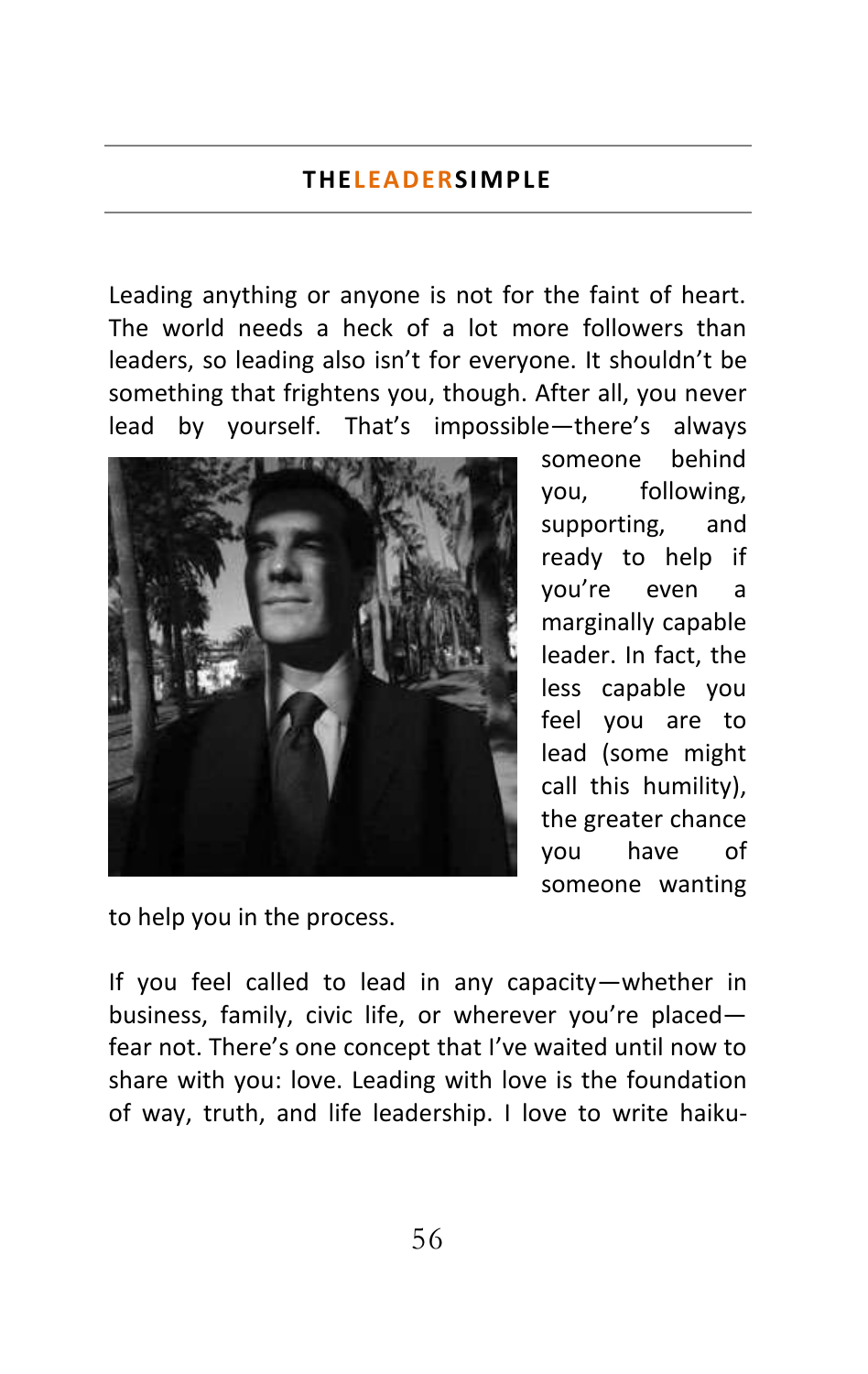style poetry now and then. Condensing thoughts to seventeen syllables helps you focus on the essence of what you're trying to say. I wrote this a couple of years ago, and I try to come back to it every once in a while. It reminds me that while leadership as a concept can be frightening, leading through love will drive the fear out.



No fear can subsist Encamped with a perfect love It shrinks from the fire

We need to love the people we lead. In a

real sense, love isn't something you do, it's something you are. Once you get that, you will be on the way, truth and life of theleadersimple.